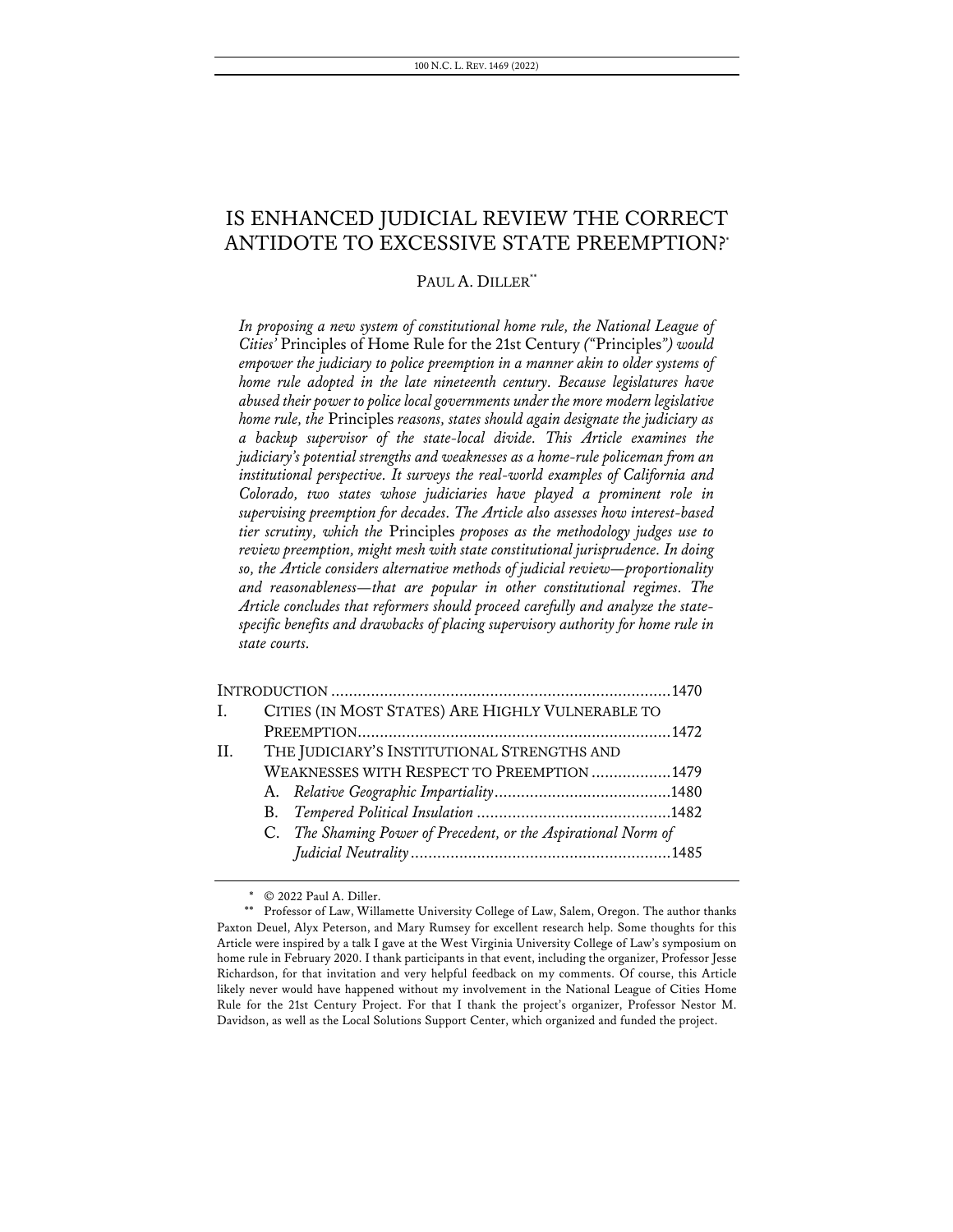# 1470 *NORTH CAROLINA LAW REVIEW* [Vol. 100 III. JUDICIAL EXPERIENCE AND TOOLS IN ENFORCING THE STATE-LOCAL DIVIDE.........................................................1486

|          |                                               |  | A. How's It Going? Lessons from California and Colorado 1486       |  |  |  |
|----------|-----------------------------------------------|--|--------------------------------------------------------------------|--|--|--|
|          |                                               |  |                                                                    |  |  |  |
|          |                                               |  |                                                                    |  |  |  |
| $IV_{-}$ | TIER-BASED SCRUTINY REVIEW IN THE FEDERAL AND |  |                                                                    |  |  |  |
|          |                                               |  | STATE COURTS: ALTERNATIVES AND CRITICISM1497                       |  |  |  |
|          |                                               |  | A. Tier-Based Scrutiny Review in the Federal Courts 1497           |  |  |  |
|          |                                               |  | B. Tier-Based Scrutiny in State Courts and Resistance Thereto 1501 |  |  |  |
|          |                                               |  |                                                                    |  |  |  |

#### **INTRODUCTION**

The conception of cities in the United States as "creatures" of the state derives from Judge John Dillon's 1872 treatise, *The Law of Municipal Corporations*, that announced the infamous "Dillon's Rule" that local governments bemoan to this day.<sup>1</sup> Even in states with "home rule," the doctrine of state supremacy has eroded city power due to increasingly aggressive preemption by state legislatures. For this reason, the National League of Cities' ("NLC") *Principles of Home Rule for the 21st Century* ("*Principles*") suggests model constitutional language that invites the state judiciary to protect local authority from legislative overreach.2 Namely, the *Principles* allows for express preemption of general local regulatory powers "only if necessary to serve a substantial state interest [and] only if narrowly tailored to that interest."3 With respect to state law that preempts matters of local democratic self-government, the proposal calls for allowing such preemption only if "the state is acting to advance an overriding state concern . . . [and] only if narrowly tailored to that interest."4

<sup>1.</sup> JOHN F. DILLON, THE LAW OF MUNICIPAL CORPORATIONS 78 (2d ed. 1873).

<sup>2.</sup> The NLC describes itself as "an organization comprised of city, town and village leaders that are focused on improving the quality of life for their current and future constituents." *See About*, NLC, https://www.nlc.org/about/ [https://perma.cc/Q4N6-MYFA]. Claiming that it has earned "the trust and support of more than 2,000 cities across the nation," the NLC's mission "is to strengthen local leadership, influence federal policy and drive innovative solutions." *Id.* One political scientist has described the NLC as "[a] traditional, bottom-up membership organization [of state municipal associations] with a decentralized federal structure . . . primarily concerned with building cross-city networks . . . ." THOMAS K. OGORZALEK, THE CITIES ON THE HILL 73 (2018).

<sup>3.</sup> *See* NAT'L LEAGUE OF CITIES, PRINCIPLES OF HOME RULE FOR THE 21ST CENTURY (2020), *as reprinted in* 100 N.C. L. REV. 1329, 1351–52 (2022) [hereinafter PRINCIPLES]. The *Principles* also requires that such preemption take place through a "general law," which it further defines by reference to Ohio's case law on the matter. *Id.* at 1369–71.

<sup>4.</sup> *Id.* at 1352. As with preemption of local regulatory authority, this kind of preemption must also take place through "a general law." *Id.*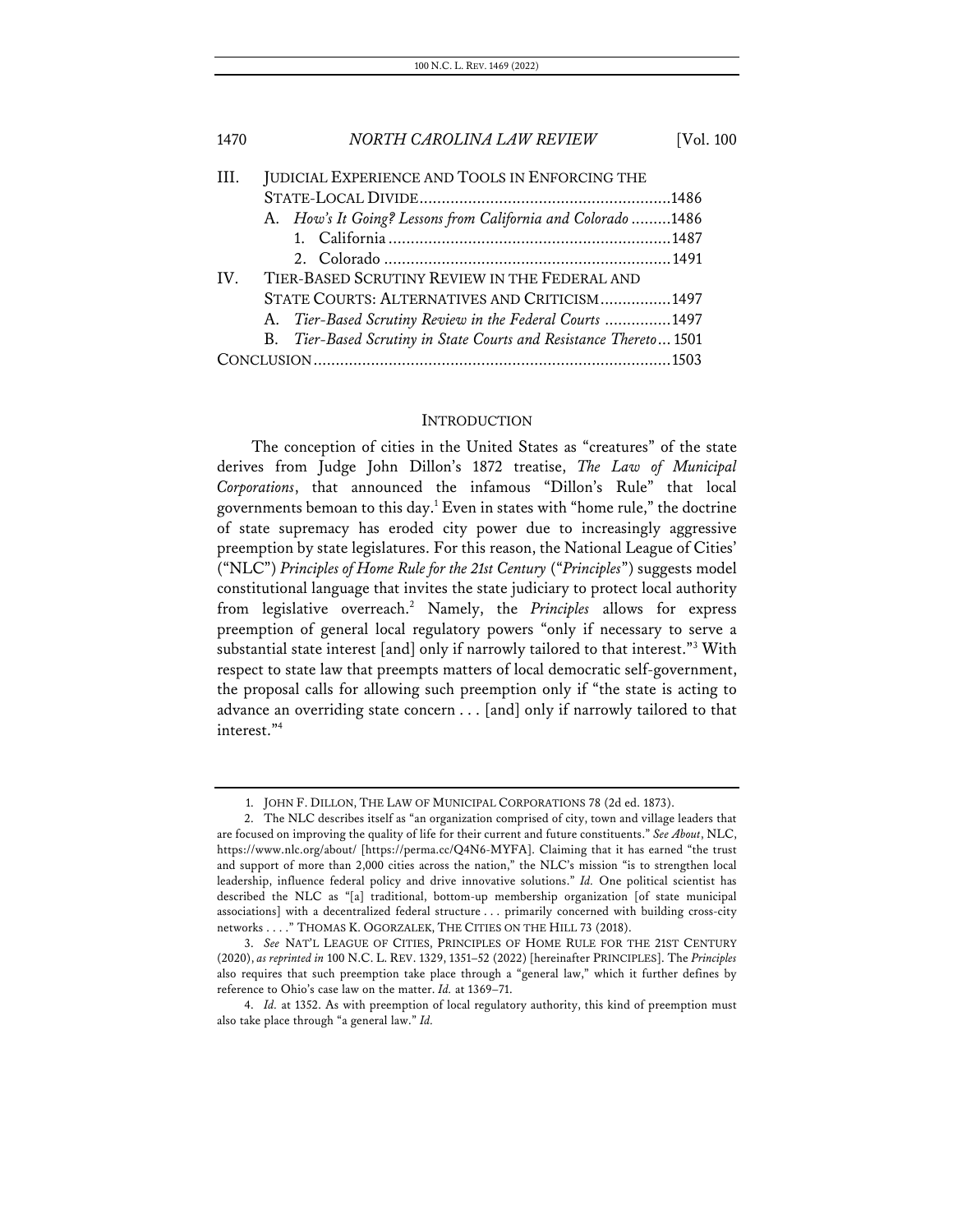In requiring that preemptive legislation meet a substantive standard— "substantial state interest" or "overriding state concern"—and adopting something like narrow-tailoring scrutiny for judicial home-rule analysis, the *Principles* treads on both old and new ground. Some states—most notably, California and Colorado—have judiciaries that are actively involved in policing the boundaries of the state-local division of power through their interpretation of those states' constitutional home-rule provisions.<sup>5</sup> However, in most other states that use something like "legislative" home rule, courts do not regularly weigh in on the legitimacy of state preemption.<sup>6</sup> Rather, in these states, courts generally take the validity of the state interest at face value. Why else would a sufficient number of state legislators vote for—and a governor sign—a law unless there was a "substantial" or "overriding" state interest of some type?<sup>7</sup>

Of course, the well-known maladies of the legislature's composition and legislative process—such as gerrymandering, logrolling, and special-interest influence—and the legislature's occasional lack of subject-matter expertise, inevitably complicate the question of whether the legislature has a "substantial" or "overriding" interest in a particular matter on which it has overridden local preferences. Recognizing these critiques of the legislative process invites a discussion of comparative institutional competence. Which branch(es) and processes of state government would be better at producing or checking legislation that represents a "substantial" or "overriding" state interest, assuming such a thing can be said to exist in any objective way? Inviting the judiciary to review the legislature's work robustly is necessarily an endorsement of that branch's capability to answer these questions in a credible way and, indeed, in a manner that is superior to *just* the legislature.<sup>8</sup>

Seeking to address the problem of "hyper" preemption—that is, the unprecedented state preemption of local power in both scope and method of the

<sup>5.</sup> *See infra* Part III.

<sup>6.</sup> For a discussion of the meaning of "legislative" home rule, see *infra* Part I.

<sup>7.</sup> City of La Grande v. Pub. Emps. Ret. Bd., 576 P.2d 1204, 1213–14 (Or. 1978), *aff'd on reh'g*, 586 P.2d 765 (Or. 1978) ("Nor is it generally useful to define a 'subject' of legislation and assign it to one or the other level of government. . . . A search for a predominant state or local interest in the 'subject matter' of legislation can only substitute for the political process . . . the court's own political judgment whether the state or the local policy should prevail.").

<sup>8.</sup> Of course, preemptive legislation does not involve just the legislature insofar as the governor usually signs legislation (in the absence of a veto override). In approximately twenty states, there is also the possibility of voter initiatives creating legislation that can preempt. *See* Paul A. Diller, *The Political Process of Preemption*, 54 U. RICH. L. REV. 343, 382 (2020) [hereinafter Diller, *Political Process*]. Moreover, as the reaction to the COVID-19 pandemic has demonstrated clearly, there is also the possibility of state preemption by executive order. *See generally* Carol S. Weissert, Matthew J. Uttermark, Kenneth R. Mackie & Alexandra Artiles, *Governors in Control: Executive Orders, State-Local Preemption, and the COVID-19 Pandemic*, 51 PUBLIUS 396 (2021) (examining the executive orders by governors made during the first five months of the COVID-19 pandemic). This Article will focus primarily on preemption by the legislature but will occasionally address these other types of preemption as well.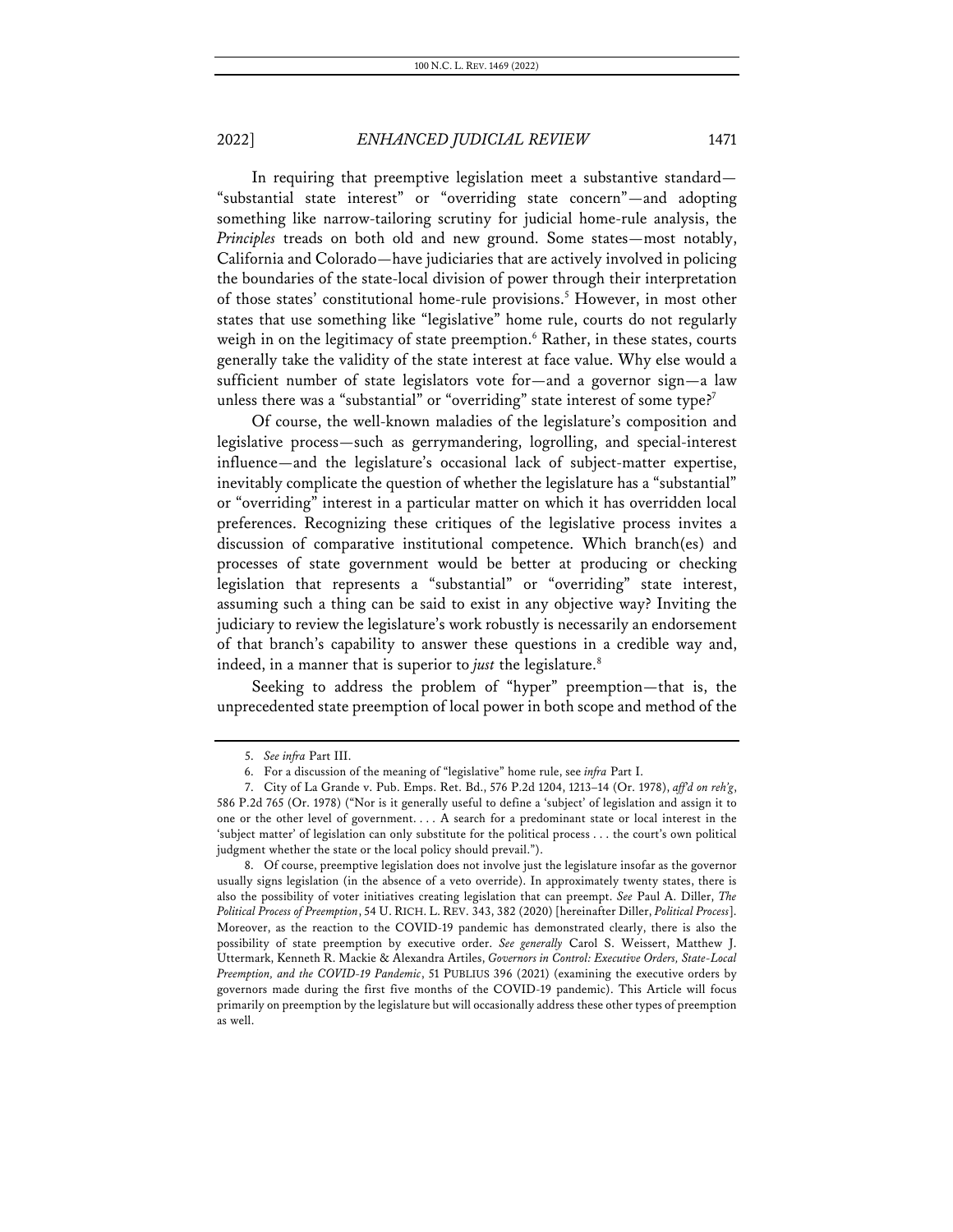last decade or so—the *Principles* invites the state judiciary to police state-local boundaries yet again.<sup>9</sup> Indeed, the *Principles* invites judicial supervision more than any home-rule model since the "imperio" reforms of the late nineteenth and early twentieth centuries by expressly importing into state constitutional law the federal model of judicial tier-based scrutiny review of legislative enactments into state constitutional law.10 Because this would constitute a sea change in the way in which most states approach preemption, it is incumbent upon the proponents of the *Principles* to explain what exactly the judiciary has to offer that the legislature (and other actors in the lawmaking process) do not. This Article attempts to engage in that comparative analysis and, in so doing, proceeds in four parts.

Part I lays out the background of state-local relations, including the gradual drift toward mostly "legislative" home rule by the middle of the twentieth century, and how this evolution of home rule left cities vulnerable to sweeping preemption. Part II assesses the institutional capabilities of the judiciary and why it may, or may not, be better suited to serving as a "check" on preemption than are legislatures. Part III analyzes the history of judicial review of city-state disputes, focusing in particular on California and Colorado, where the judiciary already plays a much larger role in policing preemption than in most other states. Since the *Principles* proposes a form of tier-based scrutiny review for judges to use in assessing preemption, Part IV discusses general criticisms of tier-based scrutiny as a jurisprudential tool, including critiques of previous attempts by state judiciaries to use it in interpreting their constitutions.

#### I. CITIES (IN MOST STATES) ARE HIGHLY VULNERABLE TO PREEMPTION

The earliest versions of constitutional home rule that emerged in the late 1800s granted substantive lawmaking power to cities, but have often been described as limiting this authority generally to matters of "local" concern. When a city acted within the sphere of "local" concern, its actions were

<sup>9.</sup> Erin Adele Scharff, *Hyper Preemption: A Reordering of the State-Local Relationship?*, 106 GEO. L.J. 1469, 1494–507 (2018). Another commentator, Bradley Pough, has called this phenomenon "super preemption," Bradley Pough, *Understanding the Rise of Super Preemption in State Legislatures*, 34 J.L. & POL. 67, 69 (2018), while Professor Richard Briffault calls it the "new preemption," Richard Briffault, *The Challenge of the New Preemption*, 70 STAN. L.REV. 1995, 1997 (2018) [hereinafter Briffault, *Challenge of the New Preemption*]. For more on the phenomenon, irrespective of nomenclature, see Richard C. Schragger, *The Attack on American Cities*, 96 TEX. L. REV. 1163 (2018) [hereinafter Schragger, *Attack on American Cities*]; RICHARD BRIFFAULT, NESTOR DAVIDSON, PAUL A. DILLER, OLATUNDE JOHNSON & RICHARD C. SCHRAGGER, AM. CONST. SOC'Y FOR L. & POL'Y, THE TROUBLING TURN IN STATE PREEMPTION: THE ASSAULT ON PROGRESSIVE CITIES AND HOW CITIES CAN RESPOND (2017) [hereinafter ACS ISSUE BRIEF], https://www.acslaw.org/wp-content/uploads/ 2017/09/ACS\_Issue\_Brief\_-\_Preemption\_0.pdf [https://perma.cc/7YLM-5QL3] (discussing recent examples of preemption and conflicts between states and cities).

<sup>10.</sup> For a discussion on the meaning of "imperio" home rule, see *infra* Part I.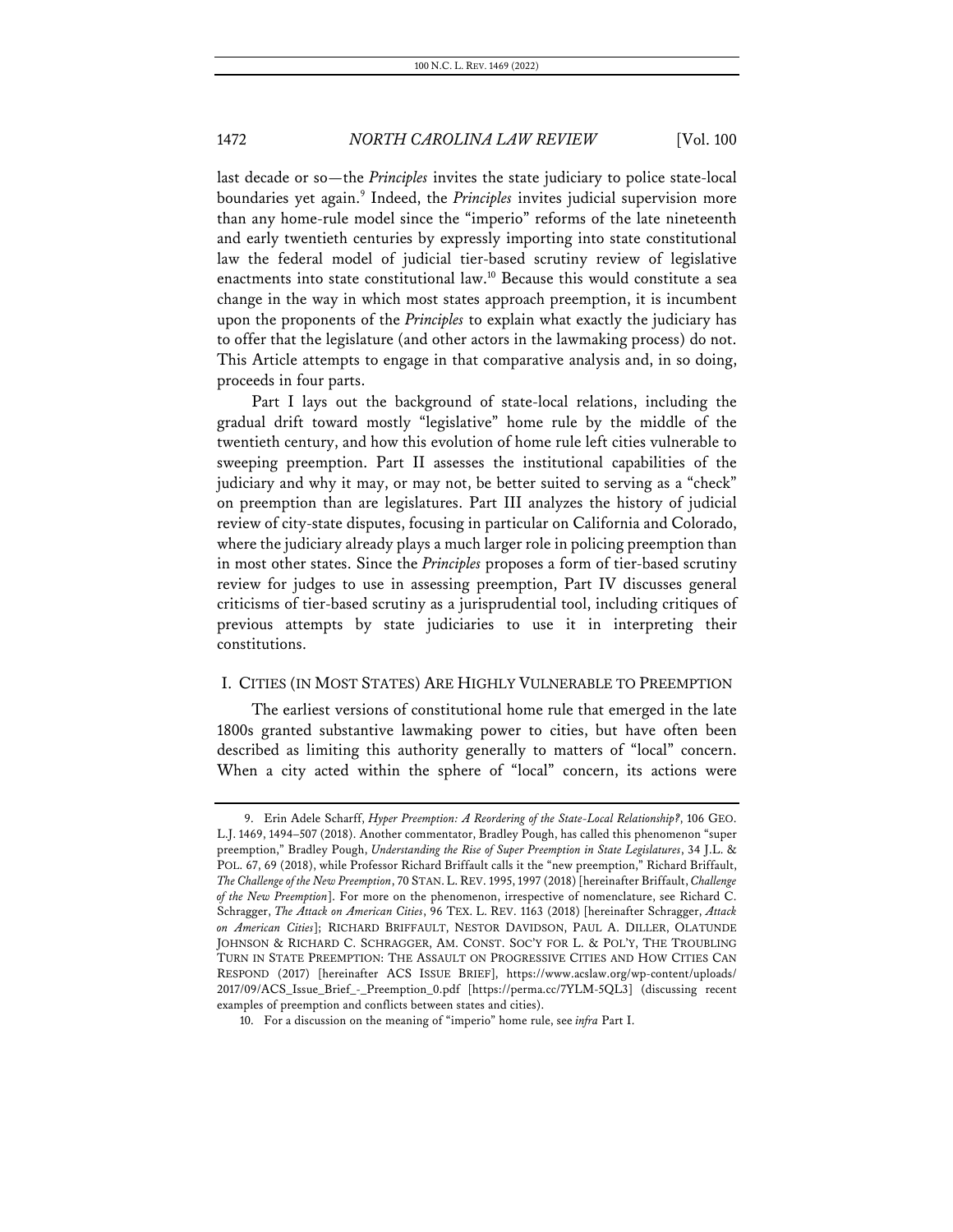protected from state interference.<sup>11</sup> That is, even if the state legislature wanted to preempt a city ordinance or charter provision that regulated a matter of "local" concern, it was prohibited from doing so, particularly if the state's homerule system was enshrined in the state's constitution.<sup>12</sup> As a result, many early home-rule regimes have been described as establishing separate—and exclusive—jurisdictions whose areas of authority do not overlap, thereby creating little potential for preemption.<sup>13</sup>

This earlier form of home rule is sometimes called "imperio" because it establishes an "imperium in imperio," or a "government within a government."<sup>14</sup> This description was never entirely accurate, but imperio home rule was clearly different conceptually, even if not always in application, from the "legislative" versions of home rule that succeeded it.<sup>15</sup> Early home-rule provisions, like Missouri's 1875 constitutional amendment, at least nominally increased cities' organic policymaking authority beyond Dillon's Rule.<sup>16</sup> Under Dillon's Rule, cities had only a small core of essential powers in addition to those that the state legislature may have delegated; courts were supposed to interpret even the delegated powers narrowly.<sup>17</sup> Under imperio home rule, by contrast, cities had the unquestioned power to run their "local" affairs, but state courts nonetheless were the ultimate arbiters of city power because they had the power to interpret the extent of such "local" powers.<sup>18</sup> Despite imperio seemingly improving on Dillon's Rule from the perspective of municipal power, advocates of city power

<sup>11.</sup> *See* David J. Barron, *Reclaiming Home Rule*, 116 HARV. L. REV. 2255, 2290 (2003).

<sup>12.</sup> *E.g.*, Kansas City v. Scarritt, 29 S.W. 845, 848 (Mo. 1895) (invalidating a state law that "relate[d] solely to matters of internal municipal government" and conflicted with provisions of a city's charter).

<sup>13.</sup> *See, e.g.*, City of New Orleans v. Bd. of Comm'rs, 640 So. 2d 237, 242 (La. 1994) (stating that, under the old system of home rule, the city acted "without fear of the supervisory authority of the state government" so long as it acted in the "local" realm only).

<sup>14.</sup> City of St. Louis v. W. Union Tel. Co., 149 U.S. 465, 468 (1893); *City of New Orleans*, 640 So. 2d at 242–43 (reviewing the "imperio" model of home rule); Terrance Sandalow, *The Limits of Municipal Power Under Home Rule: A Role for the Courts*, 48 MINN. L. REV. 643, 660–61 (1964).

<sup>15.</sup> Judge David Barron, writing as a Harvard law professor, argued that the early home-rule movement actually confined local power to "a quasi-private sphere" even more effectively than Dillon's Rule. *See* Barron, *supra* note 11, at 2291–300.

<sup>16.</sup> For more on Missouri's 1875 home-rule amendment, see Henry J. Schmandt, *Municipal Home Rule in Missouri*, 1953 WASH. U. L.Q. 385, 385 (citing MO. CONST. art. IX, §§ 16, 20 (1875)). There is some question as to how well-established Dillon's Rule was as a matter of state constitutional law across the country by the time of the early home-rule movement. After all, Dillon only wrote the first draft of his treatise three years before Missouri established home rule. *See, e.g.*, Paul A. Diller, *The Partly Fulfilled Promise of Home Rule in Oregon*, 87 OR. L. REV. 939, 943 (2009) [hereinafter Diller, *Partly Fulfilled Promise*] (noting that the Oregon courts did not always follow an approach akin to Dillon's Rule before the state constitution's 1906 "home rule" amendment).

<sup>17.</sup> Dillon's Rule traces its lineage to Iowa Supreme Court Justice John J. Dillon, who later became a federal appellate court judge. Justice Dillon articulated something like Dillon's Rule first in *Clark v. City of Des Moines*, 19 Iowa 199, 212 (1865), and then later more clearly in his first treatise on municipal corporations in 1873. DILLON, *supra* note 1, at 173.

<sup>18.</sup> Barron, *supra* note 11, at 2325–26; Sandalow, *supra* note 14, at 660.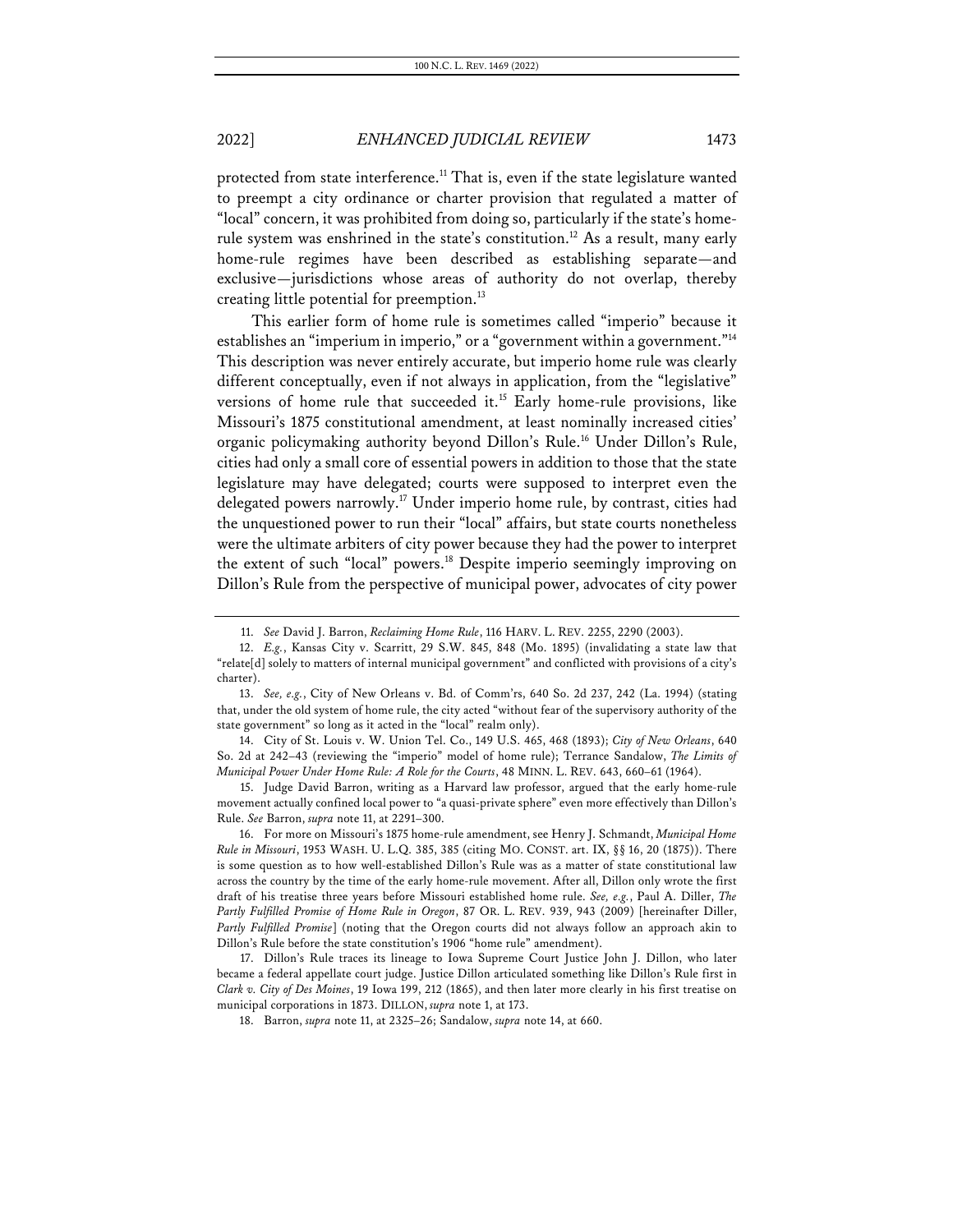over time grew increasingly frustrated with state courts because judges often interpreted "local" quite narrowly, thereby curtailing cities' policymaking authority.<sup>19</sup>

It is important to keep imperio home rule's cautionary example in mind as the *Principles* again proposes enhanced judicial review to protect local rule. The judiciary had a chance once to protect local authority, and it used that power to *limit* local authority.<sup>20</sup> To be sure, the *Principles* contains all kinds of safeguards that were not present in earlier imperio home-rule provisions: for example, it abrogates Dillon's Rule clearly and emphatically;<sup>21</sup> it creates a presumption against preemption; and it requires that preemption be express only.<sup>22</sup> It is difficult to imagine a court manipulating the whole of these provisions, if adopted into a state's constitution, into antilocal tools. Nonetheless, the history of imperio home rule is one of many examples of constitutional language having unanticipated consequences.<sup>23</sup>

In response to the perceived failures of imperio home rule, the American Municipal Association ("AMA")<sup>24</sup> and the National Municipal League  $({\rm 'NML''})$ ,<sup>25</sup> proposed legislative home-rule models in the 1950s and 1960s that granted either the "police power" or all legislative power to local governments, subject to denial of that power in a particular area by specific act of the state legislature.<sup>26</sup> Legislative home rule differed significantly from the imperio approach in that it did not offer cities any realm of regulation to be protected

<sup>19.</sup> *See* Sandalow, *supra* note 14, at 685–92.

<sup>20.</sup> *See id.*

<sup>21.</sup> *See* PRINCIPLES, *supra* note 3, at 1364 (noting that proposed language "clearly repudiate[s] Dillon's Rule as applied to home-rule governments").

<sup>22.</sup> *Id.* at 1366 (stating that no implied preemption is allowed).

<sup>23.</sup> There are all kinds of examples of this phenomenon in constitutional law. Two well-known ones are the Fourteenth Amendment's equal protection doctrine—originally passed to protect freed slaves from discrimination—then being used to limit affirmative action, Regents of the Univ. of Cal. v. Bakke, 438 U.S. 265, 396 (1978) (Marshall, J., concurring) ("[The Fourteenth Amendment's] history [does not] lend any support to the conclusion that a university may not remedy the cumulative effects of society's discrimination by giving consideration to race in an effort to increase the number and percentage of Negro doctors."), and the First Amendment's free speech provisions, which have been used to protect corporate donations to political campaigns, *see* Citizens United v. Fed. Election Comm'n, 558 U.S. 310, 430 (2010) (Stevens, J., dissenting) ("As a matter of original expectations, then, it seems absurd to think that the First Amendment prohibits legislatures from taking into account the corporate identity of a sponsor of electoral advocacy.").

<sup>24.</sup> The AMA became known as the National League of Cities in 1964. *See* PRINCIPLES, *supra* note 3, at 1330.

<sup>25.</sup> The NML is now known as the National Civic League, although it is unclear when exactly this name change occurred. *See History*, NAT'L CIVIC LEAGUE, https://www.nationalcivicleague.org/ history/ [https://perma.cc/HE8T-ZEJF].

<sup>26.</sup> *See* JEFFERSON B. FORDHAM, AM. MUN. ASS'N, MODEL CONSTITUTIONAL PROVISIONS FOR MUNICIPAL HOME RULE 13–24 (1953); NAT'L MUN. LEAGUE, MODEL STATE CONSTITUTION § 8.02 (6th ed. 1968); Barron, *supra* note 11, at 2326–27; Sandalow, *supra* note 14, at 685–92.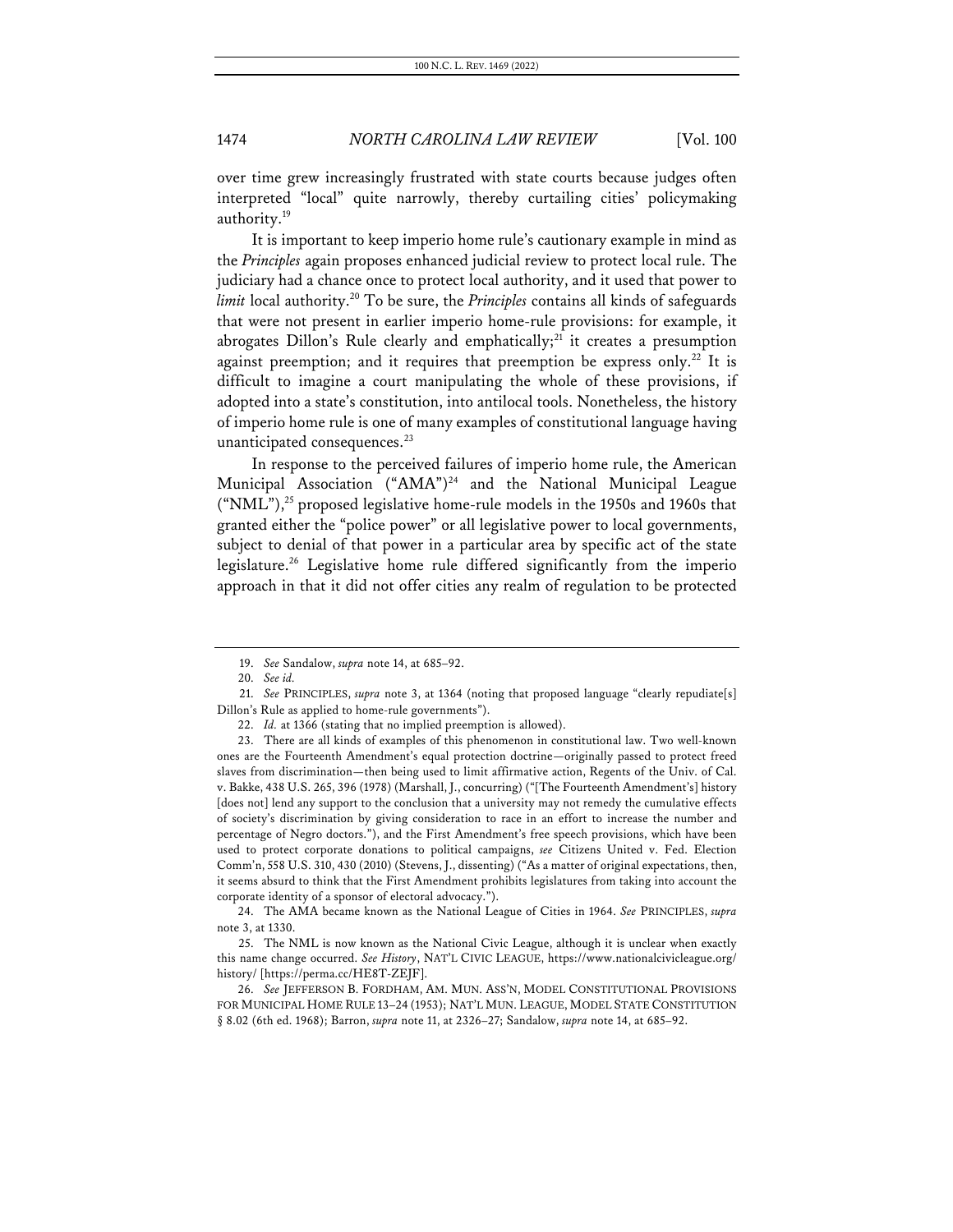by the judiciary from state legislative infringement.<sup>27</sup> On the other hand, legislative home rule, which has become the majority approach, $28$  vastly expanded the areas in which municipalities could govern in many states through its wholesale delegation of state power. The courts remained involved in policing the state-local divide primarily through their more limited role in deciding cases of implied preemption.<sup>29</sup>

As the Preamble to the *Principles* makes clear, the pace, scope, and ferocity of express preemption by state legislatures has accelerated significantly in the last decade.<sup>30</sup> Numerous commentators in the last five years have highlighted this dynamic, referring to it, alternatively, as "hyper-," "super-," or "the new" preemption.<sup>31</sup> The preemption has been notable in its breadth. Some preemption has been anticipatory and largely performative in prohibiting any local jurisdiction in the state from enacting a certain kind of law before any city even seriously considered such a move.<sup>32</sup> Moreover, the last decade has seen an

28. *See* Paul A. Diller, *Intrastate Preemption*, 87 B.U. L. REV. 1113, 1126–27 (2007) [hereinafter Diller, *Intrastate Preemption*] (observing that however one counts it, legislative home-rule states are in the majority of home-rule jurisdictions).

29. *See* Briffault, *Challenge of the New Preemption*, *supra* note 9, at 1997 ("Traditionally, preemption consisted of a judicial determination of whether a new local law conflicted with preexisting state law."). *See generally* Diller, *Intrastate Preemption*, *supra* note 28 (discussing the doctrine of intrastate implied preemption and problems therewith).

32. Anticipatory preemption was frequent in the early part of the 2010s with respect to food labeling and potential nutrition regulation. *See, e.g.*, Act of Mar. 16, 2018, ch. 17, § 2, 2018 Ariz. Sess. Laws 68, 74–75 (codified at ARIZ. REV. STAT. ANN. § 42-6015 (2018)) (preempting soda taxes *before*

<sup>27.</sup> The NML model slightly enhanced the protection afforded to local governments provided by the AMA model in that the NML model required the state legislature to deny municipal power only by general law. Some states that have adopted the NML model have interpreted it to require *express* denial of a certain local power by the state legislature in order to preempt. *See* City of New Orleans v. Bd. of Comm'rs, 640 So. 2d 237, 243 (La. 1994) (comparing both models). Many states with legislative home rule have, nonetheless, expressly reserved the broad and vaguely defined area of "private law" which is often interpreted to include contracts, property, torts, and family relations—for the state. *See generally* Paul A. Diller, *The City and the Private Right of Action*, 64 STAN. L. REV. 1109 (2012) [hereinafter Diller, *Private Right of Action*] (examining the definition of "private law" and the different ways in which courts have applied the private law exception to municipal home rule); Gary T. Schwartz, *The Logic of Home Rule and the Private Law Exception*, 20 UCLA L. REV. 671 (1973) (examining similarly how courts have interpreted the private law exception and arguing in favor of the doctrine). Because the area of "private law" is so broad that it might swallow cities' home-rule authority, many states allow municipal encroachments into this area so long as they are incidental to the exercise of an independent city power. *See* City of Atlanta v. McKinney, 454 S.E.2d 517, 520 (Ga. 1995) (citing GA. CODE ANN. § 36-35-6 (LEXIS through the 2021 Reg. and Spec. Sess. of the Gen. Assemb.)); New Mexicans for Free Enter. v. City of Santa Fe, 126 P.3d 1149, 1160–64 (N.M. Ct. App. 2005).

<sup>30.</sup> PRINCIPLES, *supra* note 3, at 1366.

<sup>31.</sup> *See supra* note 9 and accompanying text. Even the popular press picked up on the trend. *See, e.g.*, Emily Badger, *Blue Cities Want To Make Their Own Rules. Red States Won't Let Them*, N.Y. TIMES (July 6, 2017), https://www.nytimes.com/2017/07/06/upshot/blue-cities-want-to-maketheir-own-rule-red-states-wont-let-them.html?searchResultPosition=1 [http://perma.cc/4T7S-XGVD (dark archive)] ("In the last few years, Republican-controlled state legislatures have intensified the use of what are known as pre-emption laws . . . wall[ing] off whole new realms where local governments aren't allowed to govern at all.").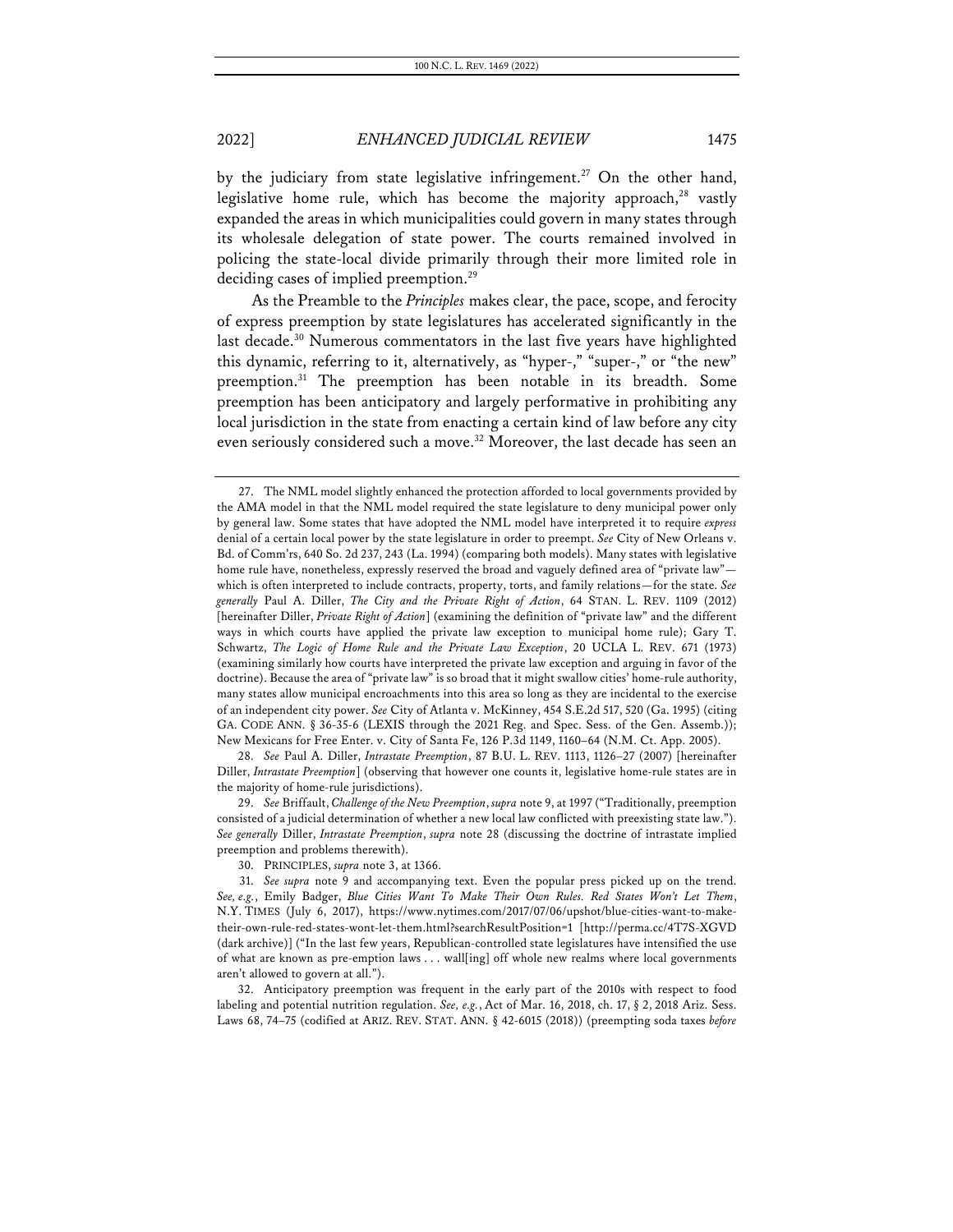explosion of "punitive" preemption.<sup>33</sup> This form of preemption includes punishments like loss of funds for noncompliant cities, removal from office and even potential imprisonment—of local officials who support or fail to repeal preempted policies, and the authorization of lawsuits against cities and local officials (sometimes in their personal capacity) who support preempted measures.<sup>34</sup>

Republican-controlled state legislatures in states with Republican governors ("Red Trifectas") have been particularly apt to adopt these kinds of policies, and often for "hot-button" issues like immigration, firearm safety, and, more recently, controlling protests, defunding the police, and measures related to the COVID-19 pandemic.<sup>35</sup> Indeed, Red Trifectas—with legislative majorities often created or enlarged by gerrymandering—preempting large,

any municipality in Arizona had enacted them); Jeffrey Hess, *Soda Wars Backlash: Mississippi Passes 'Anti-Bloomberg' Bill*, NPR (Mar. 12, 2013), https://www.npr.org/sections/thesalt/2013/03/ 12/1740486 23/mississippi-passes-anti-bloomberg-bill [https://perma.cc/53JF-CPEL] (discussing the Mississippi Legislature's passage of a bill that prohibited something like New York City's sugar-sweetenedbeverage portion-cap rule (often inaccurately referred to as a "soda ban")). *See generally* Paul A. Diller, *Local Health Agencies, the Bloomberg Soda Rule, and the Ghost of Woodrow Wilson*, 40 FORDHAM URB. L.J. 1859 (2013) [hereinafter Diller, *Local Health Agencies*] (providing more detail on New York City's proposed "soda ban").

<sup>33.</sup> *See* Briffault, *Challenge of the New Preemption*, *supra* note 9, at 2002–07 (discussing punitive preemption).

<sup>34.</sup> *Id.*; *see also* PRINCIPLES, *supra* note 3, at 1375–77 (discussing recent trends of "punitive preemption"); RICHARD BRIFFAULT, LOC. SOLS. SUPPORT CTR., PUNITIVE PREEMPTION: AN UNPRECEDENTED ATTACK ON LOCAL DEMOCRACY 2 (2018), https://www.abetterbalance.org/wpcontent/uploads/2018/10/Punitive-Preemption-White-Paper-FINAL-8.6.18.pdf [https://perma.cc/K XW5-ZKGT] (describing punitive preemption as "especially threatening"); Joshua S. Sellers & Erin A. Scharff, *Preempting Politics: State Power and Local Democracy*, 72 STAN. L. REV. 1361, 1376 (2020) ("Along similar lines, some states have gone so far as to pass punitive preemption laws, which punish jurisdictions or their elected officials for enacting ordinances that conflict with state laws." (footnote omitted)).

<sup>35.</sup> *See, e.g.*, Rachel Proctor May, *Punitive Preemption and the First Amendment*, 55 S.D. L. REV. 1, 13–21 (2018) (discussing punitive preemption provisions passed by Republican legislatures in Arizona and Texas). On defunding the police, see Act of June 1, 2021, ch. 197, 2021 Tex. Sess. Law Serv. (West) (codified at TEX. PENAL CODE ANN. § 42.03(c) (West 2021)); Act of June 1, 2021, ch. 199, 2021 Tex. Sess. Law Serv. (West) (codified in scattered sections of TEX. GOV'T CODE ANN., TEX. LOC. GOV'T CODE ANN. & TEX. TAX CODE ANN.); Act of June 1, 2021, ch. 201, 2021 Tex. Sess. Law Serv. (West) (codified at TEX. LOC. GOV'T CODE ANN. § 120 (West 2021)); *see also* Megan Munce, *Gov. Greg Abbott Signs Slate of Legislation To Increase Criminal Penalties for Protesters, Punish Cities That Reduce Police Budgets*, TEX. TRIB. (June 1, 2021, 3:00 PM), https://www.texastribune.org/2021/06/01/texas-abbottdefund-police-protest/ [https://perma.cc/R893-LRJU]. For Florida's "anti-riot" law, also known as H.B. 1, see Act of Apr. 20, 2021, ch. 6, Fla. Sess. Law Serv. (West) (codified in scattered sections of FLA. STAT.) (increasing penalties for persons who block roadways or deface public monuments and creating new crime of "mob intimidation"). A federal judge has enjoined enforcement of the part of Florida's law that broadened the definition of "riot" and increased penalties for rioting. *See* Dream Defenders v. DeSantis, No. 21CV191, 2021 WL 4099437, at \*33 (N.D. Fla. Sept. 9, 2021) (enjoining enforcement of FLA. STAT. § 870.01 (2021)). On Republican preemption of local COVID-19 measures, such as shutdown orders and masking requirements, see Weissert et al., *supra* note 8, at 401–02; *see also* Keith Boeckelman & Jonathan Day, *State Legislation Restricting and Enabling Local Governments in an Era of Preemption*, 53 ST. & LOC. GOV'T REV. 210, 212 (2021).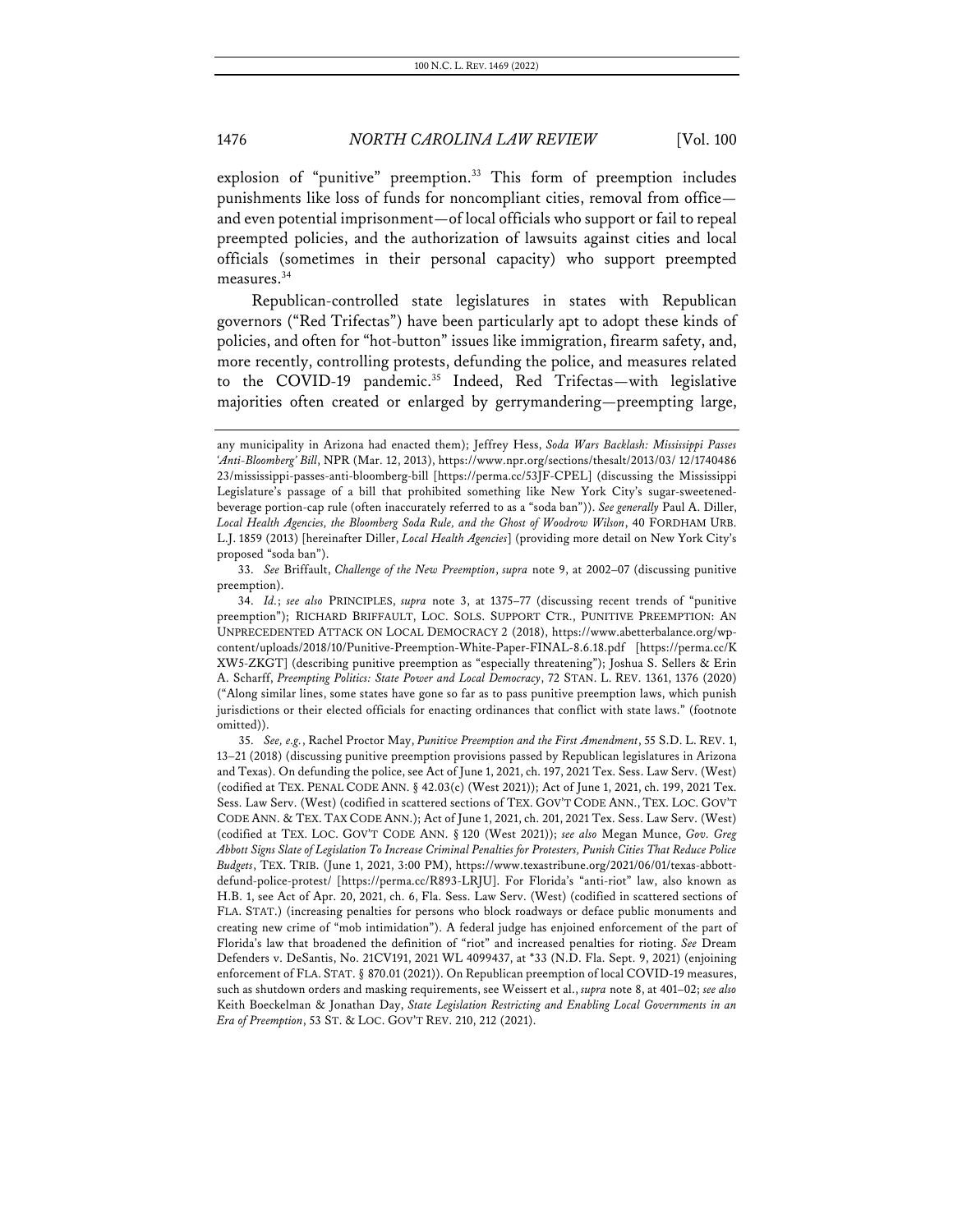Democratic-leaning cities from enacting policy priorities has been a focus of much academic research of late, including by some of the authors of the *Principles*. <sup>36</sup> But this has hardly been the only statewide dynamic within which preemption emerges. States with Democratic-controlled legislatures and Democratic governors ("Blue Trifectas") have also preempted local governments in their states. Their geographical targets are often suburbs or smaller, more sparsely populated towns and counties that lean more rightward politically,37 but in some instances Blue Trifectas have also preempted the policy priorities, such as minimum wage and soda taxes, of large and left-leaning cities in their states.<sup>38</sup>

Mixed governments—that is, states in which more than one political party controls either of one house of the state legislature or the governor's mansion too have engaged in aggressive preemption: In 2012, for instance, Kentucky preempted local authority to regulate firearms with potential criminal and civil penalties for local officials who violate this law.39 A Democratic state house member sponsored the law, a Democratic-controlled state house and

<sup>36.</sup> *See* Diller, *Political Process*, *supra* note 8, at 364–81 (highlighting this phenomenon in Florida, Michigan, North Carolina, Ohio, and Wisconsin); Schragger, *Attack on American Cities*, *supra* note 9, at 1190–91.

<sup>37.</sup> *E.g.*, City of Huntington Beach v. Becerra, 257 Cal. Rptr. 3d 458, 463 (Ct. App. 2020) (holding that the California Values Act, passed in 2018, which restricted the ability of local law enforcement agencies to aid federal immigration authorities, was constitutional as applied to charter cities because it addressed a matter of "statewide concern"); *see also* California Values Act, ch. 495, 2017 Cal. Stat. 3733 (codified in scattered sections of CAL. GOV'T CODE & CAL. HEALTH & SAFETY CODE)

<sup>38.</sup> *See, e.g.*, Diller, *Political Process*, *supra* note 8, at 363 n.100 (describing the Rhode Island General Assembly's preemption of Providence's effort to increase its minimum wage in 2014); *see also*  Peter Makhlouf, *Laboring for Democracy: On the Minimum Wage in Rhode Island*, COLL HILL INDEP. (Apr. 3, 2015), https://www.theindy.org/585 [https://perma.cc/3WP6-4FX8] (discussing the National Restaurant Association's influence on the Rhode Island legislature's preemption of Providence's proposed minimum wage ordinance); Keep Groceries Affordable Act, ch. 61, 2018 Cal. Stat. 1843 (codified at CAL. REV. & TAX. CODE § 7284.12 (West 2021)) (forbidding local taxes on "groceries," including soda and sugar-sweetened drinks, through 2030). In Oregon, the legislature preempted local authority to tax soda and other groceries less than a year after voters defeated a similar measure at the polls. Diller, *Political Process*, *supra* note 8, at 398–99 (discussing Oregon's failed Measure 103 in 2018). In 2021, a superior court judge struck down the penalty provision of California's soda tax preemption. *See* Cultiva La Salud v. State, No. 34-2020-8003458 (Cal. Super. Ct. Oct. 1, 2021) (striking down a provision of the Keep Groceries Affordable Act which would have deprived cities that passed soda taxes of all sales-and-use-tax revenue as "financial coercion" that violated the California Constitution's Home Rule Provision).

<sup>39.</sup> KY. REV. STAT. ANN. § 65.870 (West 2018)) (creating a private right of action against a local official who violated the state firearms preemption and also making it criminal "official misconduct" for a local official to violate the law); *see id.* § 65.870(2)–(3), (6); *see also id.* § 522.020 (first degree official misconduct); *id.* § 522.030 (second degree official misconduct).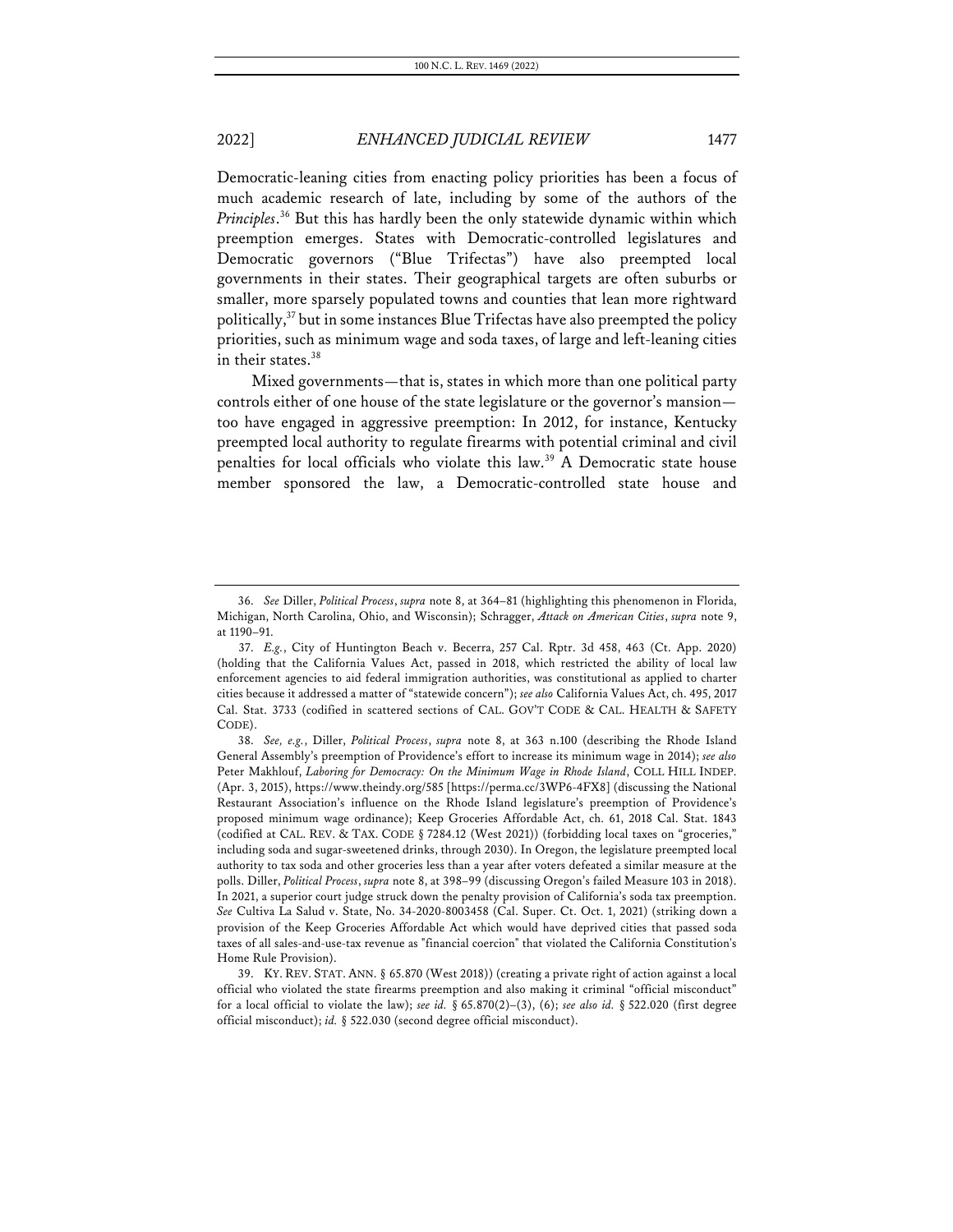Republican-controlled state senate passed it, and a Democratic governor signed the bill into law.40

As noted above, the COVID-19 pandemic, which was cited by governors of all states in declaring statewide emergencies in March 2020, has been the source of numerous clashes between states and their cities and counties.<sup>41</sup> In many of these clashes, the preemptive action of the state often emanated not from the legislature passing laws, but from the governor or some other executive official, like the chief of the state's public health agency, who was usually appointed by the governor.<sup>42</sup> State COVID-19 policy in most states, therefore, has been driven by the state's chief executive, who is not always of the same party as the majority party in both houses of the state legislature.<sup>43</sup> Nonetheless, the "red" governor-"blue" city divide played out in a number of states in this context, such as Florida, Georgia, and Texas. In those states, governors unilaterally preempted the powers of local entities to adopt measures like capacity limits, social distancing, and mask and vaccine mandates.<sup>44</sup> The reverse was also true, of course: many Democratic governors mandated strict virusrelated measures despite fierce resistance from local officials, many of whom were Republican or—if technically nonpartisan—represented areas with Republican-leaning sympathies.45

<sup>40.</sup> *See* May, *supra* note 35, at 19–20; F Riehl, *Kentucky Governor Signs Three NRA-Backed Bills into Law*, AMMOLAND (Apr. 12, 2012), https://www.ammoland.com/2012/04/kentucky-governor-signsthree-nra-backed-bills-into-law/#axzz7Lq8lleVz [https://perma.cc/ESB9-PPBF].

<sup>41.</sup> *See* Weissert et al., *supra* note 8, at 401–02; *see also* David Gartner, *Pandemic Preemption: Limits on Local Control over Public Health*, 13 N.E. U. L. REV. 733, 735–39 (2021); Bruce D. McDonald III, Christopher B. Goodman & Megan E. Hatch, *Tensions in State-Local Intergovernmental Response to Emergencies: The Case of COVID-19*, 52 ST. & LOC. GOV'T REV. 186, 186 (2020).

<sup>42.</sup> *See, e.g.*, McDonald et al., *supra* note 41, at 190.

<sup>43.</sup> For instance, while many consider Kentucky a "red" state because it has voted Republican consistently in the last six presidential elections, it has had a Democratic governor since 2019. So, with respect to Covid policy, Kentucky has more often resembled other "blue states," at least in terms of the executive orders Governor Andy Beshear has issued. *See* Sarah Ladd, *These Capacity Rules for Restaurants, Bars*, *and Venues Ease Ahead of Memorial Day*, LOUISVILLE COURIER J. (May 12, 2021), https://www.courier-journal.com/story/news/local/2021/05/12/kentucky-covid-19-restrictions-mandat es-and-rules-to-follow/5035706001/ [https://perma.cc/75BK-43JP] (referring to Beshear's mask mandate, capacity, and price-gouging rules); Brian Planalp, *Will Kentucky Join Other States in Lifting Pandemic Orders? Not Likely*, FOX19 NOW (Mar. 2, 2021), https://www.fox19.com/2021/03/02/ live-gov-beshear-updates-vaccine-rollout-covid-response-kentucky/ [https://perma.cc/9CXV-4Q9K] (comparing Kentucky's response to the responses of other states).

<sup>44.</sup> *E.g.*, Ga. Exec. Order No. 07.15.20.01 (encouraging the wearing of masks but not requiring them and prohibiting localities from imposing mandates more stringent than the governor's order); *see also* Complaint at 4–5, Kemp v. Bottoms, No. 2020CV338387 (Ga. Super. Ct. July 16, 2020).

<sup>45.</sup> *See, e.g.*, Trip Gabriel, *G.O.P. Defiance of Pennsylvania's Lockdown Has 2020 Implications*, N.Y. TIMES, https://www.nytimes.com/2020/05/14/us/politics/pennsylvania-tom-wolf-coronavirus. html [https://perma.cc/SD9U-ADRB (dark archive)] (Sept. 21, 2020) (stating that officials in Republican-led counties resisted Democratic Pennsylvania Governor Tom Wolf's lockdown orders); Molly Beck & Patrick Marley, *Local Health Officials Are Tossing Their Coronavirus Orders Citing Shaky Legal Grounds Following Supreme Court Ruling*, MILWAUKEE J.-SENTINEL (May 15, 2020),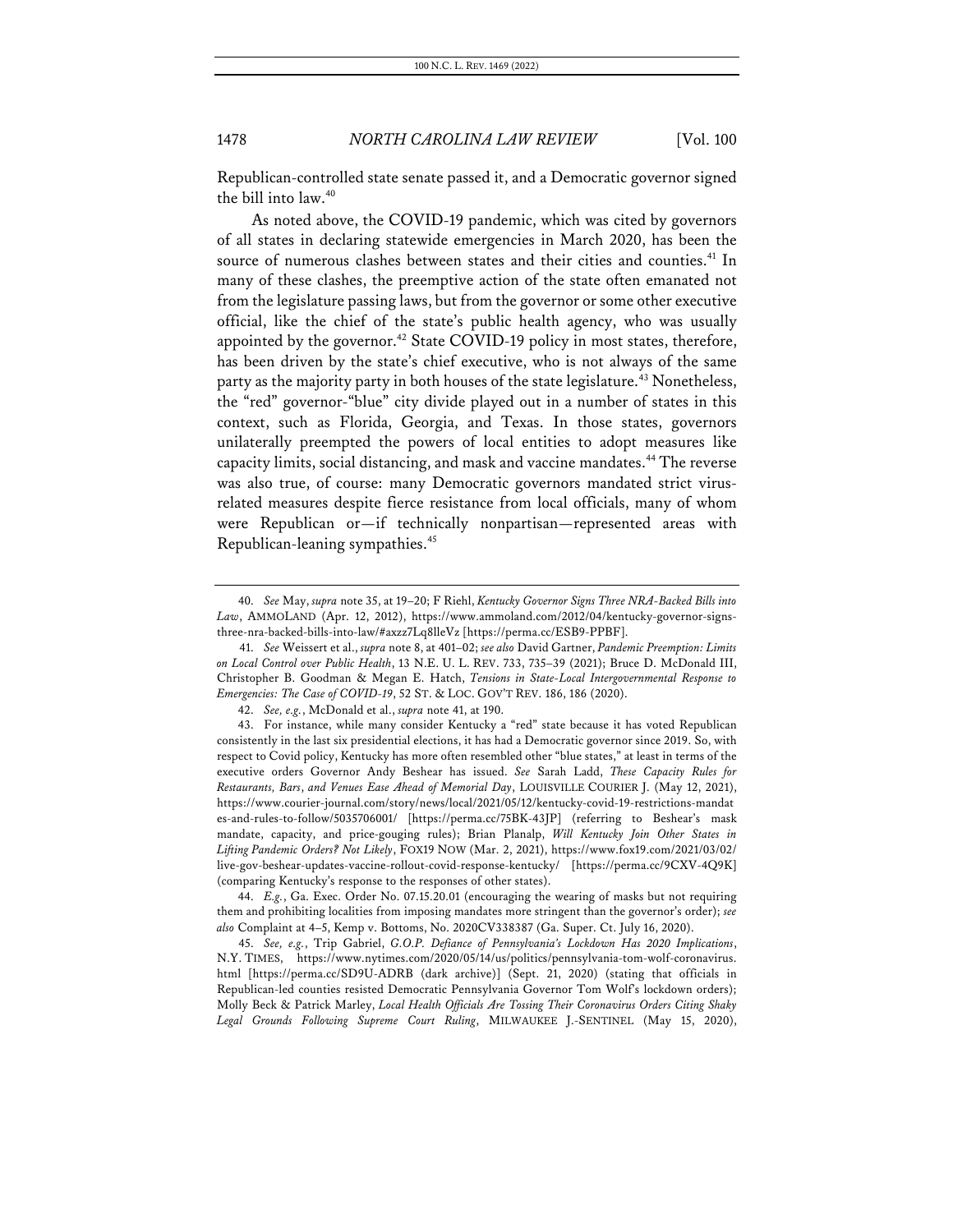As with other issues, the conflicts over COVID-19 policies have not always been clear-cut disputes between "red" and "blue." There have been plenty of intramural conflicts on both sides, with some Democratic mayors feuding with Democratic governors over the pace and scope of reopening (such as Mayor Bill de Blasio of New York City and Governor Andrew Cuomo of New York<sup>46</sup>), and Republican mayors and county executives having similar disagreements with Republican governors, such as in Ohio.<sup>47</sup>

COVID-19 thus emerged as a new battle in a long-running war between states and cities. While often involving a new mechanism of preemption—the executive order—this battle occurred within the larger framework of legislative home rule that leaves cities highly vulnerable to state override. To help shield cities from what they see as excessive and abusive preemption, the *Principles* calls on the judiciary to serve as a check on the other state branches. This Article will now examine the relative strengths and weaknesses the judiciary would bring to performing this role.

### II. THE JUDICIARY'S INSTITUTIONAL STRENGTHS AND WEAKNESSES WITH RESPECT TO PREEMPTION

States' aggressive narrowing of the scope of home-rule authority through preemption is much of the impetus behind the *Principles*. <sup>48</sup> Other scholarship has delved more deeply into the reasons for this increasingly aggressive legislative behavior, identifying as causes intentional partisan gerrymandering as well as the outsized influence of certain national and state interest groups amplified by a relatively unrestrained campaign finance system.<sup>49</sup> These are primarily institutional concerns: in other words, legislatures as currently

48. PRINCIPLES, *supra* note 3, at 1339 ("States, however, are increasingly violating the spirit of th[eir] oversight authority [over local governments].").

https://www.jsonline.com/story/news/politics/2020/05/15/local-health-officials-tossing-their-coronavi rus-orders-citing-shaky-legal-grounds-following-supreme/5202462002/ [https://perma.cc/TX8W-YL FP] (stating that cities and counties in Wisconsin stopped complying with COVID-19 restrictions that Democratic Governor Tony Evers had imposed after the Wisconsin Supreme Court ruled they exceeded Evers's authority).

<sup>46.</sup> Jesse McKinley, Luis Ferré-Sadurní, Dana Rubinstein & Joseph Goldstein, *How a Feud Between Cuomo and de Blasio Led to a Chaotic Virus Crackdown*, N.Y. TIMES (Oct. 12, 2020), https://www.nytimes.com/2020/10/12/nyregion/cuomo-coronavirus-orthodox-shutdown.html [http:// perma.cc/C46E-L8S9 (dark archive)] (describing de Blasio and Cuomo's continuing disagreements over COVID-19 restrictions).

<sup>47.</sup> Scott Wartman, *DeWine Facing GOP Mutiny in Rural Ohio Over Coronavirus*, COLUMBUS DISPATCH (June 30, 2020, 4:40 AM), https://www.dispatch.com/story/news/politics/elections/ 2020/06/30/dewine-facing-gop-mutiny-in-rural-ohio-over-coronavirus/112736050/ [https://perma.cc/ FY5M-M4RV] (noting that several Republican-led counties "told the Republican governor he 'overstepped his bounds' with the restrictions to prevent the spread of COVID-19").

<sup>49.</sup> *See* Diller, *Political Process*, *supra* note 8, at 358–64 (discussing gerrymandering as a phenomenon behind preemption); ALEX HERTEL-FERNANDEZ, STATE CAPTURE 238–41 (2019) (discussing the American Legislative Exchange Council's advocacy of preemption).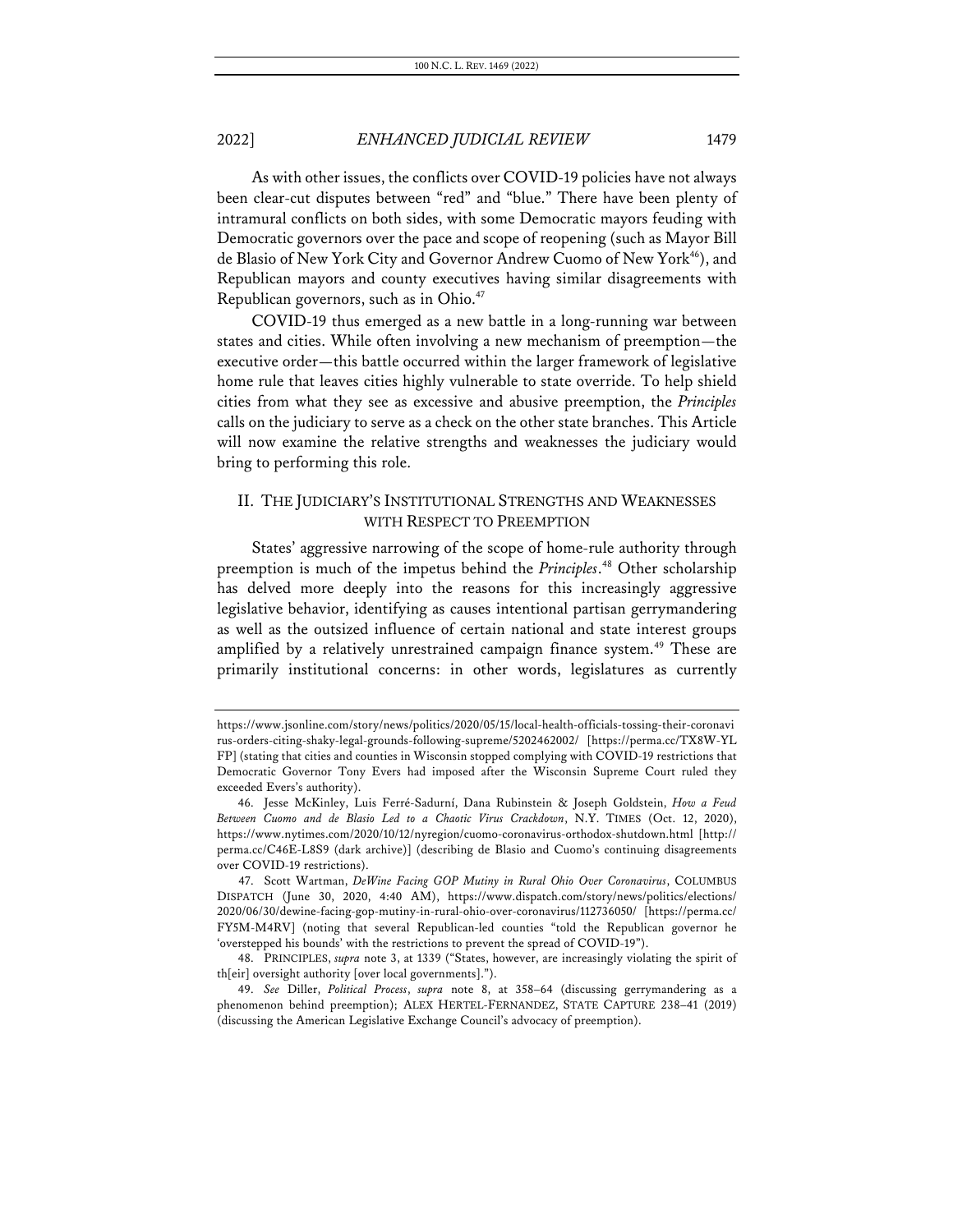constituted are not functioning in a manner that comports with a preferred conception of the state-local division of power.

If institutional problems are responsible for legislatures' preemptive overreach, one must also apply an institutional lens in assessing how well the *Principles* would work in using the judiciary as a bulwark against preemption. In thirty-eight states, voters elect the state's highest court judges in some way, shape, or form.50 Why would elected judges be any *more* immune to whatever forces have pushed state legislatures to abuse preemption? This part critically assesses some of the potential explanations. In doing so, I rely to some extent on observations I have made in earlier work, in which I argued that the judiciary had a legitimate role to play in deciding questions of implied preemption.<sup>51</sup>

#### A. *Relative Geographic Impartiality*

In contrast to the legislature, the judiciary may be better positioned to enforce a norm of geographic impartiality, under which cities' potentially offensive ordinances are treated with some semblance of equality. This is because in most states, the governor, who is elected statewide, appoints judges, at least initially, or justices run for office statewide. Hence, the forces of districting that lead legislatures to represent a geographic slice of the electorate do not apply equally in the judicial context in most states. In a minority of states, geography might play a more direct role in high court judges' selection. In South Carolina and Virginia, the legislature appoints justices to the high court.<sup>52</sup> In these states, therefore, the same forces that influence the legislature's composition overall might trickle down to the courts, although the effect would be indirect.<sup>53</sup>

In the eight states that use judicial districts for their high court elections, the forces at work are countervailing and complicated. Five of these states— Illinois, Kentucky, Louisiana, Mississippi, and Oklahoma—elect their high court judges directly by district.<sup>54</sup> In the three other states—Maryland,

<sup>50.</sup> *See Judicial Selection: Significant Figures*, BRENNAN CTR. FOR JUST. (Oct. 4, 2021), https:// www.brennancenter.org/our-work/research-reports/judicial-selection-significant-figures [http://perma .cc/NYS7-2Y9H] [hereinafter *Significant Figures*].

<sup>51.</sup> *See* Diller, *Intrastate Preemption*, *supra* note 28, at 1159–68.

<sup>52.</sup> *See* Douglas Keith & Laila Robbins, *Legislative Appointments for Judges: Lessons from South Carolina, Virginia, and Rhode Island*, BRENNAN CTR. FOR JUST. (Sept. 29, 2017), https://www.brennan center.org/our-work/research-reports/legislative-appointments-judges-lessons-south-carolina-virginia -and-rhode [https://perma.cc/AQ48-KT4L]. Before 1994, Rhode Island used a similar method but "scandals led to the abandonment of that system in 1994." *Id.*

<sup>53.</sup> *See id.* (finding all kinds of problems with Virginia's and South Carolina's judicial appointment systems).

<sup>54.</sup> *See* KY. CONST. § 110(4); ILL. CONST. art. VI, § 2 (dividing the state into five judicial districts for supreme and appellate court judges); LA. CONST. art. 5, § 4 (dividing the state into "at least six supreme court districts" with at least one judge elected from each); MISS. CONST. §§ 145, 145- A, 145-B (establishing districts for the election of supreme court judges); OKLA. CONST. art. VII, § 3.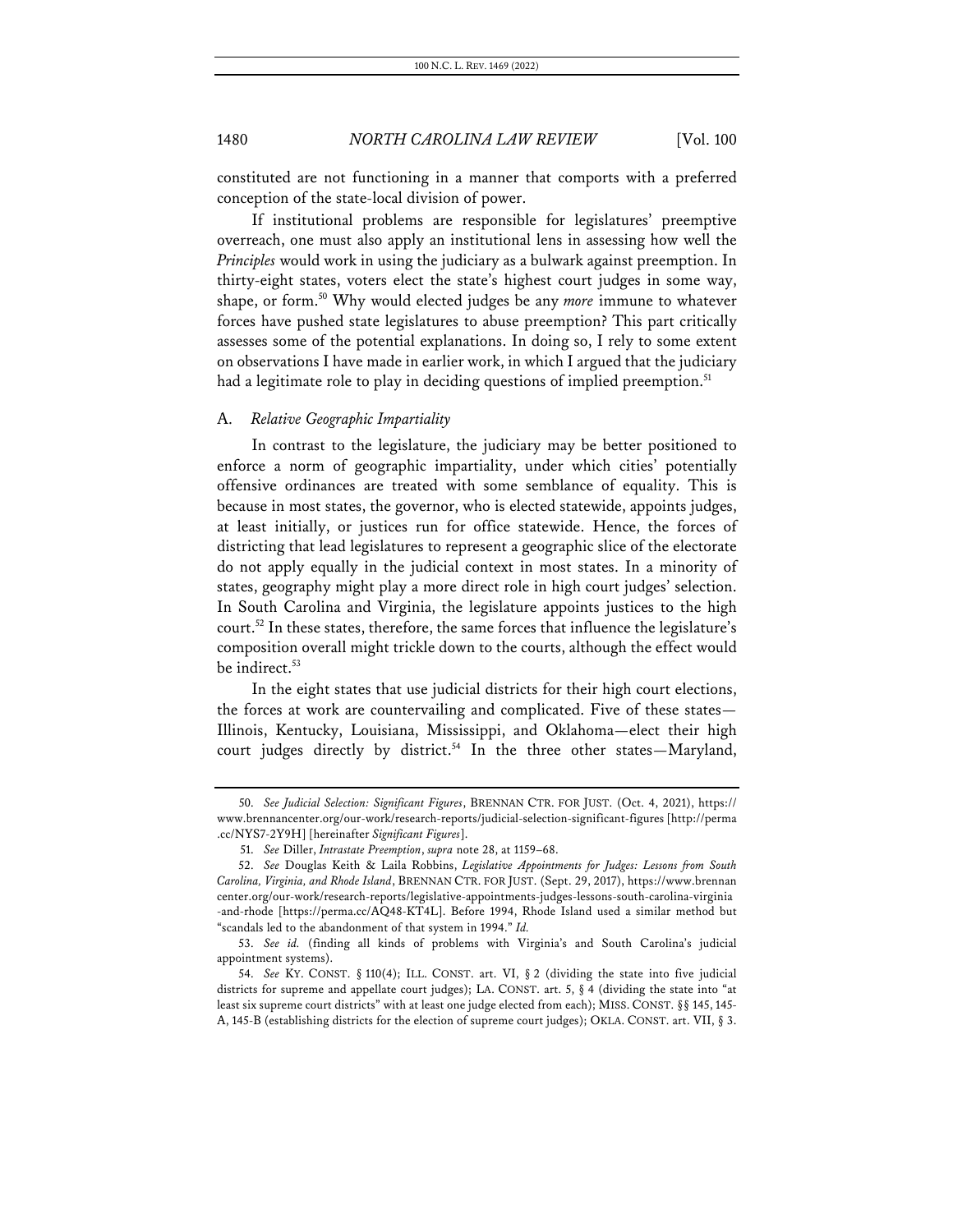Nebraska, and South Dakota—the governor initially selects high court justices,<sup>55</sup> and justices later face a retention election within a particular geographical district.<sup>56</sup> In all eight states, the relevant judicial districts are much larger than state legislative districts.<sup>57</sup> The comparatively large size of these judicial districts is likely to diminish a justice's allegiance to any particular geographic area. On the other hand, the U.S. Supreme Court has indicated—without squarely addressing the issue—that one-person, one-vote does not apply to judicial elections.58 Hence, states may draw their judicial districts in a manner that strays from equal apportionment. Maryland, for instance, establishes the districts for its court of appeals (its high court) in its constitution; the districts do not change with census data.59 Its districts vary immensely in population size, with some more than double the size of others.<sup>60</sup> Judicial districts that are exempt from one-person, one-vote, therefore, may open up the door to a state's high court skewing in a particular geographical direction.<sup>61</sup>

In addition to states' selection mechanisms, it is also worth considering where justices of a state's highest court reside. In Oregon, for instance, the judges of the supreme court—even if selected on a statewide basis—generally live in Portland, Salem, or Eugene, all within a 110-mile stretch of the state's populous Willamette Valley; on the intermediate court of appeals, with thirteen judges, only one hails from east of the Cascades.<sup>62</sup> In states in which the capitol

58. *See* Wells v. Edwards, 409 U.S. 1095, 1095 (1973), *aff'g* 347 F. Supp. 453 (M.D. La. 1972) (affirming summarily a district court ruling which held that the Fourteenth Amendment Equal Protection Clause's one-person, one-vote principle did not apply to the districts used to elect Louisiana supreme court justices).

59. MD. CONST. art. IV, § 14.

<sup>55.</sup> *See* MD. CONST. art. IV, § 5A(b); NEB. CONST. art. V, § 21(1); S.D. CONST. art. V, § 7.

<sup>56.</sup> In Maryland, for instance, the retention election is a mere year after gubernatorial appointment for an additional ten years on the bench. *See* MD. CONST. art. IV, § 5A(d), (e).

<sup>57.</sup> In Kentucky, for instance, the state is divided into seven districts for the purposes of supreme court (and court of appeals) elections. *See* KY. CONST. § 110(4) ("There shall be one Justice from each Supreme Court district."); *Map of Supreme Court and Court of Appeals Districts*, KY. CT. JUST., https://kycourts.gov/Courts/Documents/SC\_COA\_districtsmap.pdf [http://perma.cc/RD23-WEFP]. The Kentucky Legislature, on the other hand, consists of a Senate with 38 members and a House of Representatives with 100 members. *See* KY. CONST. § 33 (enumerating the number of legislators and districts).

<sup>60.</sup> Per 2020 census data, Maryland's First Appellate Judicial Circuit (which includes Caroline, Cecil, Dorchester, Kent, Queen Anne's, Somerset, Talbot, Wicomico, and Worcester counties) has a population of approximately 458,000. *See id.*; *Quick Facts: Maryland*, U.S. CENSUS BUREAU, https://www.census.gov/quickfacts/MD [https://perma.cc/E7ZF-XHNM] [hereinafter *Quick Facts*]. Its Second Appellate Judicial District, which includes Baltimore and Harford counties, has a population of approximately 1,115,000, which is 2.43 times that of the first. *See* MD. CONST. art. IV, § 14; *Quick Facts*, *supra*.

<sup>61.</sup> Some states, such as Kentucky, authorize (but do not require) the legislature to redistrict the judicial districts over time as population shifts. *See* KY. CONST. § 110(4).

<sup>62.</sup> *See* Steve Powers, *The Honorable Roger DeHoog: Oregon Court of Appeals Judge*, MULTNOMAH LAW., June 2016, at 1, 11 (noting that Roger DeHoog was the first lawyer on the court of appeals from east of the Cascades since Walt Edmonds). Judge DeHoog was subsequently appointed to the Oregon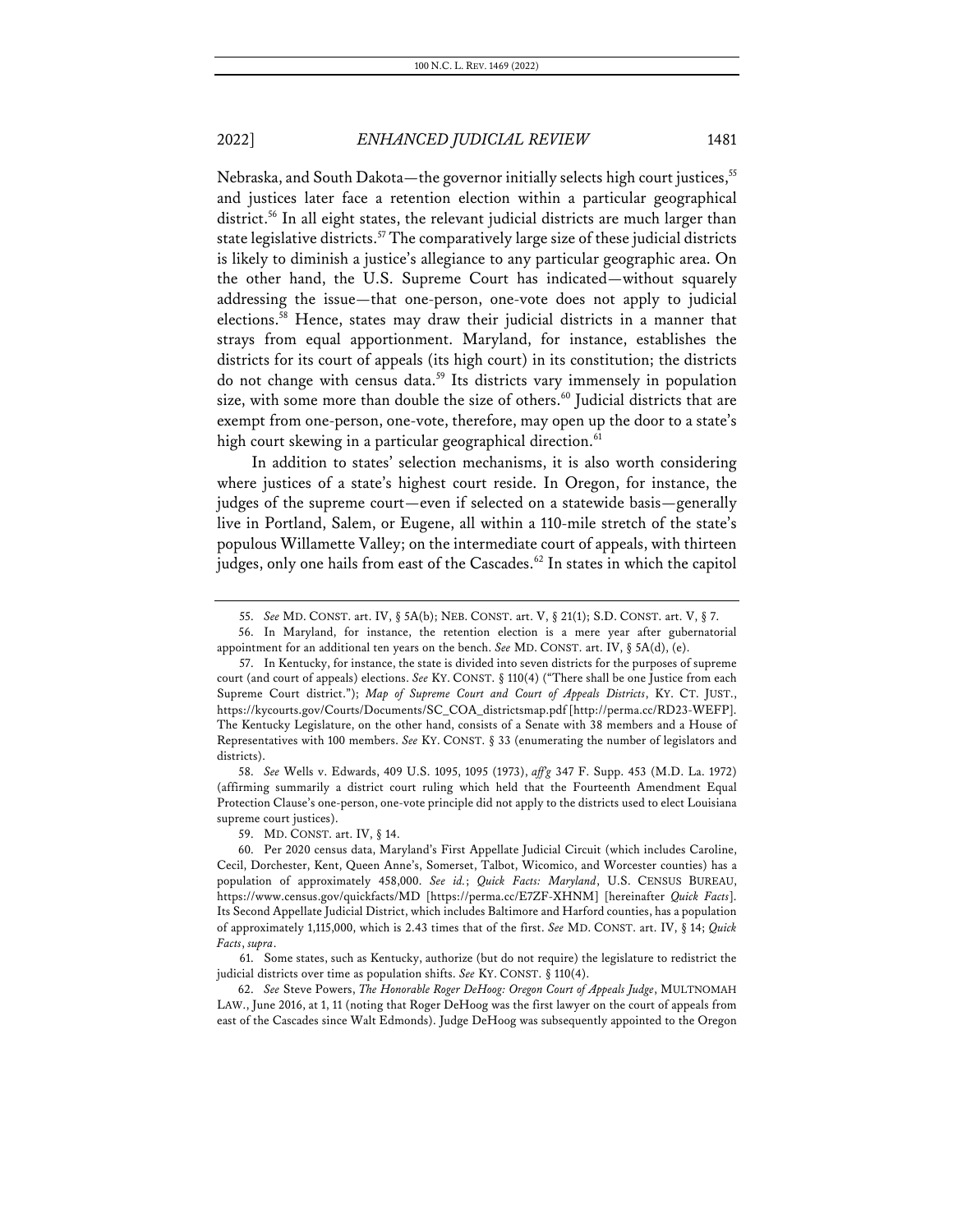is relatively isolated, justices may move there to serve their terms. In theory, these dynamics could lead to some bias toward the judges' "home" region or city, whether the capital or other areas (like Portland and Eugene) within commuting distance of the capital, although I am unaware of any empirical studies probing this hypothesis. Moreover, it is possible that with the rise of remote hearings during the COVID-19 pandemic, state judiciaries may become more amenable to judges working remotely, which could facilitate a more geographically diverse judiciary within states.

As discussed below, judges do not generally think of themselves as "representatives" in the way elected officials do. $63$  Legislators usually maintain home-district offices that cater to services of constituents who live only within their districts.<sup>64</sup> Judges, by contrast, at least traditionally, perceive themselves as beholden to the law, not any particular constituency, and maintain only their chambers at the court rather than district offices. Any geographic influence, therefore, is likely subtler than in the legislative environment, but it may vary to some degree by state depending on the institutional design forces discussed here.

#### B. *Tempered Political Insulation*

One of the most familiar arguments for judicial intervention, particularly at the federal level, is that courts and judges, as compared to legislative and executive branch officials, are more insulated from political pressures.<sup>65</sup> In hoping that judges can better decide questions of state-local power, the *Principles* bets on judges' insulation to some of the political pressures that have driven legislators to support excessive preemption. Section II.A just discussed how judges may be more removed from the political pressures that are connected to geography. However, there are other political pressures that influence state actors even if they are elected statewide and represent a statewide constituency. State officials often need to raise money and garner endorsements from interest groups—businesses, unions, "special interest" organizations, etc.—in order to

Supreme Court. *See* Press Release, State of Oregon Newsroom, Governor Kate Brown Announces Appointments to the Oregon Supreme Court and Oregon Court of Appeals (Jan. 19, 2022), https:// www.oregon.gov/newsroom/pages/newsdetail.aspx?newsid=64779 [https://perma.cc/UB67-2H5P].

<sup>63.</sup> *See* Jeremy Waldron, *The Core of the Case Against Judicial Review*, 115 YALE L.J. 1346, 1363 (2006) ("[E]ven where judges are elected, the business of the courts is not normally conducted, as the business of the legislature is, in accordance with an ethos of representation . . . .").

<sup>64.</sup> *See* Einer R. Elhauge, *Does Interest Group Theory Justify More Intrusive Judicial Review?*, 101 YALE L.J. 31, 41 (1991) ("Each representative has an incentive to support legislation favoring her district.").

<sup>65.</sup> *See, e.g.*, RONALD DWORKIN, LAW'S EMPIRE 375 (1986); LAWRENCE G. SAGER, JUSTICE IN PLAINCLOTHES: A THEORY OF AMERICAN CONSTITUTIONAL PRACTICE 74 (2004).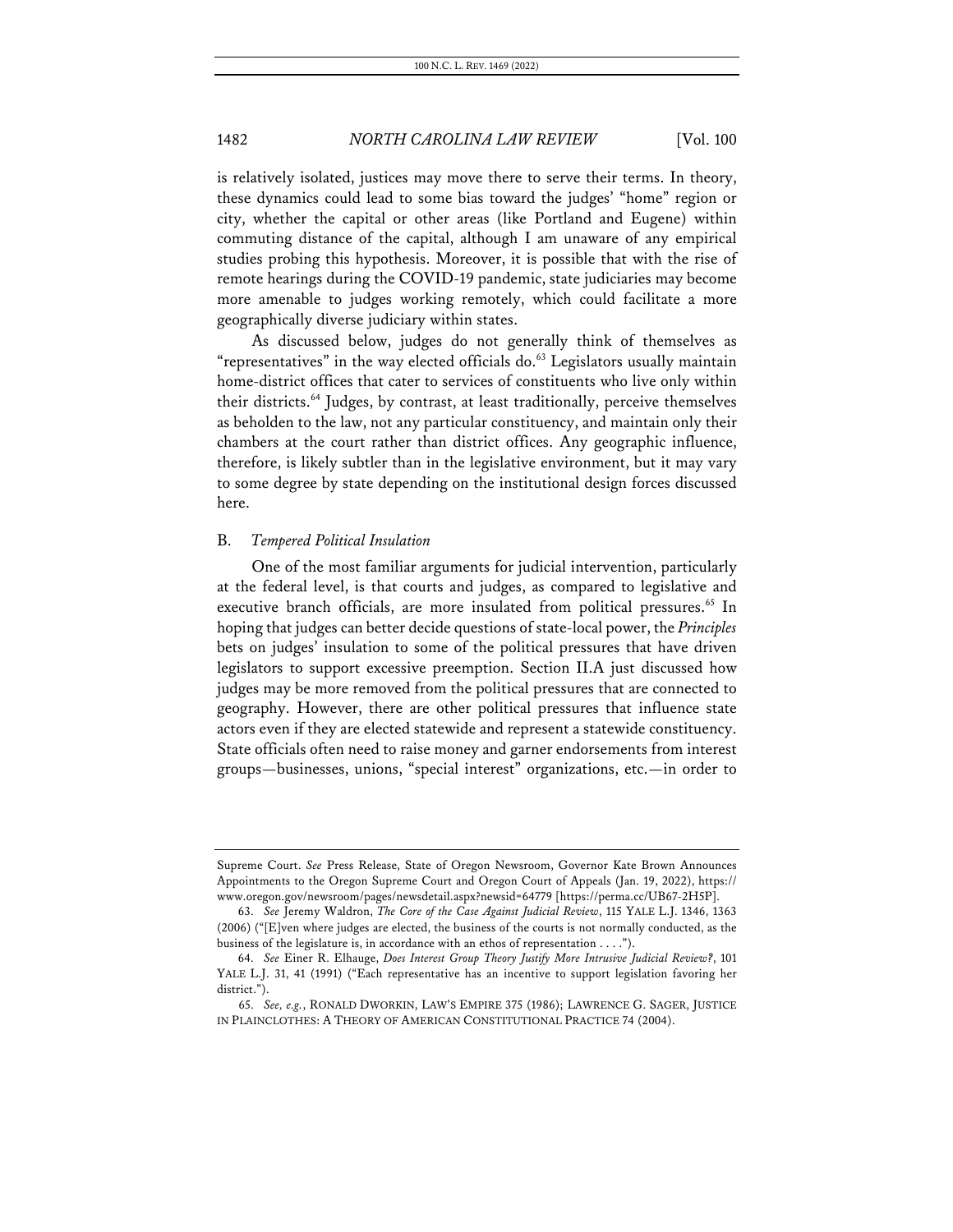get elected and wield power effectively once in office.<sup>66</sup> These dynamics inevitably influence preemption battles, even within the judiciary.

Because the judges of the highest court of thirty-eight states are elected in some way, $67$  they are arguably less politically insulated than their counterparts at the federal level who enjoy life tenure.<sup>68</sup> Nonetheless, in many of these states, judges are still likely to be subject to less political influence than legislators. In sixteen of the thirty-nine states with judicial elections, for instance, high court judges face only uncontested retention elections after their initial appointment.69 In fourteen of the thirty-nine states with judicial elections, the races are officially nonpartisan, $70$  although it is unclear how much this factor alone reduces the influence of politics on the judiciary.<sup>71</sup> More significantly, in most of the thirty-nine states that have judicial elections, judges are elected or reelected to terms substantially longer than those of the average legislator, ranging from six to fifteen years.<sup>72</sup> The relative infrequency with which state high court judges face voters presumably increases their political insulation.<sup>73</sup>

68. In the twelve states without judicial elections for the high court, judges are perhaps as insulated from political pressures as their federal counterparts. Some of these twelve states use some version of nonelective reappointment, while others employ lifetime terms or mandatory retirement ages. *See Significant Figures*, *supra* note 50 (discussing the wide array of judicial selection, retention, and mandatory retirement systems across the states); *see also* Croley, *supra* note 67, at 725–26 (reviewing wide array of judicial selection mechanisms across the states).

69. *Significant Figures*, *supra* note 50. In thirty-eight states, only the high court justices are elected, whereas in thirty-nine states, judges of *any* court are elected. *Id.* The difference maker is New York, which elects its trial court judges but not intermediate and final appeals court judges. *Judicial Selection in New York*, *supra* note 67.

72. *See State Supreme Courts*, BALLOTPEDIA, https://ballotpedia.org/State\_supreme\_courts [https://perma.cc/9ZP4-2AN8].

<sup>66.</sup> *See Interest Groups*, USHISTORY.ORG, https://www.ushistory.org/gov/5c.asp [https://perma. cc/Y5H8-6CFX].

<sup>67.</sup> *See supra* note 50 and accompanying text. Some states, such as New York, elect lower-court judges but not the justices of the high and appellate courts. *See Judicial Selection in the State of New York*, FUND FOR MOD. CTS., https://moderncourts.org/programs-advocacy/judicial-selection/judicialselection-in-the-courts-of-new-york/ [https://perma.cc/3BU9-799W] [hereinafter *Judicial Selection in New York*]; *see also* Steven P. Croley, *The Majoritarian Difficulty: Elective Judiciaries and the Rule of Law*, 62 U. CHI. L. REV. 689, 725–26 (1995) (discussing how judges are appointed or elected by each state). Although these lower court judges may be as susceptible to political pressures as any other elected official, they are nonetheless compelled to apply the precedent of the state's less politically pressured high court.

<sup>70.</sup> *Significant Figures*, *supra* note 50.

<sup>71.</sup> "[D]espite a great deal of skepticism . . . about whether nonpartisan [judicial] elections differ materially from partisan elections," Professors Michael S. Kang and Joanna M. Shepherd found that the distinction makes a difference with respect to the influence of campaign donations on judicial decisions. *The Partisan Price of Justice: An Empirical Analysis of Campaign Contributions and Judicial Decisions*, 86 N.Y.U. L. REV. 69, 129 (2011).

<sup>73.</sup> *See* JED HANDELSMAN SHUGERMAN, THE PEOPLE'S COURTS: PURSUING JUDICIAL INDEPENDENCE IN AMERICA 153–54 (2012) (arguing that, historically, longer terms were understood as better insulating high court judges from party politics and special-interest influence than shorter terms).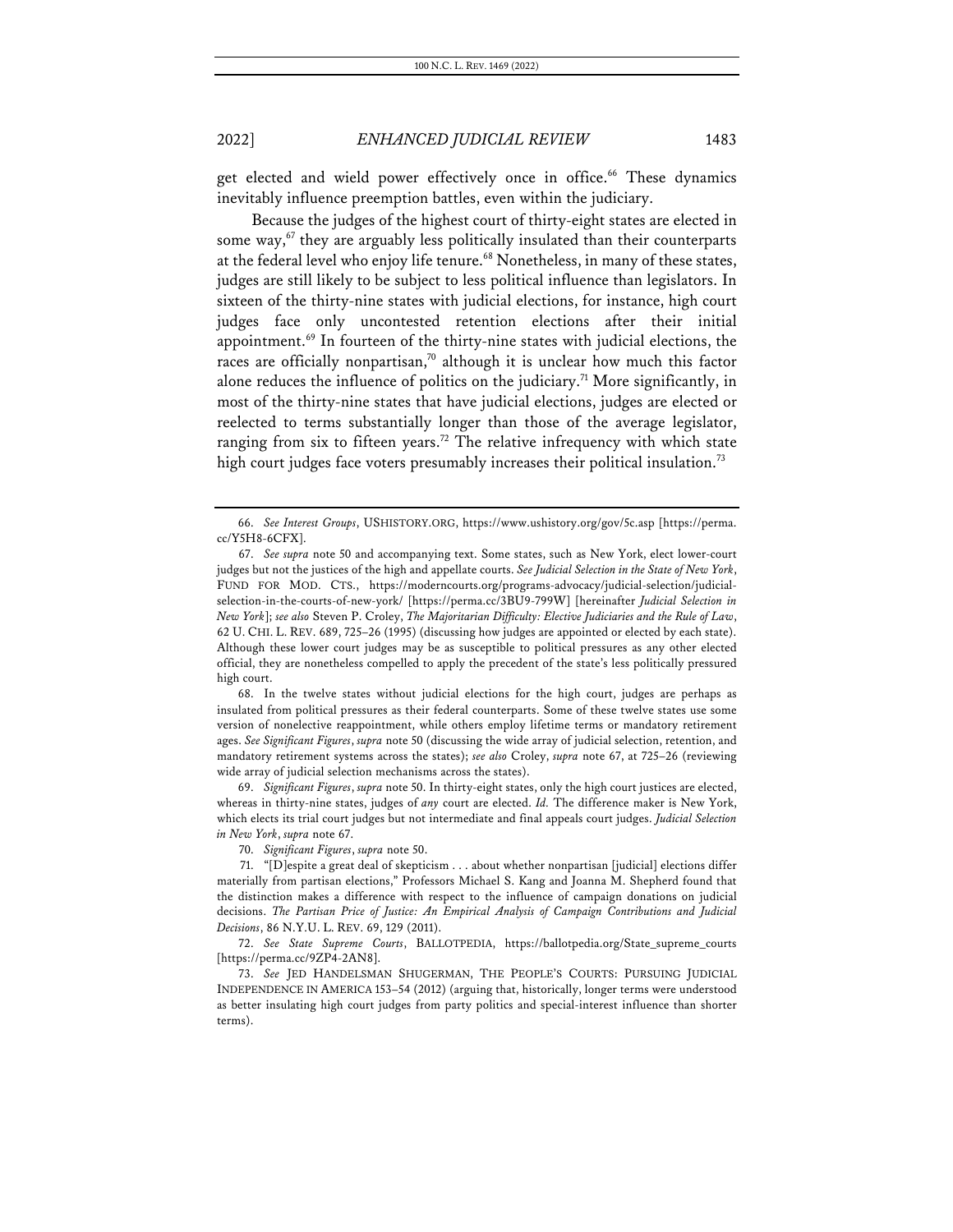On the other hand, judicial elections—particularly contested ones as opposed to mere retention elections—are still elections and thus involve campaigning and all of its accoutrements, good and bad.<sup>74</sup> Candidates need campaign committees to finance their campaign; they need to raise money from donors; and they seek endorsements from interest groups and often political parties even if they are technically nonpartisan candidates.<sup>75</sup> The political pressures of campaigning have led to various incidents seen as damaging the integrity of the judiciary, particularly where it appears that donors to campaigns are trying to buy outcomes in a particular case or set of cases.<sup>76</sup> Some reformers have seized on these incidents as grounds for ending judicial elections or, at the least, reforming them significantly.<sup>77</sup>

Insofar as decisions regarding the state-local divide implicate the issues favored or opposed by influential interest groups (and assuming such interest groups attempt to gain favor with judges through campaign donations and endorsements),<sup>78</sup> there may be good reason to doubt whether the judiciary will be significantly more politically insulated than the legislature. Particularly in those states in which supreme court elections are bruising, big-money affairs, skepticism about the judiciary's ability to be "neutral" seems quite warranted. In such states, one might suspect that a four (of seven) justice majority whose campaigns have been financed heavily by a particular industry might be hardpressed to rule against such an industry in a state-local dispute.<sup>79</sup> On the other

76. *See, e.g.*, Caperton v. A.T. Massey Coal Co., 556 U.S. 868, 874 (2009) (holding that a West Virginia Supreme Court justice violated the Due Process Clause of the Fourteenth Amendment by failing to recuse himself from a case involving a corporate party whose chief executive officer had created an independent expenditure organization to benefit the justice's campaign and donated over \$3 million to it). Indeed, *Caperton* was a case of life imitating art insofar as it resembled the facts of a John Grisham novel, *The Appeal*, published one year earlier. *See* Richard Gillespie, *Buying a Judicial Seat for Appeal:* Caperton v. A.T. Massey Coal Co., Inc.*, Is Right out of a John Grisham Novel*, 30 J. NAT'L ASS'N ADMIN. L. JUDICIARY 309 *passim* (2010).

<sup>74.</sup> *See, e.g.*, MELINDA GANN HALL, ATTACKING JUDGES: HOW CAMPAIGN ADVERTISING INFLUENCES STATE SUPREME COURT ELECTIONS 65–94 (2015) (reviewing studies of campaign messaging and advertising in judicial elections as well as data on campaigns in the 2000s).

<sup>75.</sup> *See* Charles Gardner Geyh, *Judicial Selection and the Search for Middle Ground*, 67 DEPAUL L. REV. 333, 338 (2018) (discussing how campaign contributions to and independent expenditures on behalf of judicial campaigns "exacerbate[] underlying legitimacy problems"). *See generally* Anthony Champagne, *Interest Groups and Judicial Elections*, 34 LOY. L.A. L. REV. 1391 (2001) (detailing the relationship between interest groups and those seeking judicial office).

<sup>77.</sup> *E.g.*, ALICIA BANNON, BRENNAN CTR. FOR JUST., RETHINKING JUDICIAL SELECTION IN STATE COURTS 9 (2016), https://www.brennancenter.org/sites/default/files/2019-08/Report\_Rethink ing\_Judicial\_Selection\_State\_Courts.pdf [https://perma.cc/DNJ5-HKX5] (discussing *Caperton* specifically).

<sup>78.</sup> *See* Champagne, *supra* note 75, at 1392.

<sup>79.</sup> The empirical data on the effects of campaign contributions on judicial decisions is mixed. *Compare* Kang & Shepherd, *supra* note 71, at 107 (finding that campaign contributions influence judicial decisions, but "almost exclusively" where judges are selected through partisan races), *with* HALL, *supra* note 74, at 176 (finding that aggressive judicial election advertising campaigns have little effect on voter behavior).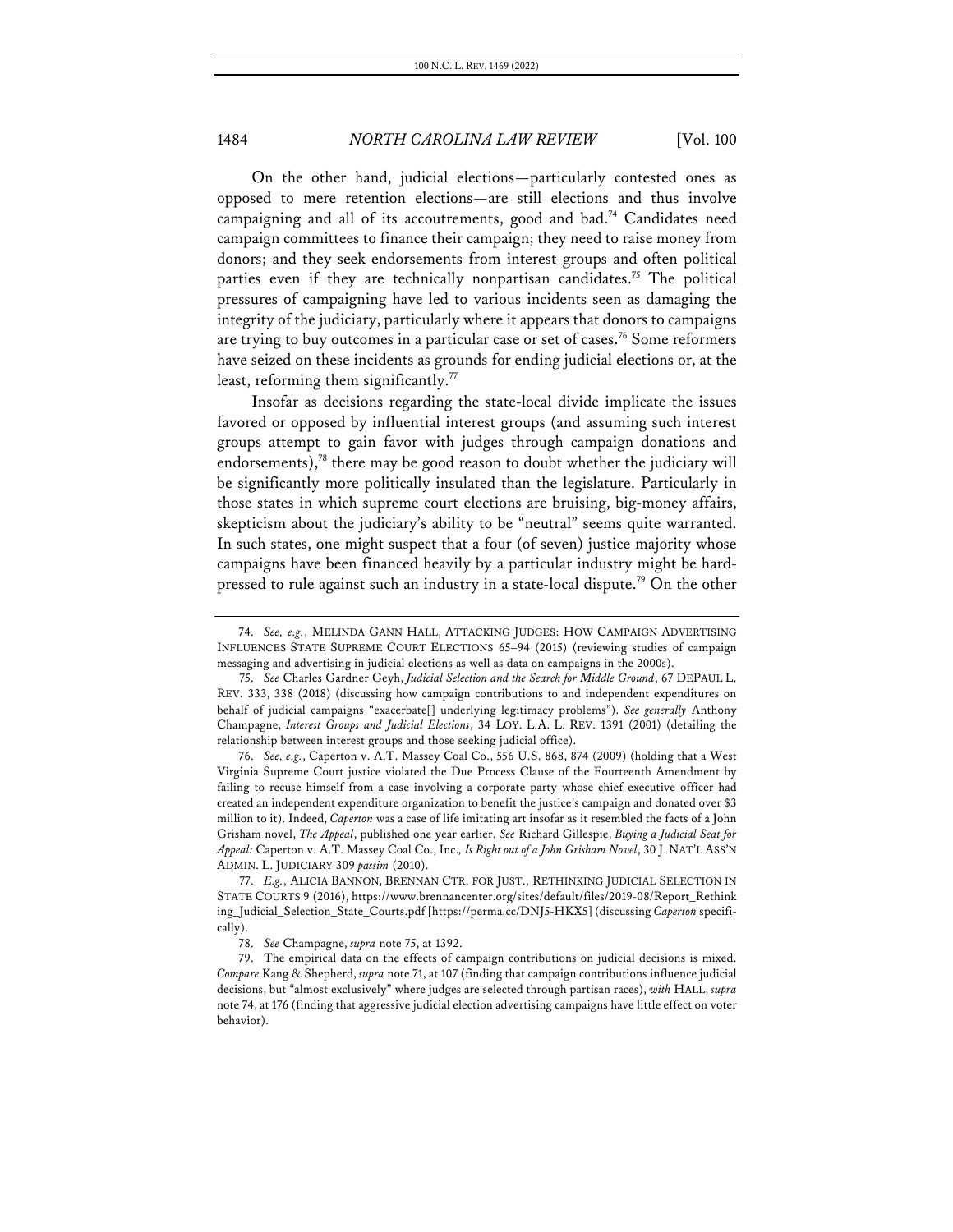hand, state judges face reelection less frequently and in a different manner than legislators and therefore might be just a bit more resistant to electoral pressures. Just how "political" a state's judiciary may be is a matter of degree and is statespecific, and the assessment of a particular state's judiciary may affect one's confidence in that branch's ability to enforce the *Principles* impartially.

### C. *The Shaming Power of Precedent, or the Aspirational Norm of Judicial Neutrality*

Regardless of manner of selection or election of a state's high court judges, stare decisis, at least in theory, inevitably imposes a degree of consistency and uniformity on the courts' decisions in the preemption realm. This may be among the best arguments in favor of involving the judiciary in state-local disputes and the best rebuttal to the concerns about political influence raised above. Some might call this dynamic the "shaming power of precedent"—that is, precedent can shame judges into deciding a case in a way that contradicts their policy preferences; at the least, it requires them to explain a departure. The power of precedent over judicial decision-making is inextricably linked to the long-running debate about whether judges should and are capable of deciding cases through "neutral principles" regardless of the outcome of the case.80

When departing from a past decision on state-local distribution of power, legislators can be as unprincipled as the electorate will allow. Judges, on the other hand, are at least exposed within the legal community by their hypocrisy. Indeed, evidence shows that judges care deeply about the respect of their audiences, including the legal profession.<sup>81</sup> The existence of a professional and even scholarly community scrutinizing a state court's judicial decisions may assist in enforcing whatever discipline precedent provides. In this respect, courts in small states or states without law schools—or without law schools whose faculty pay any attention to their state supreme courts—may skate by more easily.

In sum, the institutional forces that affect a judiciary's makeup, independence, and ability to police state-local disputes in a principled and relatively neutral manner will vary by state depending on the features of its judicial selection system and other aspects of its legal and political culture.

<sup>80.</sup> *See generally* Herbert Wechsler, *Toward Neutral Principles of Constitutional Law*, 73 HARV. L. REV. 1 (1959) (arguing for adherence to "neutral principles").

<sup>81.</sup> *See* LAWRENCE BAUM, JUDGES AND THEIR AUDIENCES: A PERSPECTIVE ON JUDICIAL BEHAVIOR 18 (2006).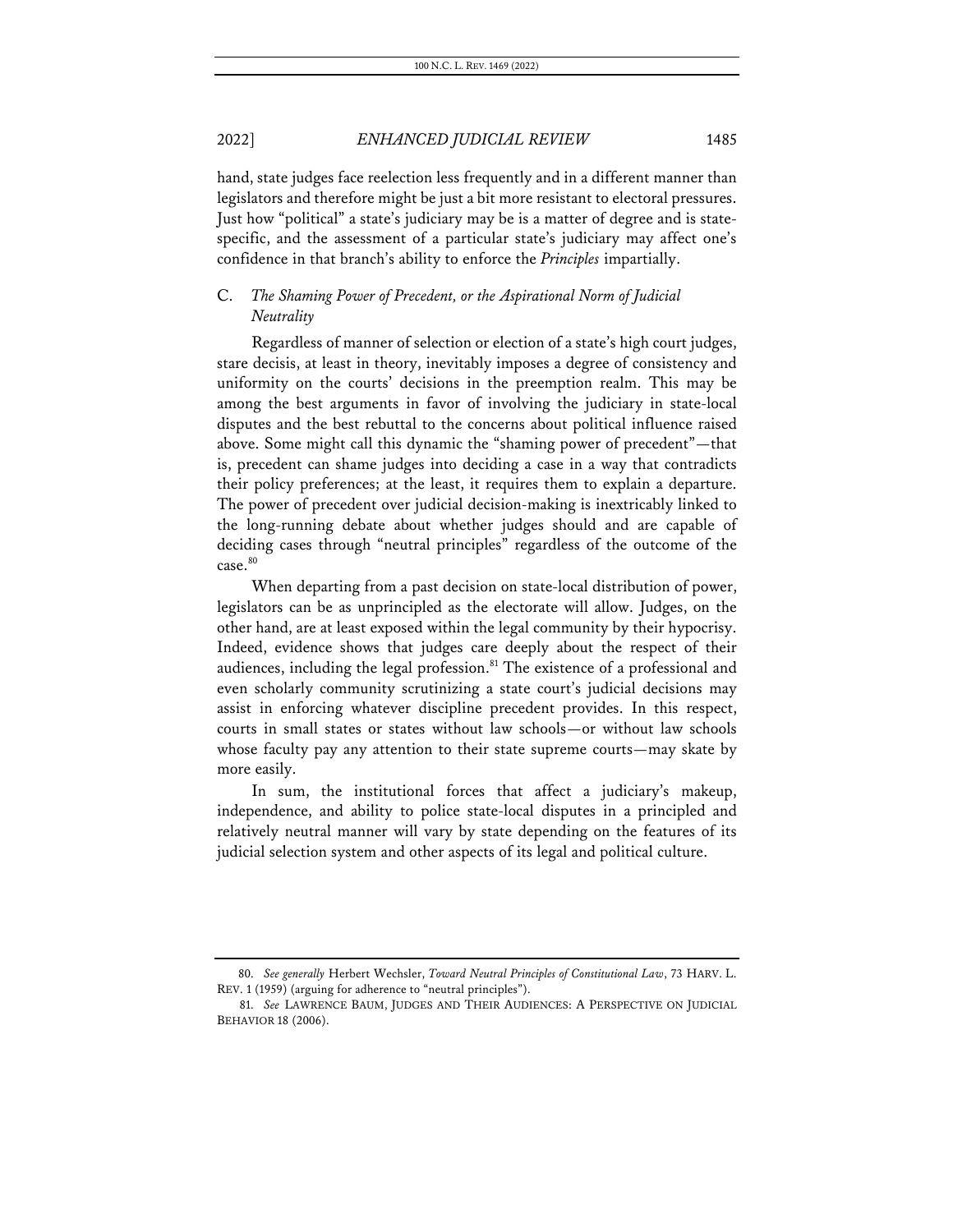### III. JUDICIAL EXPERIENCE AND TOOLS IN ENFORCING THE STATE-LOCAL DIVIDE

Asking how the judiciary would police preemption is not a completely hypothetical question. Rather, as this part discusses, at least two states never abandoned imperio home rule entirely despite legislative home rule's ascendance over the last several decades. Notably, California and Colorado have both offered some shield-like protection for local authority in their constitutions.82 Some other states that have a different or less protective version of a shield against preemption include Minnesota, New York, and Ohio.<sup>83</sup> These states might also be illuminative, but they are less forthrightly protective of local autonomy, so this part will focus only on California and Colorado in terms of analyzing how courts have performed recently at protecting cities from preemption.

In discussing the recent history of judicial home-rule decisions in California and Colorado, this part also notes how tier-based scrutiny crept into California's home-rule jurisprudence almost by accident, while the Colorado courts have avoided using that methodology. Because the *Principles*  wholeheartedly embraces California's importation of federal tier-based scrutiny as the means for scrutinizing preemptive measures, this part then engages with some of the larger concerns with and criticism of tier-based scrutiny, both at the federal and state levels.

#### A. *How's It Going? Lessons from California and Colorado*

The two states that have retained some version of imperio home rule most significantly into the early twenty-first century are California and Colorado. California first adopted steps toward home rule as part of its 1879 constitution, but in 1896 it put in place what remain some of the most significant, judicially protected barriers to state preemption in the nation.<sup>84</sup> Specifically, the 1896 amendments, as clarified in 1914, preserve "municipal affairs" as an area that

<sup>82.</sup> I discuss each of these states' home-rule systems in detail below. *See infra* Section III.A.

<sup>83.</sup> *See* MINN. CONST. art. XII, §§ 1–2 (prohibiting special laws related to local governments unless agreed to by the local government(s) affected); N.Y. CONST. art. IX, § 2(b)(2) (providing that any special law passed by the legislature that "act[s] in relation to the property, affairs or government" of a local government remains "subject to the bill of rights of local governments"); OHIO CONST. art. XVIII, § 3 (allowing for preemption of local authority by the legislature but only through "general law"); *see also* PRINCIPLES, *supra* note 3, at 1369–71 (discussing how Ohio's "general law" requirement helps protect local autonomy).

<sup>84.</sup> *See* John C. Peppin, *Municipal Home Rule in California: I*, 30 CALIF. L. REV. 1, 34–41 (1941) (discussing the background for California's adoption of the 1879 constitution); John C. Peppin, *Municipal Home Rule in California: II*, 30 CALIF. L. REV. 272, 273 (1942) [hereinafter Peppin, *Home Rule II*] (discussing the 1896 and 1914 amendments).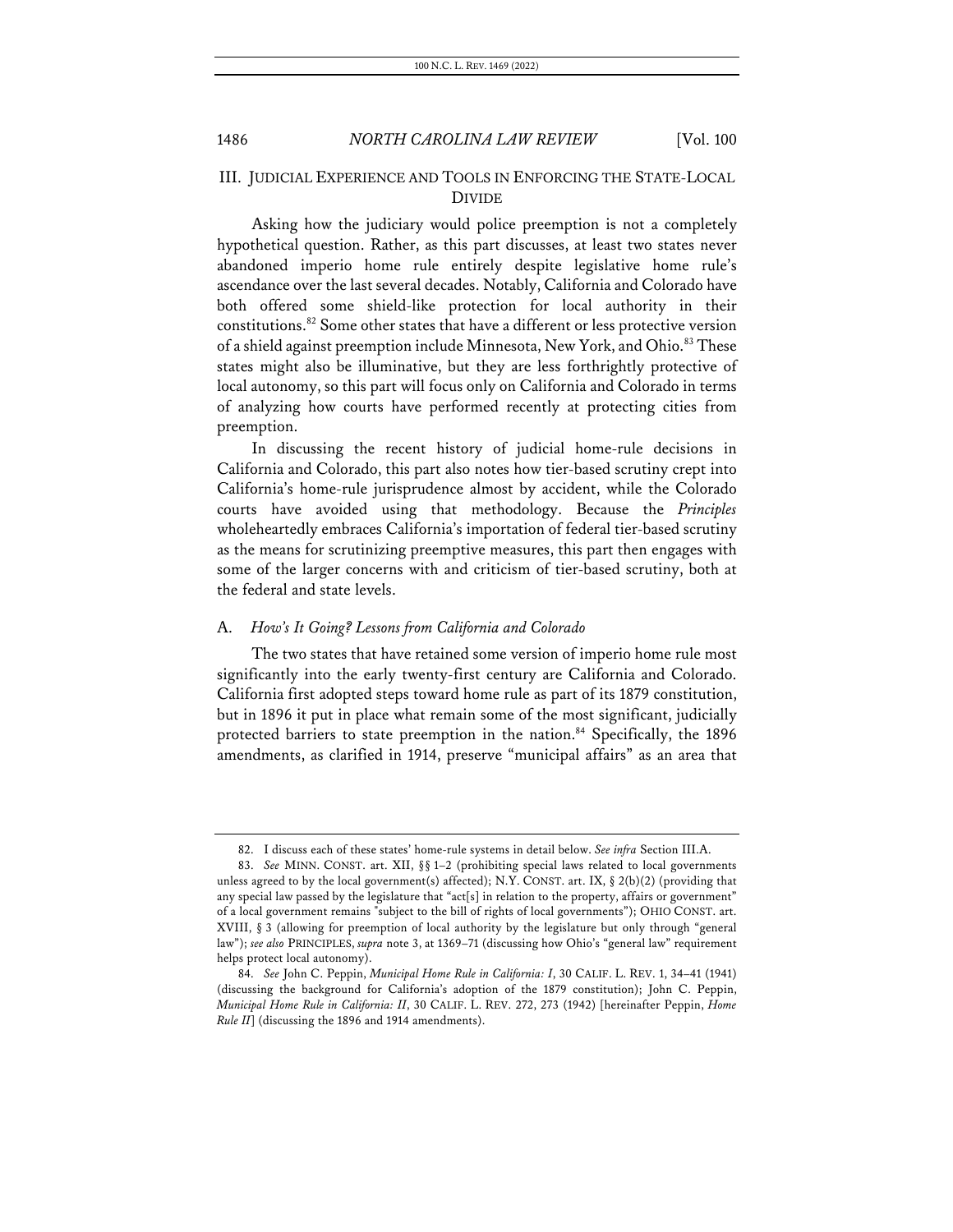the state may not preempt.<sup>85</sup> This language remains part of the California Constitution and has been the subject of numerous California judicial decisions.

In Colorado, the state's voters approved amendments in 1902 and 1912 that established certain spheres that are protected from state interference.<sup>86</sup> As a mid-twentieth-century commentator stated, Colorado home rule can be "[v]iewed as a *negative* doctrine limiting state legislative interference with local affairs of a particular municipality, or with particular local matters of concern to all cities . . . ."87 Colorado's constitution expressly states that in home-rule cities, the municipal "charter and the ordinances made pursuant thereto in [local and municipal] matters shall supersede within the territorial limits and other jurisdiction of said city or town any law of the state in conflict therewith."<sup>88</sup> Like the California Constitution, this provision of the Colorado Constitution has been interpreted numerous times by the state's judiciary in the more-thancentury since its adoption.

#### 1. California

The California courts have long protected home rule through judicial decisions, though the extent of protection has ebbed and flowed with changing court membership and issues of the day. In the last decade or so, key battles over the state-local divide have concerned local elections, land use, and municipal employment and benefits. The methodology of the California courts in these contexts provides a useful guide as to how the *Principles* might work in application.

The key language in the California Constitution is found in Article XI, Section 5(a):

It shall be competent in any city charter to provide that the city governed thereunder may make and enforce all ordinances and regulations *in respect to municipal affairs,* subject only to restrictions and limitations provided in their several charters and in respect to other matters they shall be subject to general laws. City charters adopted pursuant to this Constitution shall supersede any existing charter, and *with respect to municipal affairs* shall supersede all laws inconsistent therewith.<sup>89</sup>

As the discussion below demonstrates, the courts have found this constitutional language to provide the most protection for localities in the realm of local personnel matters. This record may presage how the *Principles*, which specifically grants the highest protection from preemption to local "power to

<sup>85.</sup> *See* Peppin, *Home Rule II*, *supra* note 84, at 273.

<sup>86.</sup> Howard C. Klemme, *The Powers of Home Rule Cities in Colorado*, 36 U. COLO. L. REV. 321, 321–22 (1964).

<sup>87.</sup> *Id.* at 322.

<sup>88.</sup> COLO. CONST. art. XX, § 6.

<sup>89.</sup> CAL. CONST. art. XI, § 5(a) (emphases added).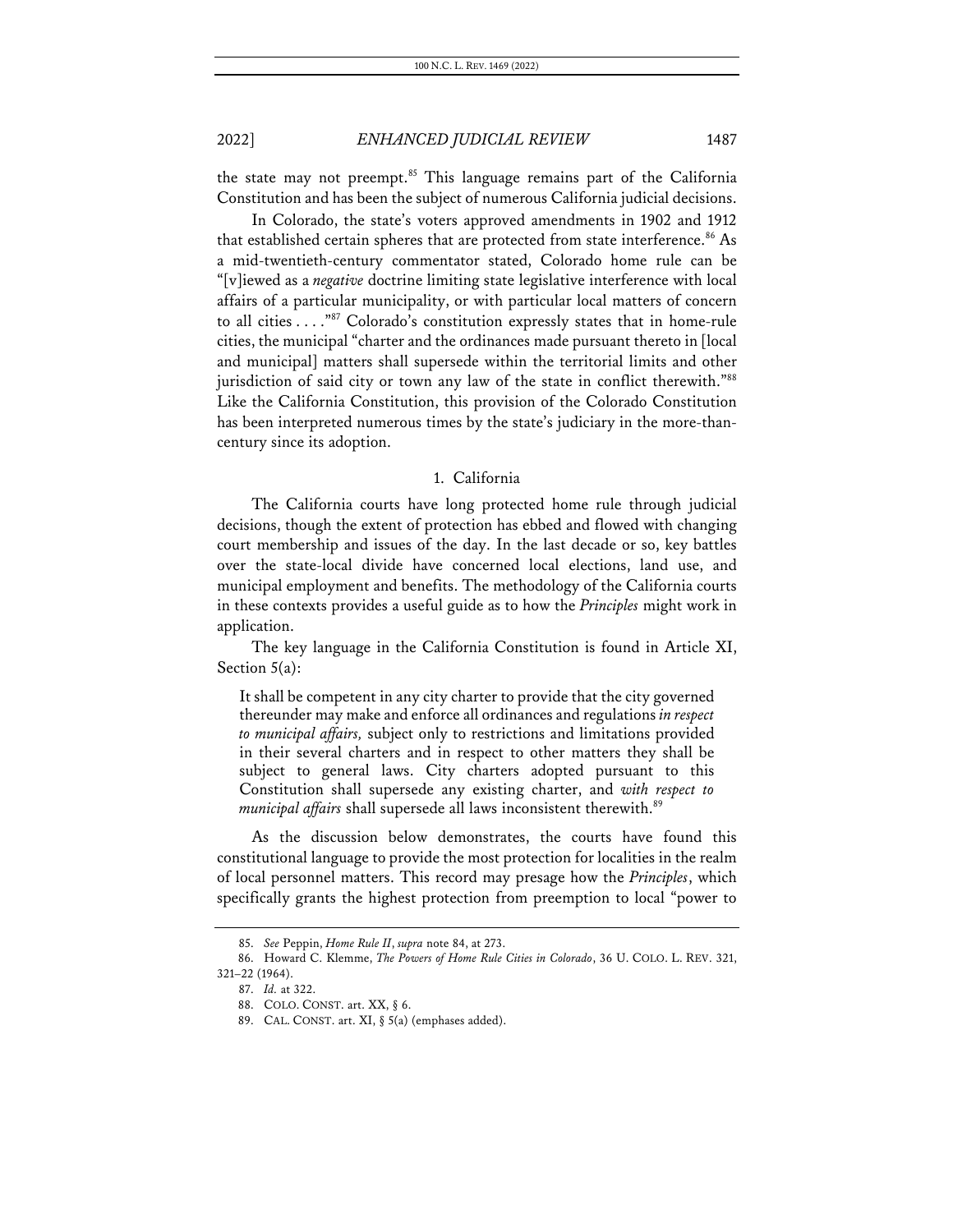determine the terms and conditions of . . . [municipal] employees," may work in application if adopted in toto. $90$ 

In interpreting this provision, the California Supreme Court purports to use an "analytical framework" that derives from a 1991 decision.<sup>91</sup> First, the court determines "whether the city ordinance at issue regulates an activity that can be characterized as a 'municipal affair.'"92 Second, the court decides whether the case presents an "actual conflict" between local and state law.<sup>93</sup> Finally, the court determines whether the law is "reasonably related to . . . resolution of that [statewide] concern" and "'narrowly tailored' to avoid unnecessary interference in local governance."94 It is the third part of this analysis that bears the most resemblance to federal tier-based scrutiny review, and partly inspired the NLC proposal.95

Before assessing how the California courts have applied this test, including its tiered-scrutiny third part, it is helpful to trace the history of their importation of federal jurisprudence. As Professor Tara Grove points out, the U.S. Supreme Court's tiers of scrutiny are of "relatively recent vintage."<sup>96</sup> It was not "until the early to mid-twentieth century" that the Court began to develop these tiers, and it was even later that they rigidified into the widely known rules applicable today.<sup>97</sup> The California Constitution's provision on home rule, however, traces back to the late nineteenth century. So how did a federal jurisprudential method that developed around 1950 get incorporated into the California courts' interpretation of their constitutional home-rule provision from decades earlier?

The 1991 California Supreme Court decision, *California Federal Savings & Loan Ass'n v. City of Los Angeles*, <sup>98</sup> appears to be the first time that the court invoked federal tiers of scrutiny in a home-rule decision. Before that decision, a Westlaw search reveals no California cases containing the terms "tailored" and "home rule" or "municipal." In *California Federal Savings & Loan*, the court laid out what sounded like a new test for weighing potentially preemptive state legislation against the impacted local ordinances: "In the event of a true conflict

<sup>90.</sup> PRINCIPLES, *supra* note 3, at 1352.

<sup>91.</sup> This oft-cited case is *Cal. Fed. Sav. & Loan Ass'n v. City of Los Angeles*, 812 P.2d 916 (Cal. 1991). *See also* State Bldg. & Constr. Trades Council of Cal. v. City of Vista, 279 P.3d 1022, 1027 (Cal. 2012).

<sup>92.</sup> *City of Vista*, 279 P.3d at 1027 (citing *Cal. Fed. Sav. & Loan*, 812 P.2d at 924–25).

<sup>93.</sup> *Id.*

<sup>94.</sup> *Id.*

<sup>95.</sup> PRINCIPLES, *supra* note 3, at 1367 (citing "narrow tailoring requirement" from a California case, *Johnson v. Bradley*, 841 P.2d 990 (Cal. 1992)).

<sup>96.</sup> Tara Leigh Grove, *Tiers of Scrutiny in a Hierarchical Judiciary*, 14 GEO. J.L. & PUB. POL'Y 475, 475 (2016).

<sup>97.</sup> *See* Richard Fallon, *Strict Judicial Scrutiny*, 54 UCLA L. REV. 1267, 1284 (2007) ("Before 1960, what we would now call strict judicial scrutiny . . . did not exist.").

<sup>98.</sup> 812 P.2d 916 (Cal. 1991).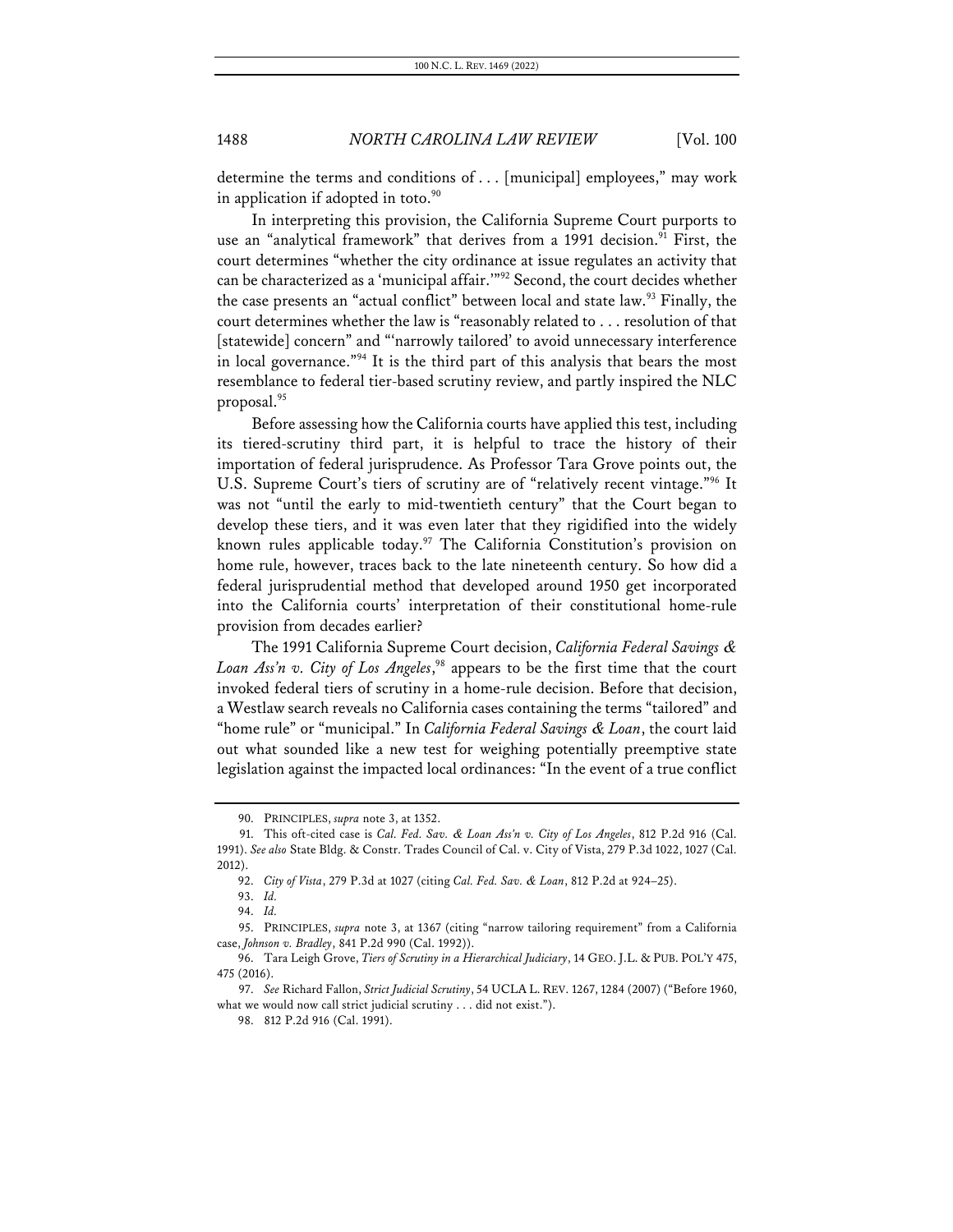between a state statute *reasonably tailored* to the resolution of a subject of statewide concern and a charter city tax measure, the latter ceases to be a 'municipal affair' to the extent of the conflict and must yield."<sup>99</sup> Despite articulating the test this way, the court then went on to conclude that the state law in question, despite needing only to be "reasonably tailored" to the resolution of the statewide issue it addressed, was actually "narrowly tailored" to that end.100 By passing a test stricter than the one applicable to it, the state law passed with flying colors!

Despite initially articulating and applying its tier-based scrutiny test this way, over the next several years the test metamorphosed further. A key decision along this doctrinal path came a year later in *Johnson v. Bradley*. <sup>101</sup> In *Johnson*, the court transformed the test for state preemption from "reasonably" tailored to "narrowly" tailored. It did this by altering a quotation from *California Federal Savings & Loan*: "If, however, the court is persuaded that the subject of the state statute is one of statewide concern and that the state statute is reasonably related [and 'narrowly tailored'] to its resolution," then the legislature may preempt.<sup>102</sup> So within one year, "reasonably tailored" became "narrowly tailored," which presumably is a significant increase in the level of scrutiny applied. More recent cases from the intermediate appellate court say that a potentially preemptive statute must be "reasonably related" to a statewide goal but "narrowly tailored" to avoid "unnecessary" infringement on "municipal affairs."103

Even as the California Supreme Court ratcheted up the level of scrutiny, it has never required that the state interest in the potentially preemptive legislation be any more than "reasonably related" to "resolution of the issue of statewide concern" addressed by the legislation.<sup>104</sup> Having said that, the courts have made clear that this part of the test does not offer carte blanche to any state law. Rather, a court must "identif[y] a convincing basis for legislative action originating in extramunicipal concerns, one justifying legislative suppression based on sensible, pragmatic considerations."<sup>105</sup> Also, the state must show that "under the historical circumstances presented, the state has a more substantial interest in the subject than the charter city."<sup>106</sup> The latter sounds a bit like a "substantial state interest," or perhaps like the balancing that comes under the narrow tailoring test. Indeed, requiring the state to show a "more substantial interest in the subject" would be just a straightforward balancing of

<sup>99.</sup> *Id.* at 918 (emphasis added).

<sup>100.</sup> *Id.* at 930.

<sup>101.</sup> 841 P.2d 990 (1992).

<sup>102.</sup> *Id.* at 996 (alteration in original).

<sup>103.</sup> Jauregui v. City of Palmdale, 172 Cal. Rptr. 3d 333, 342 (Ct. App. 2014) (citing *Cal. Fed. Sav. & Loan Ass'n*, 812 P.2d at 925).

<sup>104.</sup> *See id.*

<sup>105.</sup> *Id.* at 344.

<sup>106.</sup> *Id.*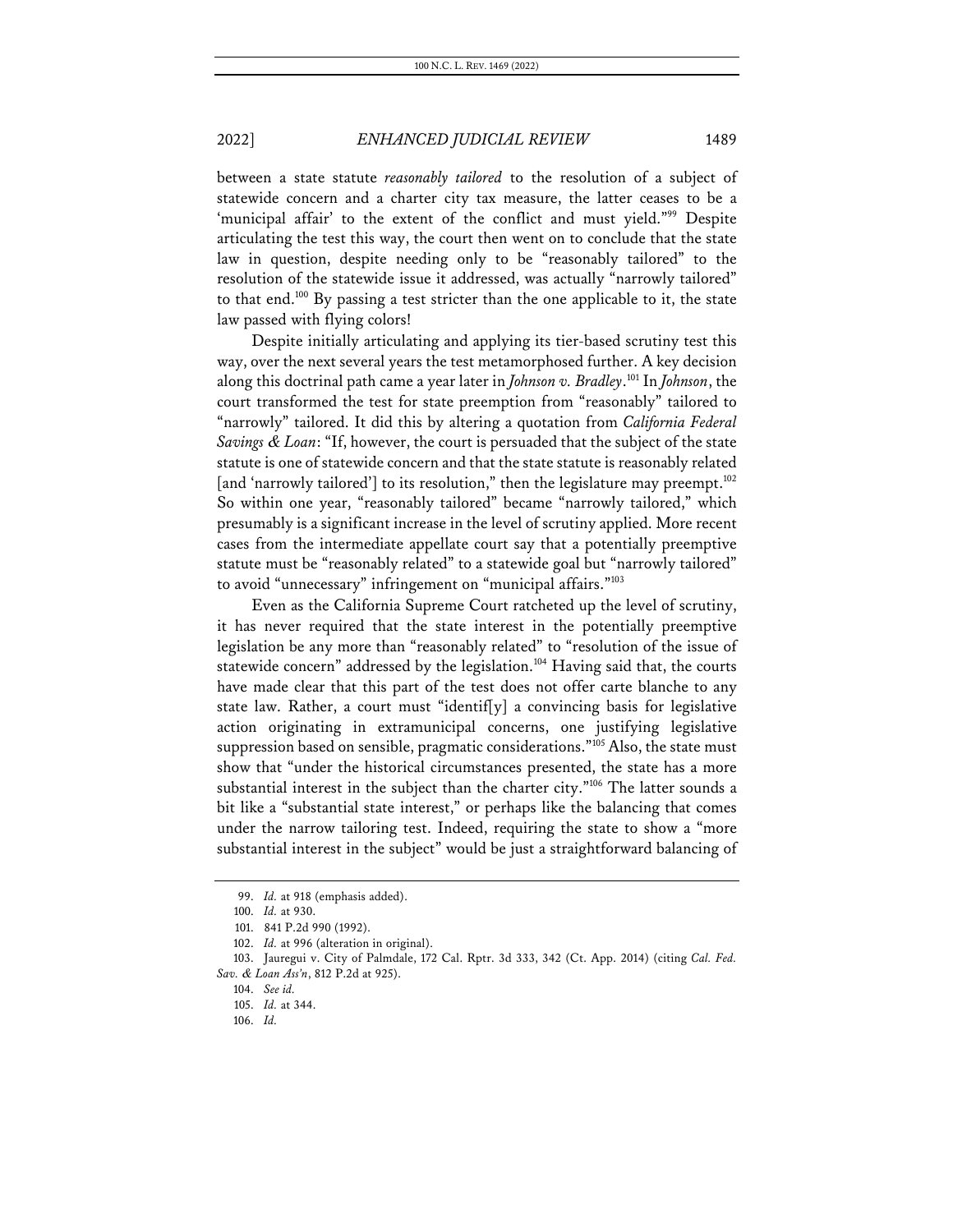the two relevant "interests," akin to the old imperio approach of adjudging a matter "statewide" or "local." But in the very same opinion, the California Supreme Court said that that it aimed to avoid "compartmentalization" of areas of governmental activity "as either a municipal affair or one of statewide concern."107

With the exception of the Los Angeles public campaign financing scheme at issue in *Johnson*, the California courts have almost uniformly upheld state legislation as "narrowly tailored" in terms of their imposition on local government. The appellate cases upholding state laws preempting local ordinances span a wide array of subjects, including immigration, land use, pay and procedural protections for municipal employees, local firearm regulation, and appeals processes for building code citations.<sup>108</sup>

In the area of municipal employees and contractors, however, much like local elections in *Johnson*, the California Supreme Court has shown a special solicitude for local control.109 In *State Building & Construction Trades Council v.*  City of Vista,<sup>110</sup> despite the state legislature's finding of numerous statewide interests as reasons for a municipal contractor prevailing wage statute, the court rejected the idea that the legislation furthered a statewide concern as a matter of law.111 The court cited the narrow nature of the statute (as opposed to a general minimum wage, for instance) as well as the fact that it infringed upon local "autonomy [regarding] the expenditure of public funds," which the court viewed as "at the heart of what it means to be an independent governmental

<sup>107.</sup> *Id.*

<sup>108.</sup> *See* City of Huntington Beach v. Becerra, 257 Cal. Rptr. 3d 458, 463 (Ct. App. 2020) (holding that the California Values Act, which restricted the ability of local law enforcement agencies to inquire into immigration status, place individuals on an immigration hold, and use personnel or resources to participate in certain immigration enforcement activities, "addressed matters of statewide concern including public safety, health, effective policing, and protection of constitutional rights," was "reasonably related to resolution of those statewide concerns," and was "narrowly tailored" to addressing those matters); Lippman v. City of Oakland, 229 Cal. Rptr. 3d 206, 217 (Ct. App. 2017) (holding that state law requirements for resolution of appeals affecting property owners did not impermissibly infringe on the city's home-rule powers because the appellate process therein was "narrowly tailored to ensure uniform application of state law"); Marquez v. City of Long Beach, 244 Cal. Rptr. 3d 57, 76 (Ct. App. 2019) (holding that the statewide minimum wage as applied to a charter city's employees addressed a matter of statewide concern and was "appropriately tailored" to address statewide concern in the health and welfare of workers); *see also* Fiscal v. City & County of San Francisco, 70 Cal. Rptr. 3d 324 (Ct. App. 2008) (upholding statewide preemption of local firearm regulation, but without employing a "narrow tailoring" analysis); Morgado v. City & County of San Francisco, 220 Cal. Rptr. 3d 497 (Ct. App. 2017) (upholding state Public Safety Officers Procedural Bill of Rights against a city attempt to terminate a police officer).

<sup>109.</sup> *See, e.g.*, State Bldg. & Constr. Trades Council of Cal. v. City of Vista, 279 P.3d 1022, 1034 (Cal. 2012).

<sup>110.</sup> 279 P.3d 1022.

<sup>111.</sup> *Id.* at 1034.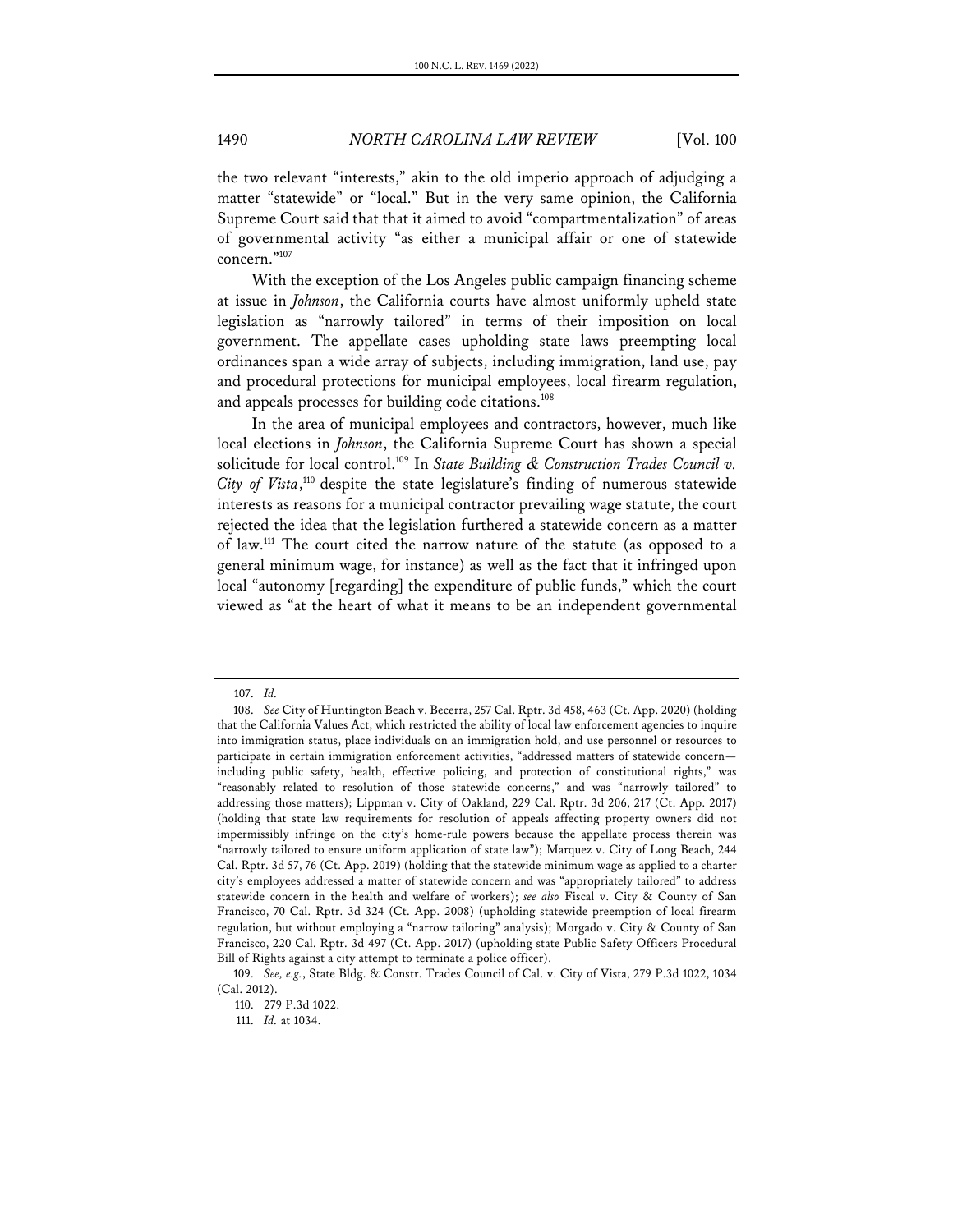entity."<sup>112</sup> Because no statewide concern was presented, the majority easily found that this law failed the test articulated in *California Federal Savings & Loan*.

In one of two dissents, Justice Werdegar understandably faulted the majority for relying on a Depression-era case that "interpreted a different law long ago eclipsed by more modern economic ideas."<sup>113</sup> Justice Werdegar also faulted the majority for "significantly undervalu[ing] the statewide economic concerns the law addresses . . . ."114 Indeed, Justice Werdegar thought that the issue of whether the law promoted a "statewide concern" was "not a close question."115 Namely, Werdegar brought up the statewide benefit of municipalities paying prevailing wages and the effect of such a requirement on apprenticeship programs.<sup>116</sup> Justice Liu also offered a piercing dissent in which he criticized the majority's approach as a return to the rigid "compartmentalization" of statewide and municipal affairs.<sup>117</sup>

Clearly, whether the prevailing wage rates for city contractors is a matter of "statewide concern"—or, in the language of the *Principles*, an "overriding state interest"—is a question lacking an easy answer. *City of Vista* certainly offers reason to wonder why judges are better able to answer this question than the legislature.118 Hence, California's example demonstrates that the judiciary's heightened involvement in home-rule questions may, at times, offer some additional protection from preemption to cities, but a system of tier-based scrutiny is also likely to be unpredictable and leave much discretion in the courts.

#### 2. Colorado

The other prominent state that uses a form of home rule in which the judiciary plays a robust role in protecting certain areas of local decision-making from state preemption is Colorado, whose home-rule provision dates back to the early twentieth century.<sup>119</sup> Like California, Colorado identifies certain areas

<sup>112.</sup> *Id.* ("[W]e conclude that no statewide concern has been presented justifying the state's regulation of wages that charter cities require their contractors to pay to workers hired to construct locally funded public works.").

<sup>113.</sup> *Id.* at 1035 (Werdegar, J., dissenting).

<sup>114.</sup> *Id.*

<sup>115.</sup> *Id.* at 1038.

<sup>116.</sup> *Id.* at 1040.

<sup>117.</sup> *See id.* at 1048 (Liu, J., dissenting).

<sup>118.</sup> It is worth noting that the prevailing wage statute struck down in *City of Vista* might separately qualify as an unconstitutional "unfunded mandate" under the *Principles*. *See* PRINCIPLES, *supra* note 3, at 1353 (prohibiting states from requiring cities "to provide additional services or undertake new activities without providing an additional appropriation that fully funds the newly mandated service or activity").

<sup>119.</sup> For a good summary of the history of municipal home rule in Colorado, see Howard C. Klemme, *The Powers of Home Rule Cities in Colorado*, 36 U. COLO. L. REV. 321 (1964).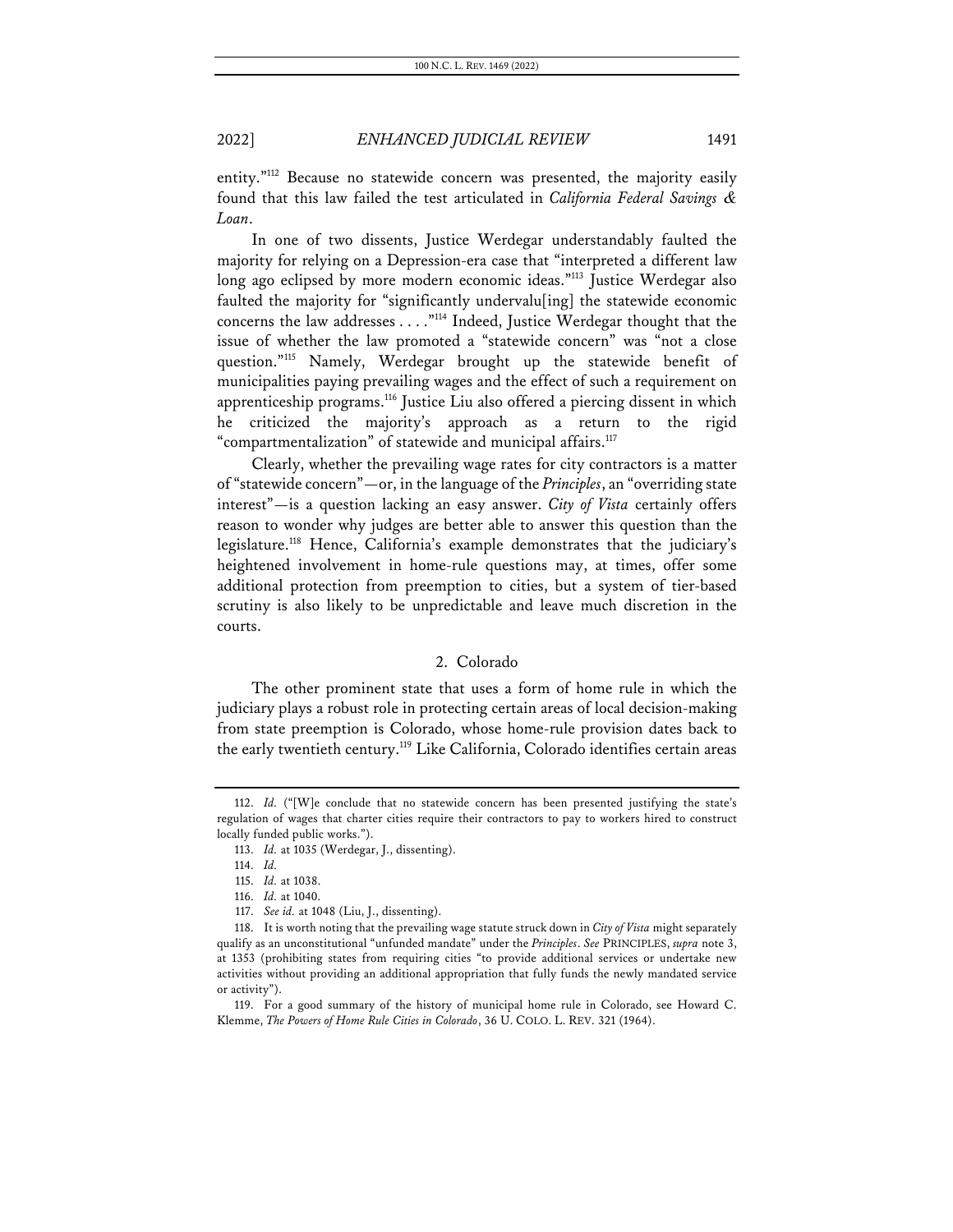that qualify as "local and municipal matters" for the purpose of home-rule analysis, including the terms and tenure of municipal employees and local elections.120 These provisions give municipal litigants and others solid textual ammunition to attack state legislation that invades these areas, if not others.

Unlike California, the Colorado courts do not purport to balance state and local interests for matters of "local concern." Local legislation in areas exclusively of "local concern" trumps preemptive state legislation outright.<sup>121</sup> The key inquiry, therefore, happens before analysis of the conflict, at the categorization stage. At that stage, Colorado courts determine whether an issue is a matter of "local," "statewide," or "mixed" concern.<sup>122</sup> In the case of the latter two, state legislation triumphs in the case of a conflict with local action.<sup>123</sup>

To determine which "compartment" a particular matter falls into, the Colorado courts employ an analysis that relies on at least four factors: "(1) the need for statewide uniformity of regulation; (2) the extraterritorial impact of local regulation; (3) whether the matter has traditionally been regulated at the state or local level; and (4) whether the Colorado Constitution specifically commits the matter to state or local regulation."124 On a few isolated occasions, federal scrutiny-like language has seeped into Colorado jurisprudence. However, for the most part, Colorado's judiciary applies the four-part test in its own way. Rather than examine whether the state's interest is "compelling" or "substantial," the courts have used the term "sufficiently dominant," but usually only in the context of analyzing implied preemption—i.e., determining whether the enacted legislation evinces an intent to occupy the field, for instance.<sup>125</sup>

So, to the extent that Colorado courts balance statewide versus local interests, they do so in their application of the first two factors: the need for statewide uniformity and the extraterritorial impact of local action. Interestingly, on these factors, the *Principles* cautions that "[i]t is not enough for

<sup>120.</sup> *See* COLO CONST. art XX, § 6(a)–(h) (including language on municipal employees, police and municipal courts, municipal elections, municipal bonds, park and water district consolidation, assessment and levy of taxes and special assessments, and assessment and collection of fines).

<sup>121.</sup> City of Longmont v. Colo. Oil & Gas Ass'n, 369 P.3d 573, 579 (Colo. 2016) ("[I]n matters of local concern, a home-rule ordinance supersedes a conflicting state statute."); City & County of Denver v. Qwest Corp., 18 P.3d 748, 754 (Colo. 2001) (en banc) (noting that a home-rule municipality "has plenary authority to regulate matters of local concern").

<sup>122.</sup> *See Colo. Oil & Gas Ass'n*, 369 P.3d at 579.

<sup>123.</sup> *Id.* ("[W]hen a home-rule ordinance conflicts with state law in a matter of either statewide or mixed state and local concern, the state law supersedes that conflicting ordinance."); Voss v. Lundvall Bros., Inc., 830 P.2d 1061, 1066 (Colo. 1992) (en banc) ("[I]n a matter of purely statewide concern a state statute or regulation supersedes a conflicting ordinance of a home-rule city.").

<sup>124.</sup> Webb v. City of Black Hawk, 295 P.3d 480, 486 (Colo. 2013).

<sup>125.</sup> *E.g.*, Colo. Min. Ass'n v. Bd. of Cnty. Comm'rs of Summit Cnty., 199 P.3d 718, 724 (Colo. 2009) ("Sufficient dominancy is one of several grounds for implied state preemption of a local ordinance.").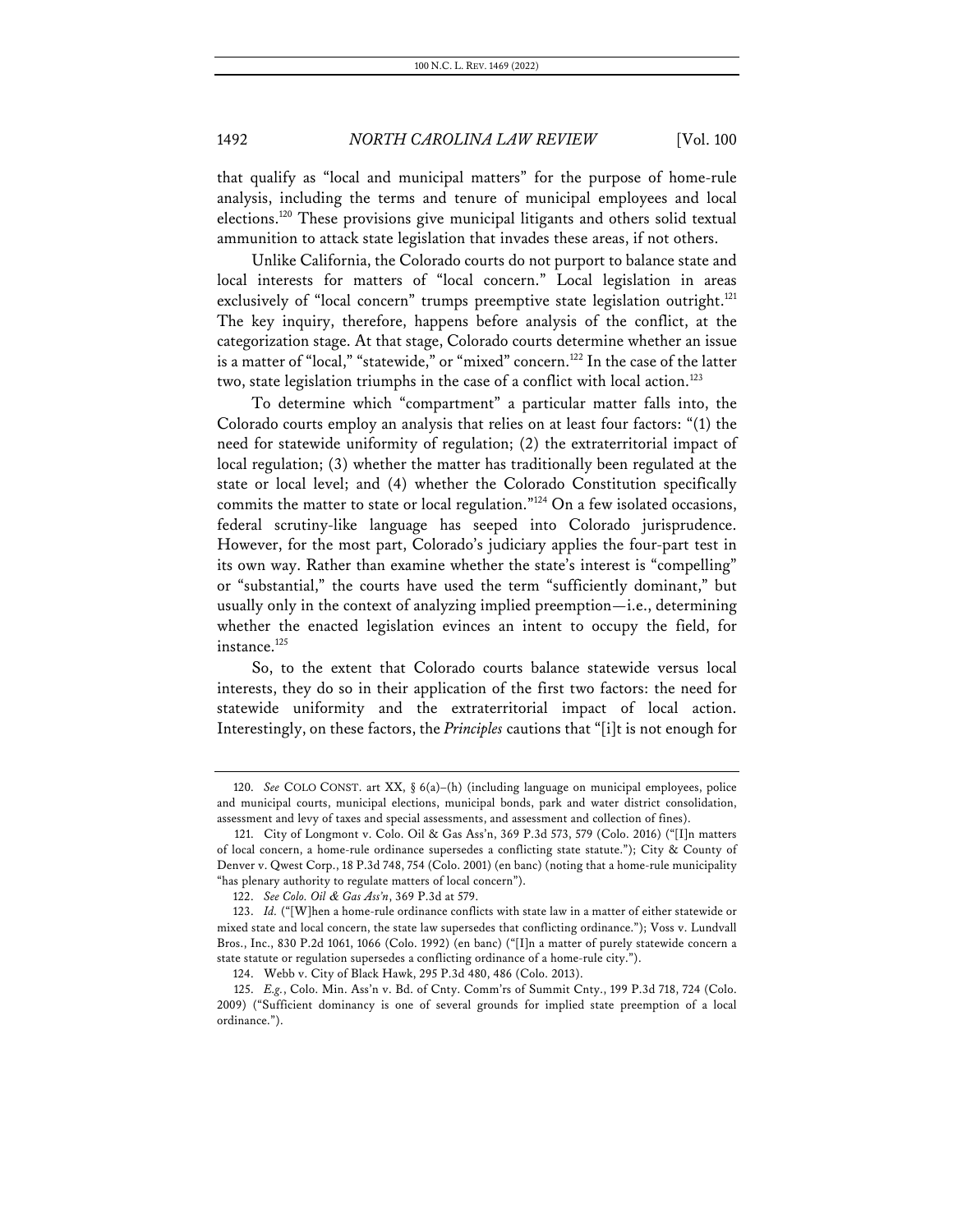a state simply to decry the lack of uniformity, as local variation is inherent to any regime of home rule."126 The *Principles* further urges "courts [to] evaluate skeptically claims that statewide uniformity is necessary in any given context," and also assert that "[t]he claim that a given local law has external effects should . . . be evaluated skeptically."127 Indeed, the *Principles* remains neutral when citing one case that upheld state preemption by implication and another case that concluded the preemption was express.<sup>128</sup> For preemption to succeed on factors like Colorado's first and second, the *Principles* makes clear that the regional or statewide effects of the local policy must be both "demonstrable and substantial."129

There is some similarity in form and substance between Colorado's approach and that of the *Principles*, even if the similar inquiries occur at different stages of the process. In practice, Colorado courts have sustained preemptive laws that address matters of natural resource extraction, while displaying a mixed record in other land use and zoning cases. For instance, in a prominent recent case, *City of Longmont v. Colorado Oil & Gas Ass'n*, <sup>130</sup> the Colorado Supreme Court considered whether a city's ban on hydraulic fracturing—also known as fracking—could be trumped by the state's Oil and Gas Conservation Act.<sup>131</sup> The court ruled that the local ban affected a matter of mixed statewide and local concern.<sup>132</sup> In assessing the need for statewide uniformity of regulation, the court relied on an earlier precedent, which recognized that subterranean pools of oil and gas often transcend municipal boundaries.<sup>133</sup> In its analysis of the second factor—the extraterritorial impact—the court cited the potential increased cost of producing oil and gas, if limited to those parts of a pool outside the city, and the effect that such a limitation would have on royalties.134 So far, so good, even under the *Principles*. But then the court went on to cite the potential "ripple effect" of other cities adopting an ordinance like Longmont's and cited a case that warned of a "patchwork of local . . . rules."<sup>135</sup>

<sup>126.</sup> PRINCIPLES, *supra* note 3, at 1345.

<sup>127.</sup> *Id.* at 1368.

<sup>128.</sup> *Id.* (first citing City of Northglenn v. Ibarra, 62 P.3d 151 (Colo. 2003) (en banc) (finding that a city ordinance prohibiting unrelated sex offenders from living together in single-family homes in the city was impliedly preempted by state laws that govern the foster care system); then citing Webb v. City of Black Hawk, 295 P.3d 480 (Colo. 2013) (finding that a city ordinance banning bicycles on virtually all of its streets conflicted, and was expressly preempted by, a state statute requiring that cities allow bikes on streets unless they provided an alternative bike path nearby)).

<sup>129.</sup> *Id.*

<sup>130.</sup> 369 P.3d 573 (Colo. 2016).

<sup>131.</sup> *Id.* at 577.

<sup>132.</sup> *Id.* at 581.

<sup>133.</sup> *Id.* at 580 (citing Voss v. Lundvall Bros., 830 P.2d 1061 (Colo. 1992) (en banc)).

<sup>134.</sup> *Id.* at 581.

<sup>135.</sup> *Id.* (citing Webb v. City of Black Hawk, 295 P.3d 480, 491 (Colo. 2013)).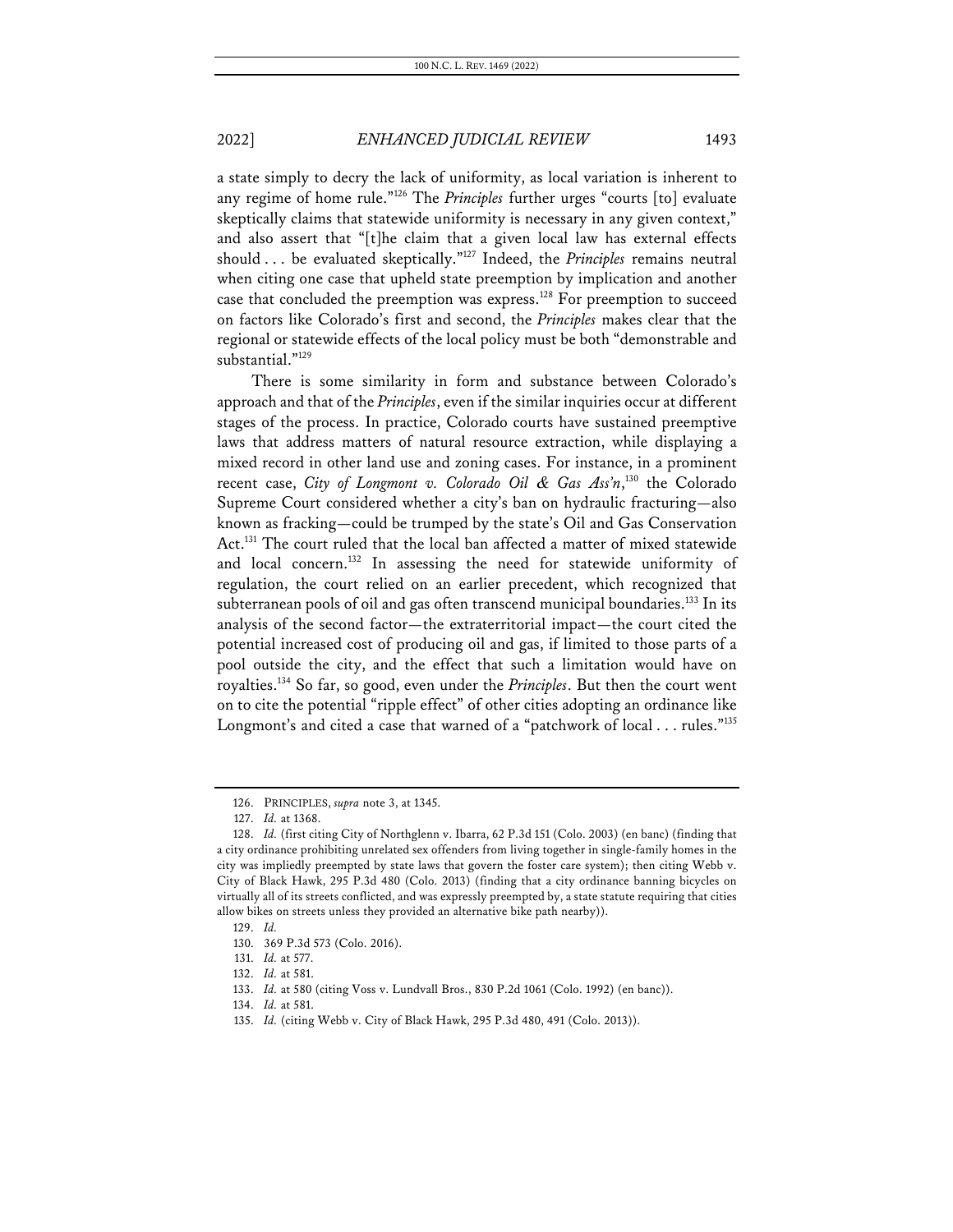The *Principles*, by contrast, specifically cautions against accepting the patchwork argument, although it does not rule it out entirely.<sup>136</sup>

On matters of land use and zoning, the Colorado courts have a mixed record. The Colorado Supreme Court has upheld a statewide ban on rent control as applied to a town's inclusionary zoning ordinance,<sup>137</sup> citing the state's "significant interests in maintaining the quality and quantity of affordable housing in the state."<sup>138</sup> Such language would presumably bode well for statewide zoning reforms designed to promote affordable housing similar to those now being introduced or considered in several states.<sup>139</sup> On the other hand, the court in the same opinion also noted that "state residents have an expectation of consistency throughout the state" regarding "[l]andlord-tenant relations."140 This kind of logic is redolent of the "private law exception" to home-rule authority that the *Principles* readily rejects. 141

The Colorado Supreme Court also upheld statewide telecommunications easements as against conflicting local programs<sup>142</sup> and separately struck down restrictions on sex offender residency that cities have defended as zoning ordinances.<sup>143</sup> In the latter, while applying the four-part test for determining whether a matter is of "statewide," "local," or "mixed" concern, the court found the state's interest in housing foster children "sufficiently dominant" to override the local regulation because it was a matter of implied preemption.<sup>144</sup> For the most part, therefore, in Colorado, the state can usually find a way to justify its

140. *See Town of Telluride*, 3 P.3d at 38.

142. City & County of Denver v. Qwest Corp., 18 P.3d 748, 751 (Colo. 2001) (en banc).

<sup>136.</sup> PRINCIPLES, *supra* note 3, at 1368 ("Because a diversity of regulatory approaches is one of the benefits of local self-government, courts should evaluate skeptically claims that statewide uniformity is necessary in any given context.").

<sup>137.</sup> Town of Telluride v. Lot Thirty-Four Venture, LLC, 3 P.3d 30, 32 (Colo. 2000) (en banc). 138. *Id.* at 38.

<sup>139.</sup> *See, e.g.*, Act of Aug. 8, 2019, ch. 639, 2019 Or. Laws 2011 (codified as amended in scattered sections of OR. REV. STAT.); Act of Aug. 8, 2019, ch. 640, 2019 Or. Laws 2018 (codified as amended in scattered sections of OR. REV. STAT.); Act of June 10, 2021, Pub. Act No. 21-29, 2021 Conn. Legis. Serv. 1, 8–12 (West); *see also* Christopher S. Elmendorf, *Beyond the Double Veto: Housing Plans as Preemptive Intergovernmental Compacts*, 71 HASTINGS L.J. 79, 83, 114–16 (2019) (analyzing California's preemptive intergovernmental compact to plan for more housing and allow greater density in existing residential zones).

<sup>141.</sup> *See* PRINCIPLES, *supra* note 3, at 1355 ("This provision pointedly does not include a 'private law exception' to local power . . . .") (citing, inter alia, Diller, *Private Right of Action*, *supra* note 27, at 1109).

<sup>143.</sup> City of Northglenn v. Ibarra, 62 P.3d 151, 153 (Colo. 2003) (en banc). *But see* Ryals v. City of Englewood, 364 P.3d 900, 903 (Colo. 2016) (answering a certified question from a federal appellate court and finding no conflict between state law and a local ordinance that effectively banned sex offenders from ninety-nine percent of a city).

<sup>144.</sup> *City of Northglenn*, 62 P.3d at 163; *see also* Voss v. Lundvall Bros., 830 P.2d 1061, 1068 (Colo. 1992) (en banc) (concluding that the state's interest in oil and gas is "sufficiently dominant to override" a local ban on drilling).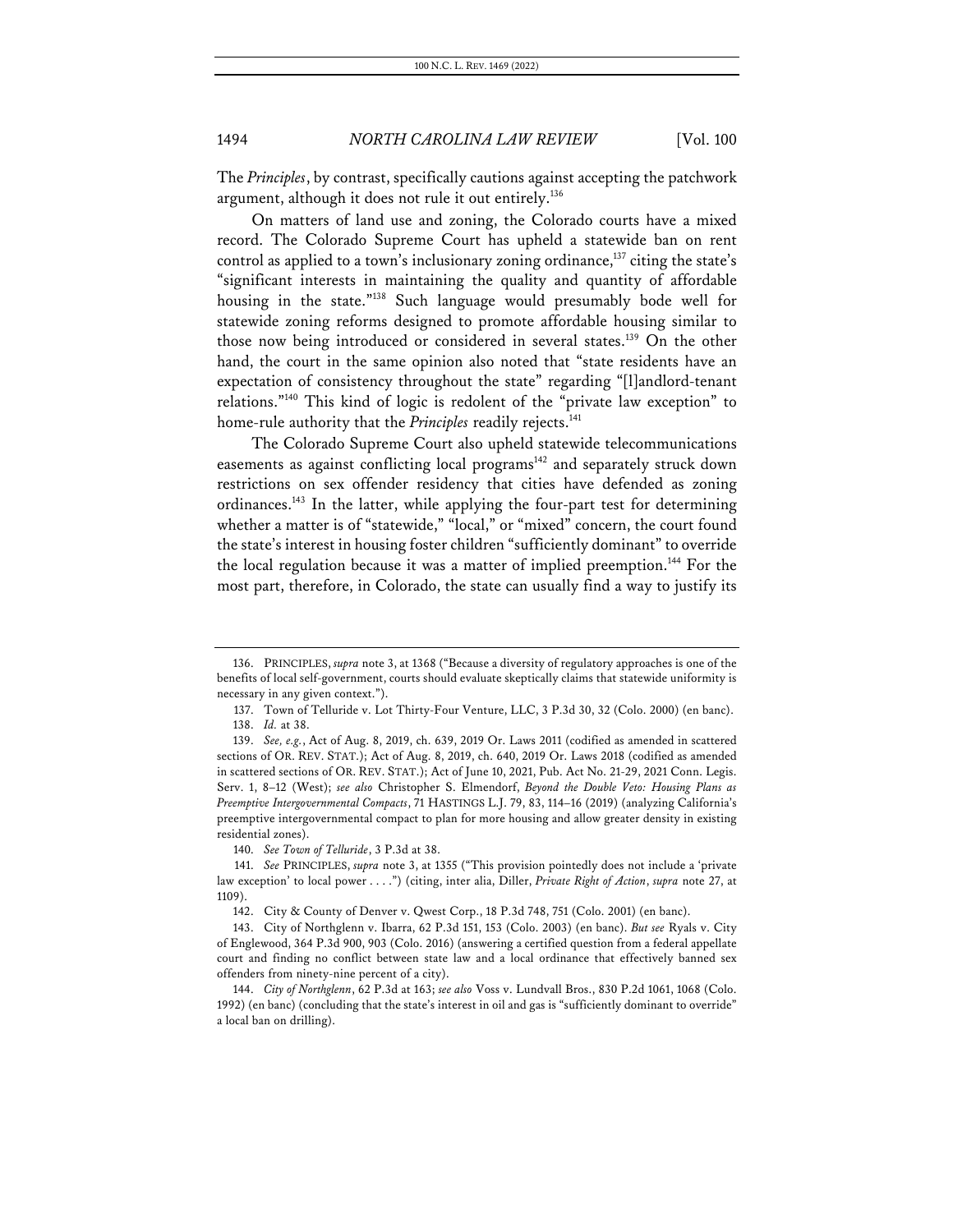preemption of local authority as involving a matter of at least "mixed" statewide and local concern.

In at least one other land-use case, however, the locality has won. The Colorado Supreme Court upheld Telluride's use of extraterritorial eminent domain; it did so not because it found a distinct "local" as opposed to "statewide" or "mixed," interest but because the state constitution specifically committed this power to home-rule cities.<sup>145</sup> Indeed, the Colorado Supreme Court's focus on the constitutional text provides the key, perhaps, to the other cases in which Colorado municipalities have prevailed in conflicts with state laws attempting to preempt local laws.

In the municipal employment context, for instance, the Colorado Supreme Court held that the state could not require certain training of Denver sheriff's deputies.146 Much of the majority's reasoning focused on the state constitution's textual commitment of employment matters to home-rule cities.<sup>147</sup> The dissent, by contrast, would have given more credit to the extraterritorial interests presented by law enforcement.<sup>148</sup> Combined, these cases demonstrate the importance of textual commitment of a specific area to local regulation in Colorado home-rule jurisprudence.

Colorado's example is a reminder that any state considering the *Principles* should, for instance, be particularly careful about the language in Section D.2, which, among other things, recognizes a home-rule government's "power to determine the terms and conditions of its employees."149 As applied to the Denver sheriff's deputy case, the state's interest in mandatory training, assuming that it was considered a "term" or "condition" of employment, would need to pass the higher of the *Principles*' two scrutiny tests: "narrowly tailored" to "advance an overriding state concern." It is difficult to see how the Colorado law would have survived that test, but there will, of course, inevitably be much discretion in applying it.

<sup>145.</sup> Town of Telluride v. San Miguel Valley Corp., 185 P.3d 161, 167 (Colo. 2008) (en banc) ("Article XX [of Colorado's constitution] expressly authorizes home rule municipalities to condemn properties outside of their territorial boundaries, necessarily implicating interests which are not 'purely' local. Where the constitution specifically authorizes a municipal action which potentially implicates statewide concerns, the municipality's exercise of that prerogative is not outside the bounds of its authority.").

<sup>146.</sup> Fraternal Ord. of Police, Colo. Lodge # 27 v. City & County of Denver, 926 P.2d 582, 584– 85 (Colo. 1996) (en banc).

<sup>147.</sup> *Id.* at 591–92 ("[T]he jurisdiction, term of office, duties and *qualifications* of all . . . officers [of the city and county of Denver] shall be such as in the charter may be provided . . . ." (quoting COLO. CONST. art. XX, § 2)).

<sup>148.</sup> *Id.* at 596 (Lohr, J., concurring in part and dissenting in part) ("Denver deputy sheriffs . . . have substantial 'extraterritorial impact' in performing their duties as peace officers in Denver, the State capital and center of commerce.").

<sup>149.</sup> PRINCIPLES, *supra* note 3, at 1352.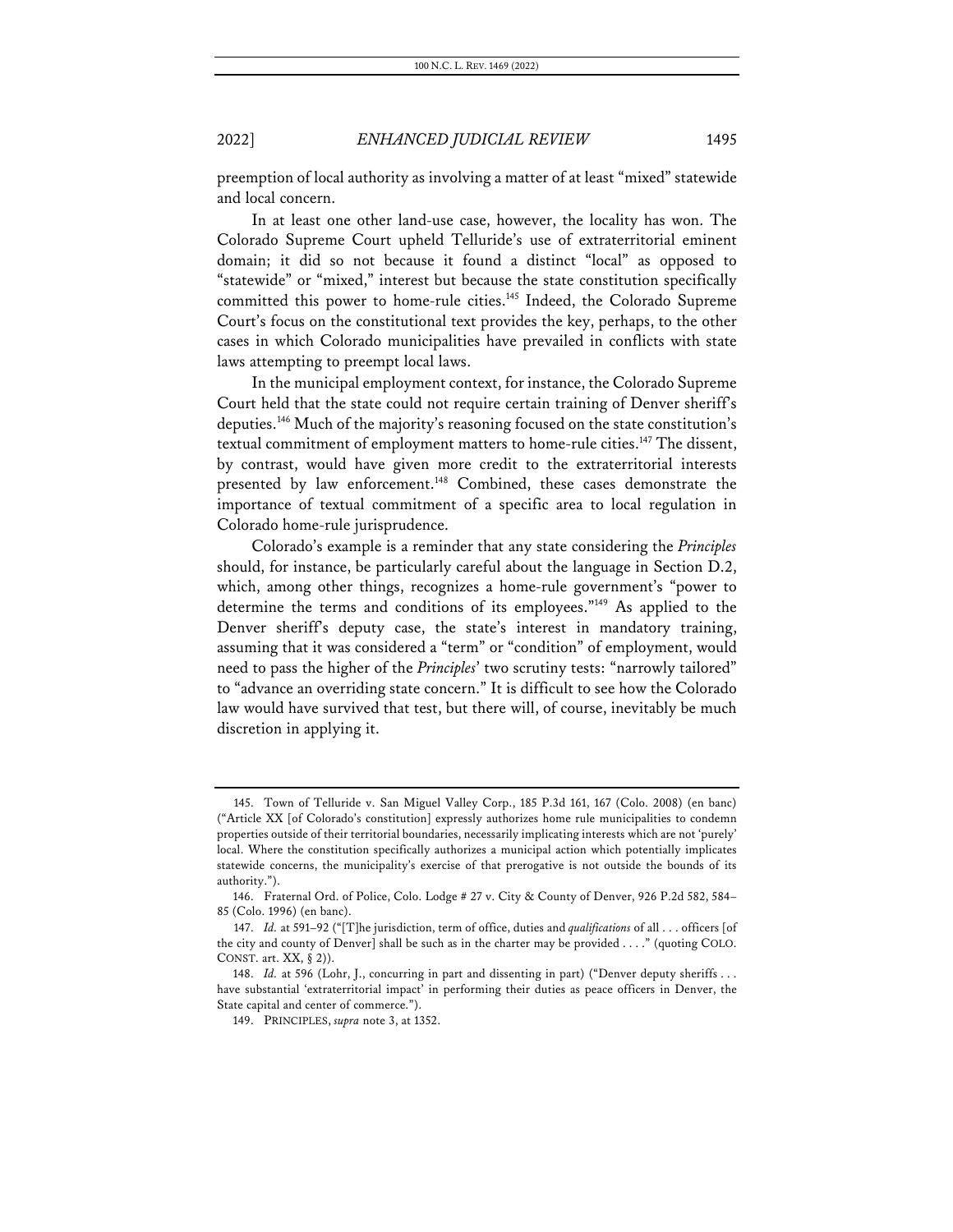Indeed, the commentary to Section D of the *Principles* notes that the presumption against preemption "is likely to be especially strong [in the municipal employment context] because the decisions concerning local government structure and organization are particularly unlikely to have extralocal consequences."150 In his partial dissent in *Fraternal Order of Police, Colorado Lodge # 27 v. City & County of Denver*, <sup>151</sup> however, Justice Lohr emphasized Colorado's "significant interest in setting minimum training and qualification standards applicable to peace officers who serve as Denver deputy sheriffs" due to the potential extralocal consequences of their behavior and duties.152 Justice Lohr may have used the term "overriding" if that were the standard called for under the applicable analysis, as in the *Principles*. Even if "overriding," under the *Principles*, the state would still bear the burden of showing that the legislation is "narrowly tailored" to advance the state's "overriding concern."

In sum, California and Colorado provide examples of what some courts are currently doing in policing the state-local divide. While the *Principles* differs in the ways explored above, it may well entrench a system that protects local autonomy over employees and contractors. Such protection might limit the state's authority to regulate prevailing wages and require minimum training standards for public safety officers throughout the state, but they could also work in reverse and protect higher local contractor wages and heightened training and supervision requirements.153 The commentary to the *Principles* anticipates that adoption of the model language would require courts to strike a delicate balance in this area.154 Since the *Principles* proposes the use of tierbased scrutiny as the means for striking this balance, the next part of this Article homes in on the potential pitfalls of courts using that method for evaluating action by the political branches.

<sup>150.</sup> *Id.* at 1373.

<sup>151.</sup> 926 P.2d 582 (Colo. 1996) (en banc).

<sup>152.</sup> *Id.* at 595–96 (Lohr, J., concurring in part and dissenting in part).

<sup>153.</sup> *See* NESTOR DAVIDSON, RICK SU & MARISSA ROY, LOC. SOLS. SUPPORT CTR., PREEMPTING POLICE REFORM: A ROADBLOCK TO SOCIAL JUSTICE 5 (2021), https://static1. squarespace.com/static/5ce4377caeb1ce00013a02fd/t/6176eb48b158eb2ed44100e4/1635183433487/Pre emptingPoliceReform-October2021.pdf [https://perma.cc/92JF-YSZT] ("State laws have insulated police departments from local accountability for decades . . . .").

<sup>154.</sup> PRINCIPLES, *supra* note 3, at 1378 (noting that "local control of the . . . municipal workforce is not absolute" and that "[s]tates may ... want to require local governments to meet reasonable, generally applicable . . . equity[] or labor standards, although costly state mandates should generally be accompanied by state aid").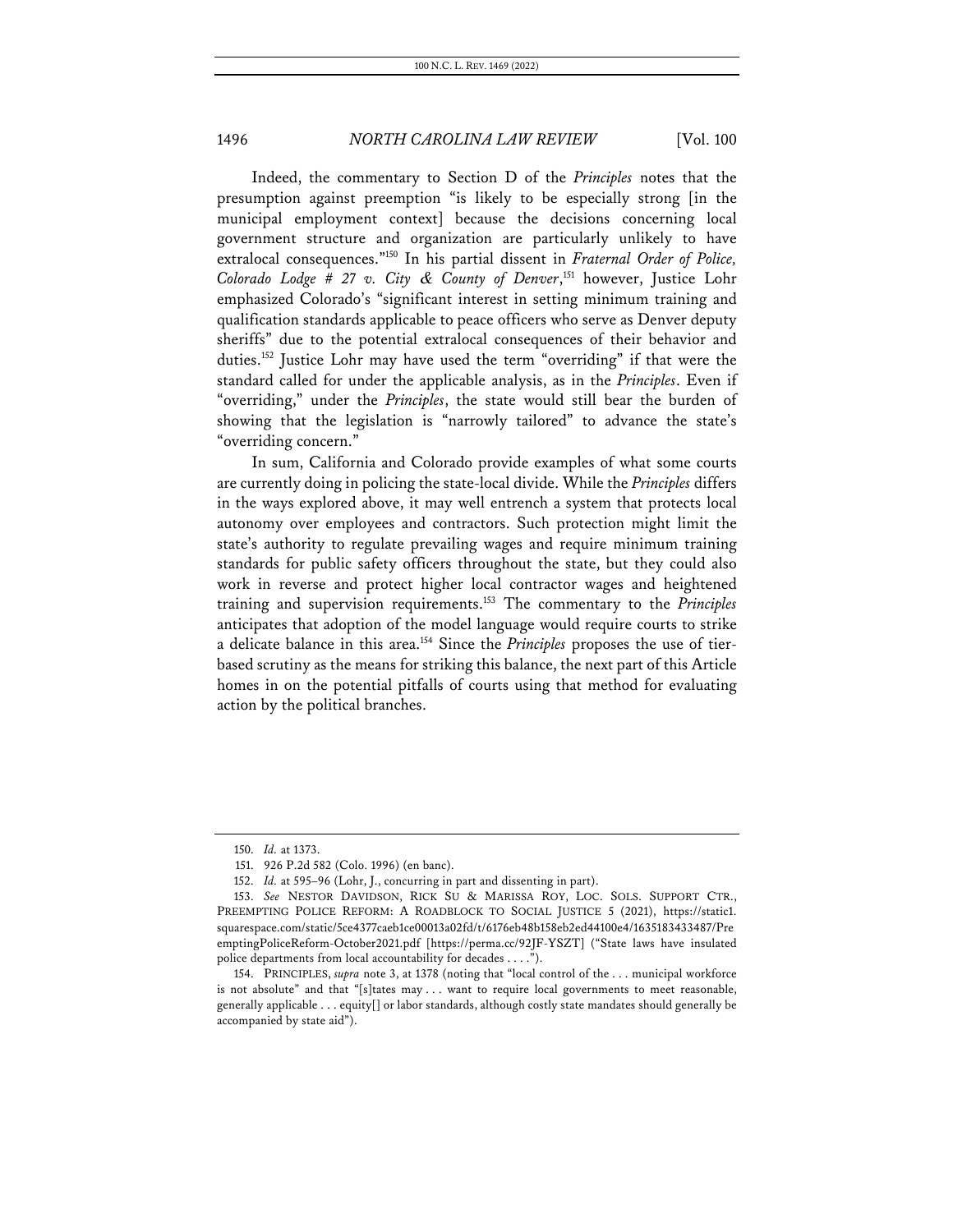### IV. TIER-BASED SCRUTINY REVIEW IN THE FEDERAL AND STATE COURTS: ALTERNATIVES AND CRITICISM

Home rule is not the only area of state constitutional law into which federal scrutiny-based, tier-level analysis has crept for assessing challenges to governmental action. Numerous state courts now rely on this form of analysis for interpreting all sorts of state constitutional provisions, including those that protect freedom of expression or require equal or uniform treatment of persons or entities by the law.155 Some state courts even use scrutiny tiers and a tailoring analysis to analyze state constitutional provisions that have no cognate in federal constitutional law, such as provisions that protect the "right to a remedy"—that is, relief in civil court when suing for a tort.<sup>156</sup> This part explores concerns about tier-based scrutiny as a jurisprudential tool as such, as well as more specific concerns about importing it into state constitutional law.

#### A. *Tier-Based Scrutiny Review in the Federal Courts*

Scholars have offered myriad critiques of federal tier-based scrutiny jurisprudence,<sup>157</sup> often deriding it for being "overly rigid" and "mechanical."<sup>158</sup> So much of tier-based scrutiny review depends on the level of scrutiny to be applied, with that determination essentially preordaining the outcome of a legal challenge.159 Other criticisms fall into two camps: scrutiny-based review is either too lax in upholding legislation under the guise of "rational basis" review,160 or

<sup>155.</sup> *See, e.g.*, Connerly v. State Pers. Bd., 112 Cal. Rptr. 2d 5, 19 (Ct. App. 2001) ("Although our state constitutional guarantee [of equal protection] is independent of the federal guarantee, in the context of this case it is, with one exception, applied in a manner identical with the federal guarantee."); Coleman v. City of Mesa, 265 P.3d 422, 432 (Ariz. Ct. App. 2011) (using federal terms of art to analyze free speech protection simultaneously under Article 2, Section 6, of the Arizona Constitution and the First Amendment to the U.S. Constitution).

<sup>156.</sup> *See* David Schuman, *The Right to a Remedy*, 65 TEMP. L. REV. 1197, 1204 (1992) (noting that one "typology" among state courts uses "federal 'level of scrutiny' terminology to describe different treatments of the remedy guarantee" (citing Janice Sue Wang, *State Constitutional Remedies Provisions and Article I, Section 10 of the Washington State Constitution: The Possibility of Greater Protection of Established Tort Causes of Action and Remedies*, 64 WASH. L. REV. 203, 208–11 (1989))).

<sup>157.</sup> Tara Leigh Grove, *Tiers of Scrutiny in a Hierarchical Judiciary*, 14 GEO. J.L. & PUB. POL'Y 475, 487 (2016) ("[S]cholars have severely criticized the tiers of scrutiny established by the [U.S.] Supreme Court." (first citing Randy E. Barnett, *Scrutiny Land*, 106 MICH. L. REV. 1479, 1484 (2008); then citing Suzanne B. Goldberg, *Equality Without Tiers*, 77 S. CAL. L. REV. 481, 484, 491–92 (2004))).

<sup>158.</sup> *Id.* at 487.

<sup>159.</sup> *Id.* at 485–86 ("As Kathleen Sullivan has pointed out, '[t]he key move in litigation under a two-tier system is steering the case onto the preferred track. The genius of this tracking device is that outcomes can be determined at the threshold without the need for messy balancing.'" (quoting Kathleen Sullivan, *Post-Liberal Judging: The Roles of Categorization and Balancing*, 63 U. COLO. L. REV. 293, 296 (1992))).

<sup>160.</sup> This criticism often comes from economic conservatives; Randy Barnett, for instance, is a key proponent of such views. *See* RANDY E. BARNETT, RESTORING THE LOST CONSTITUTION: THE PRESUMPTION OF LIBERTY 339, 345–48 (2014) [hereinafter BARNETT, RESTORING THE LOST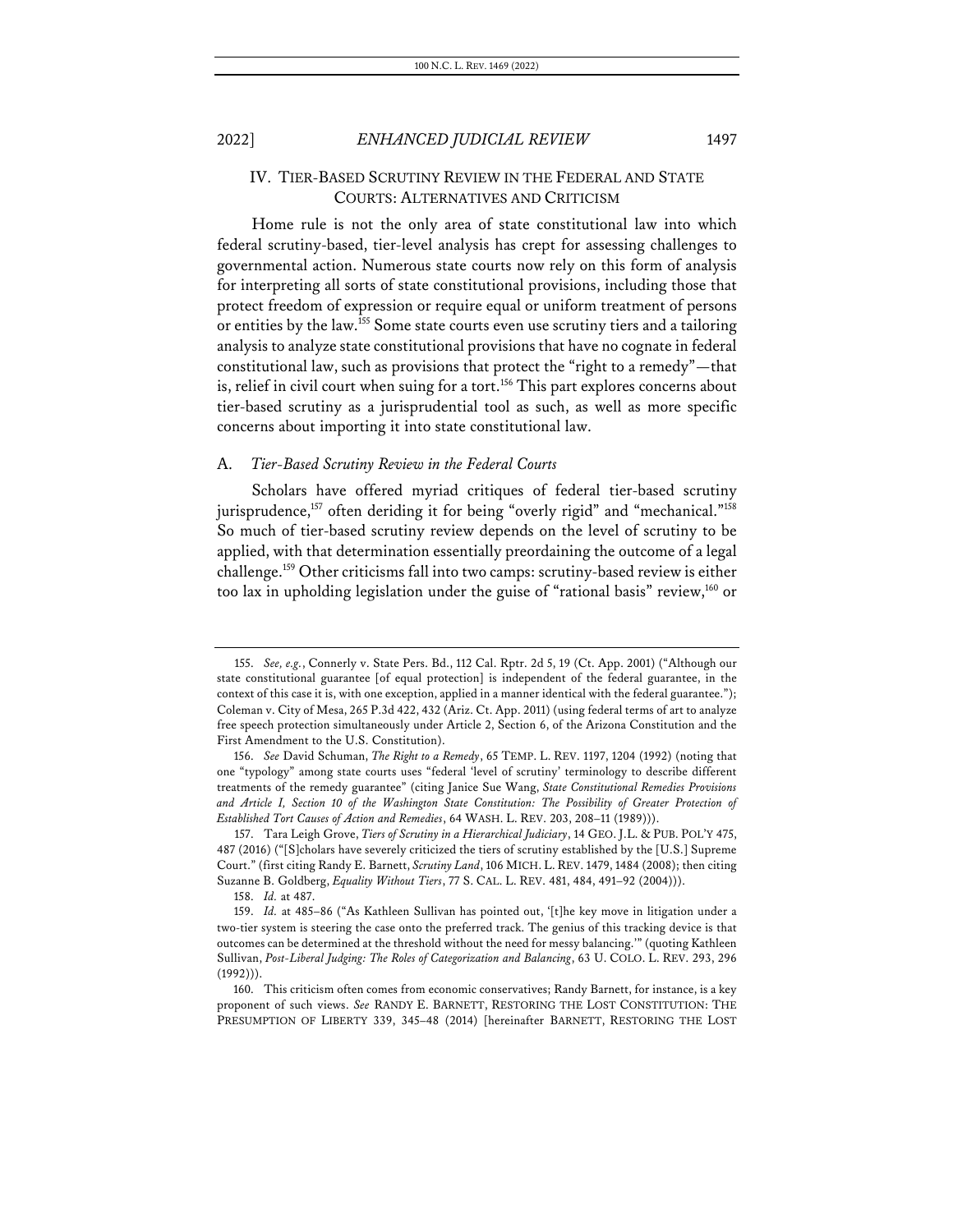it is too harsh because it strikes down too much of whatever falls into "strict scrutiny."<sup>161</sup> In assessing the *Principles*, it is the second of these two critiques that would be most relevant, since the proposal expressly and newly empowers judges to invalidate state legislation.

The criticism of scrutiny-based review as too judge-empowering and harsh has spanned the ideological gamut. In the 1960s and 1970s, some of the most prominent criticism came from the right end of the ideological spectrum, as the U.S. Supreme Court used heightened scrutiny to strike down limitations on contraception, abortion, legal distinctions between the genders, and government regulation of free speech and association.162 As the Court increasingly used strict scrutiny to invalidate, inter alia, affirmative action and other race-based programs with an ameliorative purpose,<sup>163</sup> campaign finance regulations,164 and government regulation of commercial "speech" to protect public health and consumers<sup>165</sup> criticism of scrutiny-based review increasingly emanated from the left.<sup>166</sup>

Critics of scrutiny-based review have generally looked more favorably on other methods of judicial review—either from the Supreme Court's past or from other nations—that they consider more flexible and profitable. The two most

CONSTITUTION]; Randy E. Barnett, *Keynote Remarks: Judicial Engagement Through the Lens of* Lee Optical, 19 GEO. MASON L. REV. 845, 859–60 (2012).

<sup>161.</sup> *See, e.g.*, Vicki C. Jackson, *Constitutional Law in an Age of Proportionality*, 124 YALE L.J. 3094, 3178 (2015) [hereinafter Jackson, *Age of Proportionality*] ("A standard focused not only on the nature of the classification but also on the relative nature of the harm complained of and its relationship to the particular government interests at stake would allow courts the flexibility to hold legislatures accountable without invalidating most legislation.").

<sup>162.</sup> *See, e.g.*, Griswold v. Connecticut, 381 U.S. 479, 485–86 (1965) (striking down a state law prohibiting the sale or use of contraceptives); Roe v. Wade, 410 U.S. 113, 166 (1973) (striking down a Texas state law prohibiting abortion at any stage of pregnancy); Craig v. Boren, 429 U.S. 190, 197 (1976) (adopting a heightened-scrutiny standard for analyzing legal distinctions between genders); Fallon, *supra* note 97, at 1292–93 (discussing the Warren Court's use of strict scrutiny). For criticism of the Warren Court's use of strict scrutiny to protect "fundamental" rights, see generally PHILIP B. KURLAND, POLITICS, THE CONSTITUTION, AND THE WARREN COURT (1970).

<sup>163.</sup> *See, e.g.*, Regents of the Univ. of Cal. v. Bakke, 438 U.S. 265, 320 (1978) (holding that a university's special admissions program based on race violated the Equal Protection Clause of the Fourteenth Amendment); *see also* City of Richmond v. J.A. Croson Co., 488 U.S. 469, 551–52 (1989) (Marshall, J., dissenting) (criticizing the application of strict scrutiny to "race-conscious remedial measures").

<sup>164.</sup> *See, e.g.*, Buckley v. Valeo, 424 U.S. 1, 143 (1976) (holding that limitations on campaign expenditures by a candidate are unconstitutional).

<sup>165.</sup> *See, e.g.*, Va. State Bd. of Pharmacy v. Va. Citizens Consumer Council, Inc., 425 U.S. 748, 770 (1976) (holding that the First Amendment protects commercial speech).

<sup>166.</sup> For overall criticism of the Supreme Court's rightward shift in individual rights, see MARY ANNE FRANKS, THE CULT OF THE CONSTITUTION: OUR DEADLY DEVOTION TO GUNS AND FREE SPEECH (2019); JEFFERSON DECKER, THE OTHER RIGHTS REVOLUTION: CONSERVATIVE LAWYERS AND THE REMAKING OF AMERICAN GOVERNMENT (2016); AMANDA HOLLIS-BRUSKY, IDEAS WITH CONSEQUENCES: THE FEDERALIST SOCIETY AND THE CONSERVATIVE COUNTERREVOLUTION (2015).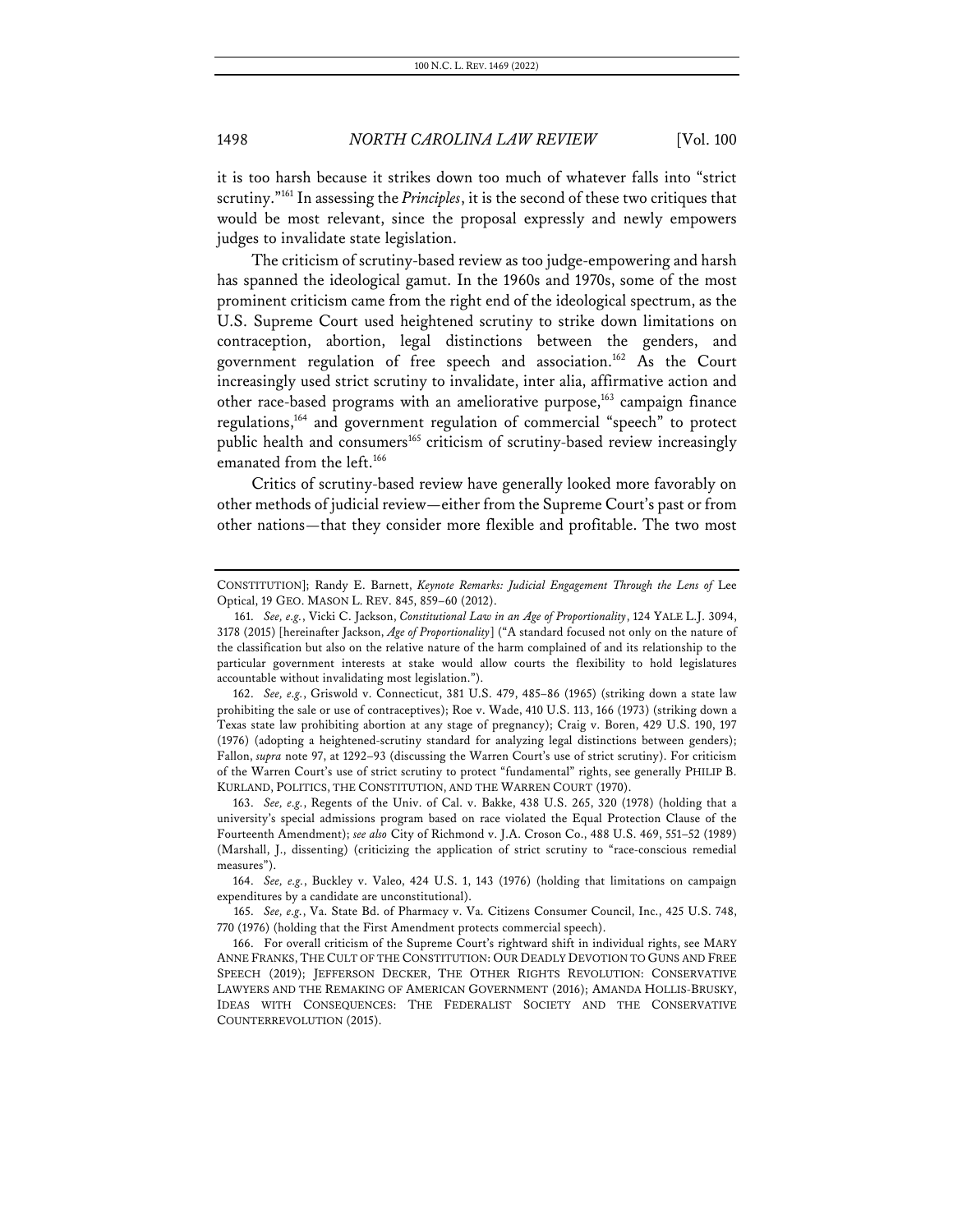commonly invoked alternatives to scrutiny tiers are reasonableness, often said to be the Supreme Court's method for assessing rights-based claims before the advent of the current system, and proportionality-based review, associated with the constitutional courts of foreign nations like Canada and Germany.<sup>167</sup> Under the first approach, the Supreme Court of the nineteenth and early twentieth centuries asked whether legislation was "reasonable"; the fulfillment of this criterion was necessary for a piece of legislation to be a valid exercise of the state's police power.<sup>168</sup> Perhaps unsurprisingly, "reasonableness" as a jurisprudential method was highly unpredictable; its demands could be understood more or less stringently by different judges, even in the same case.<sup>169</sup> Some scholars, however, have suggested reviving something like a reasonableness standard of review. Like Professor Randy Barnett, some think it better protects liberty—including economic liberty—than current review models,<sup>170</sup> while others prefer a unified review mechanism like reasonableness to the "simplistic" rigidity of tier-based scrutiny review.<sup>171</sup>

In contrast to reasonableness review, proportionality review assesses the constitutionality of a challenged governmental action more contextually. Under proportionality review, which the Supreme Court has used only in a couple of discrete contexts, larger harms imposed by the government should be justified by weightier reasons.<sup>172</sup> Proportionality review is quite popular in other legal systems, with the United States often seen as an "outlier" in not using the methodology to the same degree.<sup>173</sup> Different countries' judiciaries administer it differently; Canada, Germany, and Israel, for instance, include in their analyses a question of whether the intrusion on the challenger's rights can be justified by the benefits of achieving an important public goal.<sup>174</sup>

169. Fallon, *supra* note 97, at 1286–87.

<sup>167.</sup> On proportionality, see, for example, Jamal Greene, *Rights as Trumps*, 132 HARV. L. REV. 28, 34 (2018); Jackson, *Age of Proportionality*, *supra* note 161; on reasonableness, see, for example, Jeffrey D. Jackson, *Putting Rationality Back into the Rational Basis Test: Saving Substantive Due Process and Redeeming the Promise of the Ninth Amendment*, 45 U. RICH. L. REV. 491, 493 (2011) (advocating for "the adoption of a strengthened rational basis test that would allow courts to scrutinize the actual purpose behind legislation and demand that the legislation actually be reasonably related to its valid legislative purpose").

<sup>168.</sup> *E.g.*, Lochner v. New York, 198 U.S. 45, 56 (1905) (asserting that courts must determine if an exercise of the police power is "fair, reasonable, and appropriate").

<sup>170.</sup> *See* BARNETT, RESTORING THE LOST CONSTITUTION, *supra* note 160, at 160–61; *see also* Steven G. Calabresi, *The Originalist and Normative Case Against Judicial Activism: A Reply to Professor Randy Barnett*, 103 MICH. L. REV. 1081, 1093 (2005) (reviewing BARNETT, RESTORING THE LOST CONSTITUTION, *supra* note 160) ("Barnett seems to think the Fourteenth Amendment is a large blank check to judges to sit in judgment on the reasonableness of state laws.").

<sup>171.</sup> *See, e.g.*, Goldberg, *supra* note 157, at 581–82.

<sup>172.</sup> Jackson, *Age of Proportionality*, *supra* note 161, at 3098 (discussing the Supreme Court's use of proportionality review in the context of the Eighth Amendment's ban on cruel and unusual punishment as well as in reviewing the assessment of punitive damages under the Fourteenth Amendment).

<sup>173.</sup> *Id.* at 3096.

<sup>174.</sup> *Id.* at 3098–101 (discussing the concept of "proportionality as such").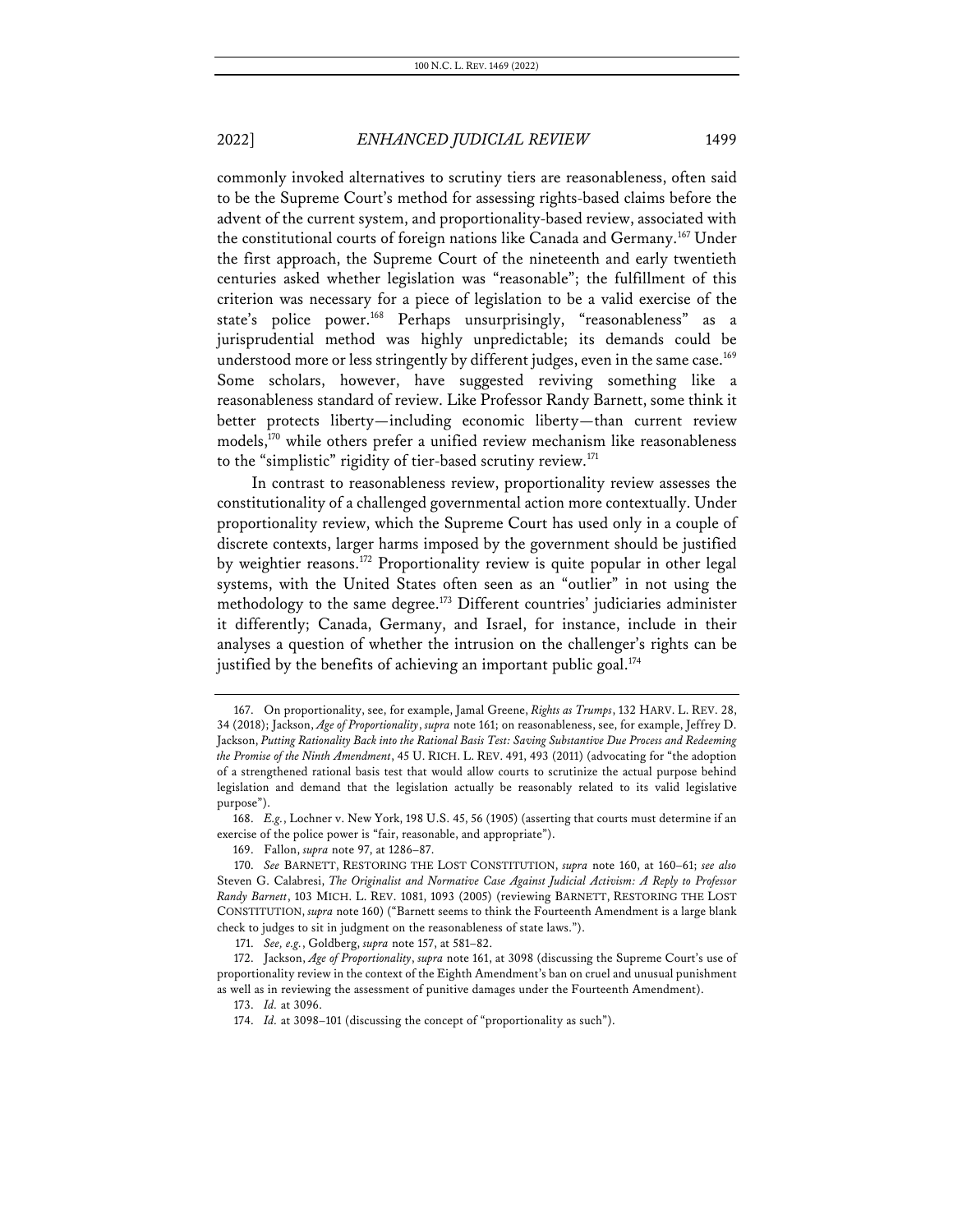Advocates of proportionality in the United States have argued that this form of "balancing" better protects rights and provides a "relatively systematic, transparent, and trans-substantive doctrinal structure."175 Professor Jamal Greene, for instance, looking to other countries' examples, has praised proportionality as a "structured approach to limitations on rights" that provides "a transsubstantive analytic frame, a kind of intermediate scrutiny for all."176 It "invites parties with a diverse set of commitments to remain invested in the constitutional system rather than alienated from it" in part because "they might win tomorrow," if they did not win today, "on different facts."<sup>177</sup>

By explicitly adopting the tier-based scrutiny system as opposed to something like proportionality or reasonableness review, the *Principles*  potentially invites judges to strike down all manner of preemptive statutes that violate the "rights" of local governments.178 This is clearly not the intent of the proposal. The commentary makes clear that preemption ought to be allowed in certain instances.179 But the text's inherent vagueness, coupled with the use of tier-based scrutiny, could lead some judges, who largely take their cues on applying tier-based scrutiny from the federal judiciary, to invalidate much preemptive legislation. The fans of proportionality, on the other hand, would likely suggest that the methodology is preferable for resolving questions that fall within the zone of "epistemic uncertainty"—that is, where it is far from clear whether there is truly a "statewide" interest at stake and how "overriding" or "substantial" it is.<sup>180</sup> Proponents of reasonableness might prefer its flexibility to the *Principles*' tier-based scrutiny for preemption, even while recognizing that as a standard it might be unpredictable.

One intriguing but limited possibility for resolving some state-local disputes under the *Principles* comes from one of its authors, Professor Nestor Davidson. Davidson has argued that in deciding state-local disputes, courts should look for "normative guidance" to the "[s]tate constitutional individualrights provisions [that] address[] equality and equity in many states, as well as employment, education, social welfare, and the environment."181 Davidson cites

<sup>175.</sup> Jud Mathews & Alec Stone Sweet, *All Things in Proportion? American Rights Review and the Problem of Balancing*, 60 EMORY L.J. 797, 797 (2011).

<sup>176.</sup> *See* Greene, *supra* note 167, at 58.

<sup>177.</sup> *See id.* at 84.

<sup>178.</sup> Indeed, one of the *Principles*' most vocal critics, and a participant in this symposium, has found this fault. *See* David Schleicher, *Constitutional Law for NIMBYs: A Review of 'Principles of Home Rule for the 21st Century' by The National League of Cities*, 81 OHIO ST. L.J. 883, 905 (2020) (noting that the *Principles* would give "judges . . . tons of new tools to strike down" state limitations on local zoning authority by requiring narrow tailoring and substantial justification).

<sup>179.</sup> *See* PRINCIPLES, *supra* note 3, at 1345.

<sup>180.</sup> Jackson, *Age of Proportionality*, *supra* note 161, at 3145 (quoting ROBERT ALEXY, A THEORY OF CONSTITUTIONAL RIGHTS 399–401, 411–18 (Julian Rivers trans., 2010)).

<sup>181.</sup> Nestor M. Davidson, *The Dilemma of Localism in an Era of Polarization*, 128 YALE L.J. 954, 954 (2019).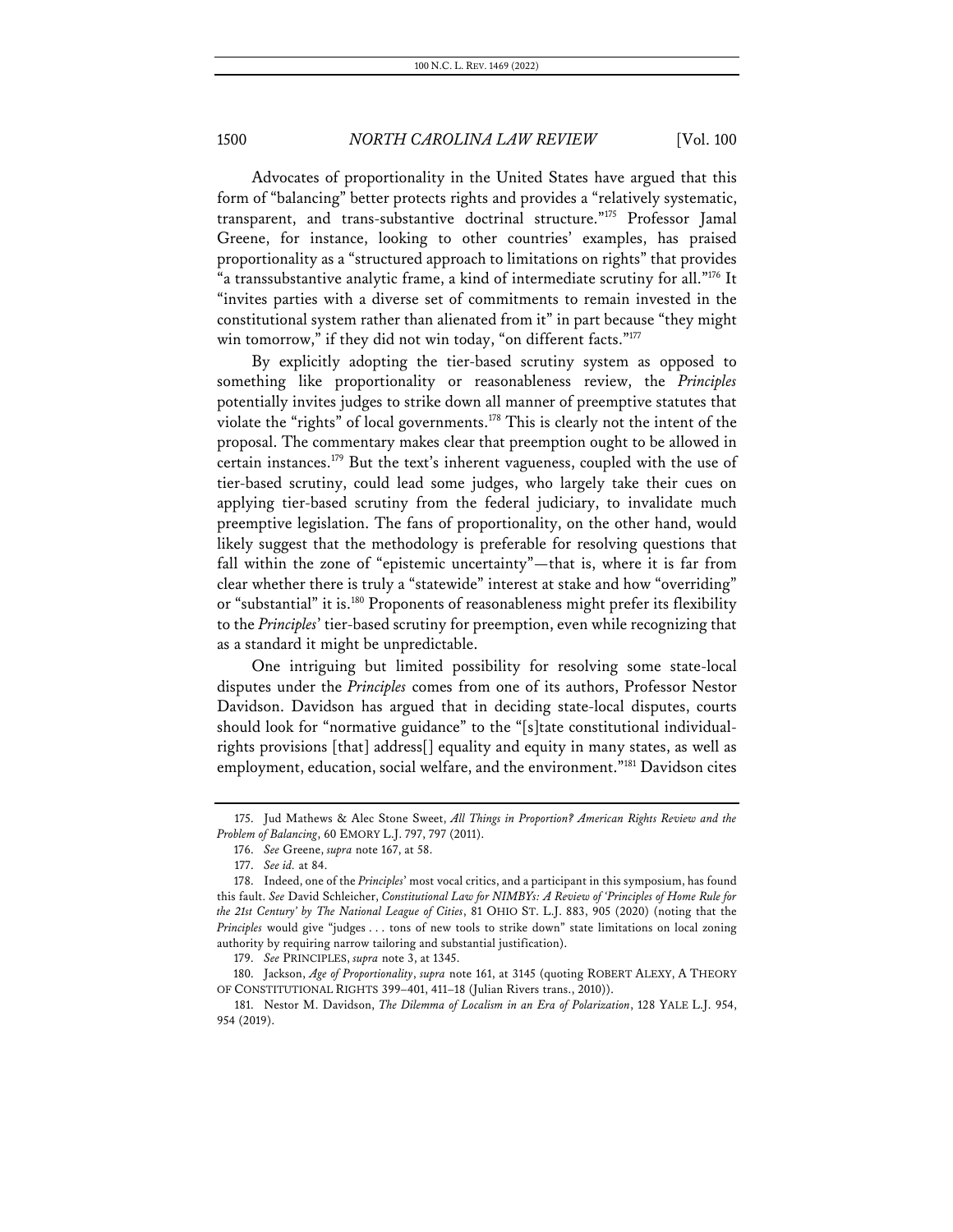New Jersey's famous case, *Southern Burlington County NAACP v. Township of Mount Laurel*, <sup>182</sup> case as a paradigmatic example, in that it relied on the state's "general welfare" clause to limit local zoning authority that had excluded lowerincome residents.<sup>183</sup>

Davidson's proposal might work better within a proportionality or reasonableness framework rather than the rigid scrutiny framework. In assessing the validity of state preemption of a local fracking regulation, for instance, a court would weigh environmental protection (if that commitment is expressed in the state constitution, as it is in several states) against the state's interest in promoting economic growth and energy resource capabilities to environmental protection.<sup>184</sup> In such a situation, proportionality allows for more focus on what a local government that seeks to ban fracking is trying to achieve than does tier-based scrutiny in weighing such a ban against a state law preempting such bans.<sup>185</sup> Reasonableness, while uncertain, also may allow for more flexibility than a tier-based scrutiny regime.

### B. *Tier-Based Scrutiny in State Courts and Resistance Thereto*

In addition to the ample criticism of tier-based scrutiny as a methodological tool, practiced by courts in whichever jurisdiction, prominent voices in the state constitutional law community have criticized state courts' use of tiers of scrutiny as copycat jurisprudence ill-suited to the state court system. Oregon Supreme Court Justice—and former University of Oregon law professor—Hans Linde, who argued strenuously for the independent meaning of state constitutions,<sup>186</sup> believed that the tiers of scrutiny used by the federal courts did not adapt well to state constitutional jurisprudence.<sup>187</sup> Among the many downsides of scrutiny-based review, for Linde, at least in the individual rights context, was that it "centralize[s] decision-making in Washington, in the Supreme Court of the United States."188 Linde challenged the legal

<sup>182.</sup> 336 A.2d 713 (N.J. 1975).

<sup>183.</sup> Davidson, *supra* note 181, at 993–94 (citing *S. Burlington Cnty. NAACP*, 336 A.2d 713).

<sup>184.</sup> Robinson Township v. Commonwealth, 83 A.3d 901, 999–1000 (Pa. 2013) (invalidating state law preempting local fracking regulation based on the state constitution's Environmental Rights Amendment); *see also* Jeffrey Omar Usman, *Good Enough for Government Work: The Interpretation of Positive Constitutional Rights in State Constitutions*, 73 ALB. L. REV. 1459, 1475 (2010) ("At least thirteen state constitutions . . . impos[e] a duty upon the state to safeguard the environment.").

<sup>185.</sup> Alternatively, a judiciary could consider a state's normative commitments in adjudging the reasonableness of state preemptive legislation.

<sup>186.</sup> *See, e.g.*, Hans A. Linde, *The State and Federal Courts in Governance: Vive la Différence*, 46 WM. & MARY L. REV. 1273, 1273 (2005).

<sup>187.</sup> Hans A. Linde, *Who Must Know What, When, and How? The Systemic Incoherence of "Interest Scrutiny*,*" in* PUBLIC VALUES IN CONSTITUTIONAL LAW 219, 239 (Stephen E. Gottlieb ed., 1993). *See generally* Hans A. Linde, *The Shell Game of "Interest" Scrutiny: Who Must Know What, When, and How?*, 55 ALB. L. REV. 725 (1992) [hereinafter Linde, *Shell Game*] (arguing that the "interest" scrutiny regime employed by federal courts undermines states' rights).

<sup>188.</sup> Linde, *Shell Game*, *supra* note 187, at 733.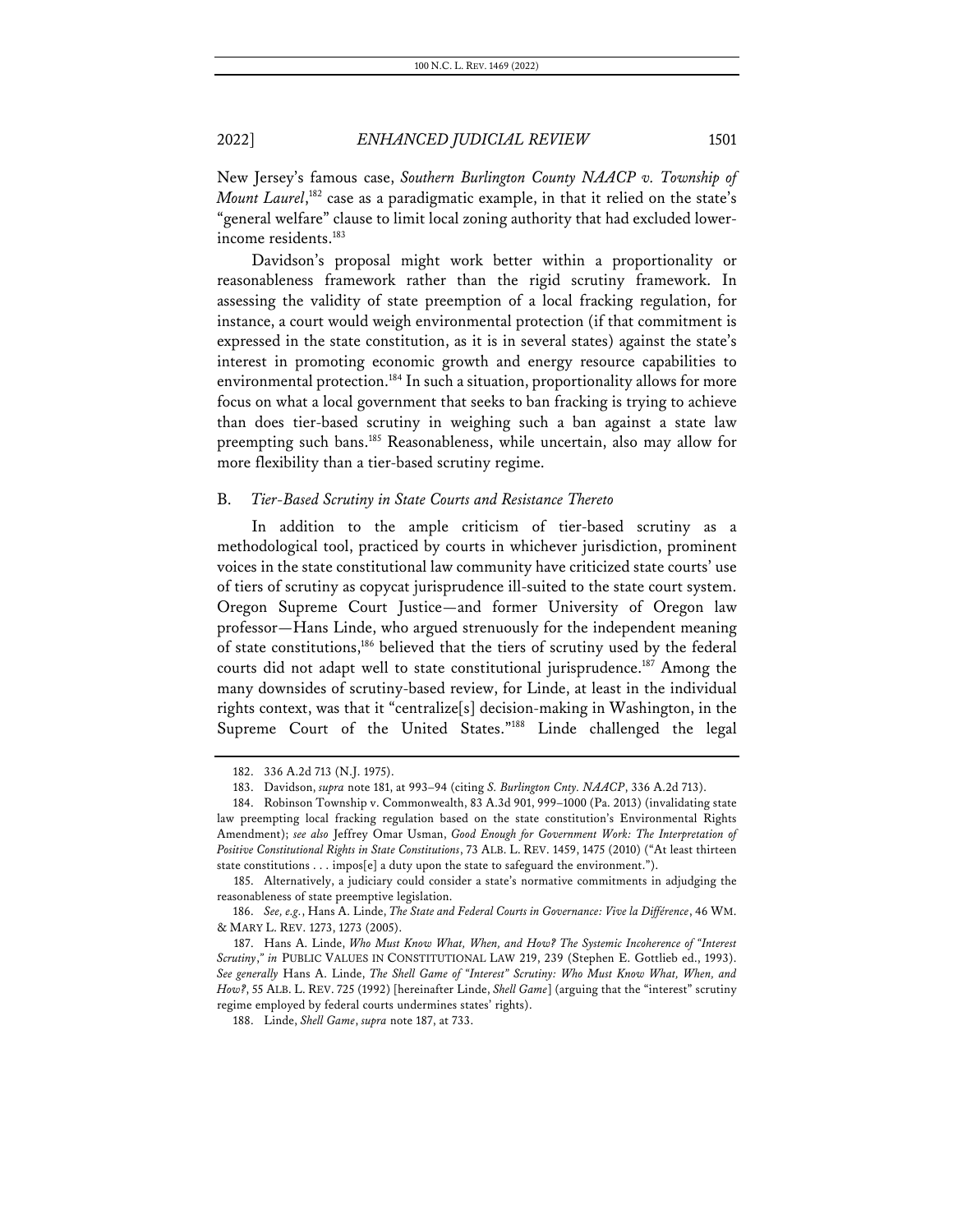professoriate to "look beyond the Supreme Court," an institution that he believed was too often law professors' "single focus" and "only source of doctrine."<sup>189</sup>

Although coming from the perspective that tier-based scrutiny review was ill-suited to state constitutional law, many of Linde's critiques apply more generally to the methodology as well. These include:

1. People individually and collectively have interests, whereas states, as legal or governmental entities, hardly ever do; rather, they "pursue objectives, purposes, and policies."190

2. "The word 'compelling' denotes compulsion," but little in the Constitution compels the state to do anything.<sup>191</sup>

3. The formula "demands a series of discrete, highly debatable steps" in the lawmaking process—identifying and assigning a value to the government's purpose, determining how the chosen means will work in practice, and ascertaining whether an alternative means will serve well enough at less cost to the opposing value—that might be desirable if possible, but are not currently prescribed by any constitution.<sup>192</sup>

4. There are numerous difficulties in requiring judges to discern legislators' purpose in enacting statutes.<sup>193</sup>

To be fair, Linde's third criticism might be less apposite insofar as the *Principles* would arguably prescribe such steps in the lawmaking process, but that then begs the question of whether such an imposition is realistic or desirable. Preemptive legislation is often part of larger legislative packages in which local autonomy is traded away as a bargaining chip toward policy objectives supported by some of the local officials whose governments are losing power in the deal.194 Applying Linde's third criticism to the preemptive prong of such an overall package illustrates a potential impracticality of the *Principles*' approach.

Although he may have expressed frustration with the prevailing legal landscape, Linde was hardly shouting into the void. Some state courts have quite forthrightly parted course from a mechanical grafting of federal scrutinybased analysis onto their own state constitutional provisions. In Washington,

<sup>189.</sup> *Id.* at 736–37.

<sup>190.</sup> *Id.* at 726.

<sup>191.</sup> *Id.* To be sure, unlike the Federal Constitution, state constitutions impose affirmative—one might say "compulsory"—obligations on states, such as providing public education. *See generally* Usman, *supra* note 184 (reviewing such provisions). On the distinction between positive and negative rights, and an argument that almost all rights in the Federal Constitution are negative, see Frank B. Cross, *The Error of Positive Rights*, 48 UCLA L. REV. 857 (2001).

<sup>192.</sup> Linde, *Shell Game*, *supra* note 187, at 727.

<sup>193.</sup> *Id.*

<sup>194.</sup> Diller, *Political Process*, *supra* note 8, at 400–01 (discussing preemption that results from a legislative bargain).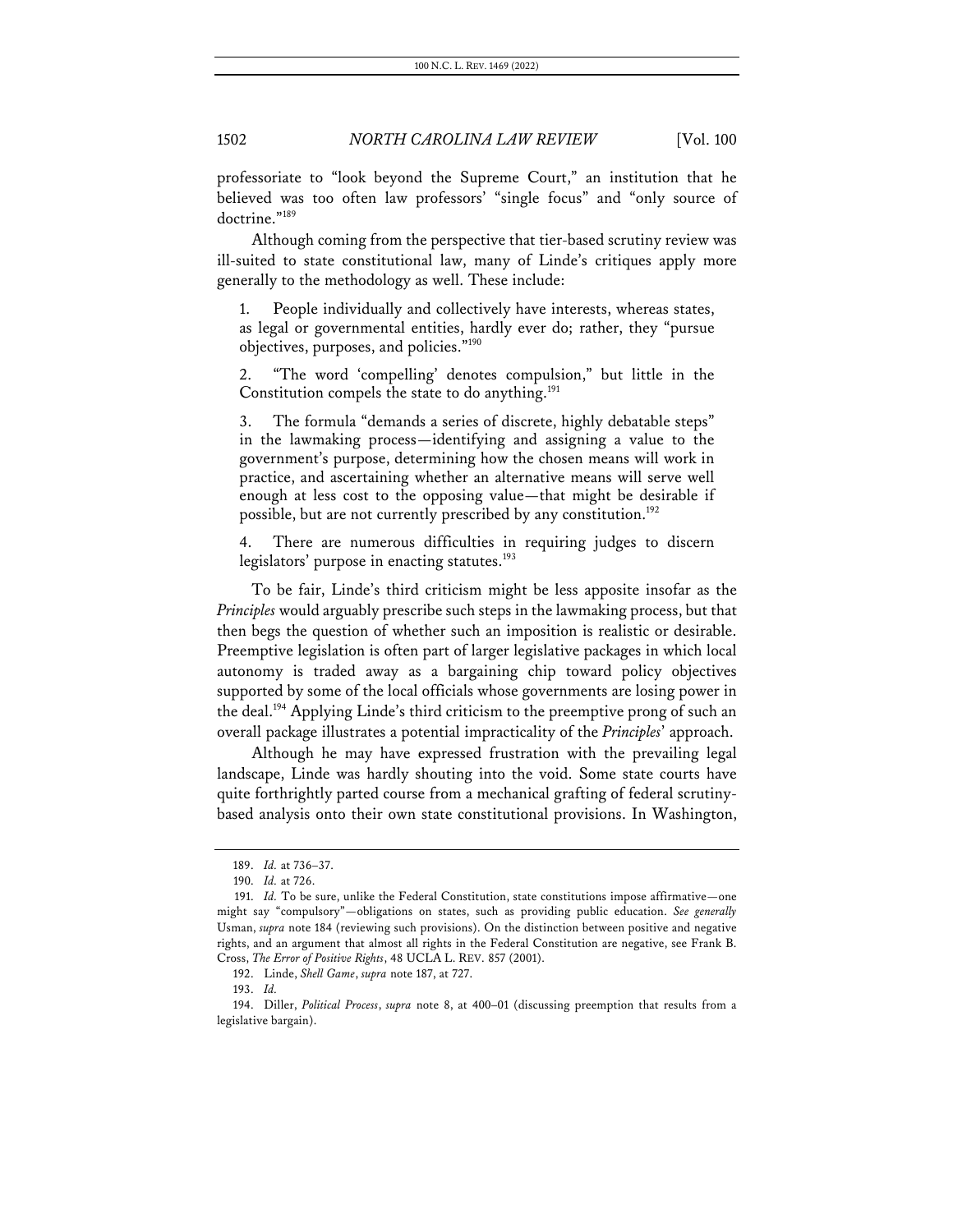for instance, the state supreme court has made clear in interpreting its Equal Rights Amendment that "the ERA absolutely prohibits discrimination on the basis of sex and is not subject to even the narrow exceptions permitted under traditional 'strict scrutiny.'"195 In other states, however, courts have "corrected" temporary departures from the federal jurisprudential framework.196 In sum, the criticism of tier-based scrutiny in general and the disagreements regarding importing federal jurisprudence into state constitutional law interpretation suggest that states should proceed cautiously—and evaluate carefully alternative methods and constitutional text—in considering Sections C.2 and D.5 of the *Principles*. 197

#### **CONCLUSION**

The problems with excessive preemption very much mirror problems with state democracy generally—and, indeed, democracy generally—within the United States at this present, tenuous moment.198 The rollout of the *Principles*, therefore, is fortuitously timed to be part of larger discussions of fixing state democracy generally. Given the connection between preemption and gerrymandering, it is useful to connect home-rule reform to reform of how states draw state legislative districts. Pursuing such reforms to reduce the polarities of the partisan splits in legislatures, often exacerbated by gerrymandering, can help create a legislative process in which cities have a fairer shot at getting their priorities heard. Respecting local boundaries in districting (which can, ironically, exacerbate urban areas' disadvantage in the legislature overall) might nonetheless lead to more unified delegations in the statehouse, allowing cities—at least big cities—to better pursue their priorities.199 This may be particularly effective in states where cities themselves are "purple," like Phoenix and Orlando; perhaps it could promote a sense of representing the city rather than representing a party.<sup>200</sup>

Another issue to focus on in strengthening state democracy is campaign finance reform, which, of course, is currently on "life support" as a policy choice

<sup>195.</sup> Sw. Wash. Chapter, Nat'l Elec. Contractors Ass'n v. Pierce County, 667 P.2d 1092, 1102 (Wash. 1983) ("The ERA mandates equality in the strongest of terms and absolutely prohibits the sacrifice of equality for *any* state interest, no matter how compelling, though separate equality may be permissible in some very limited circumstances . . . .").

<sup>196.</sup> *E.g.*, Cmty. Res. for Just., Inc. v. City of Manchester, 917 A.2d 707, 721 (N.H. 2007) (overruling *Carson v. Maurer*, 424 A.2d 825 (N.H. 1980), in part, "to make our [intermediate scrutiny] test [under the state constitution] more consistent with the federal test").

<sup>197.</sup> *See* PRINCIPLES, *supra* note 3, at 1347–48.

<sup>198.</sup> *See* Michael J. Klarman, *Foreword: The Degradation of American Democracy—and the Court*, 134 HARV. L. REV. 1 *passim* (2020).

<sup>199.</sup> *See* Paul A. Diller, *Toward Fairer Representation in State Legislatures*, 33 STAN. L. & POL'Y REV. 135, 159 (2022) (discussing the relationship between political geography and the partisan composition of state legislatures).

<sup>200.</sup> *See* JONATHAN A. RODDEN, WHY CITIES LOSE 114–15 (2019).